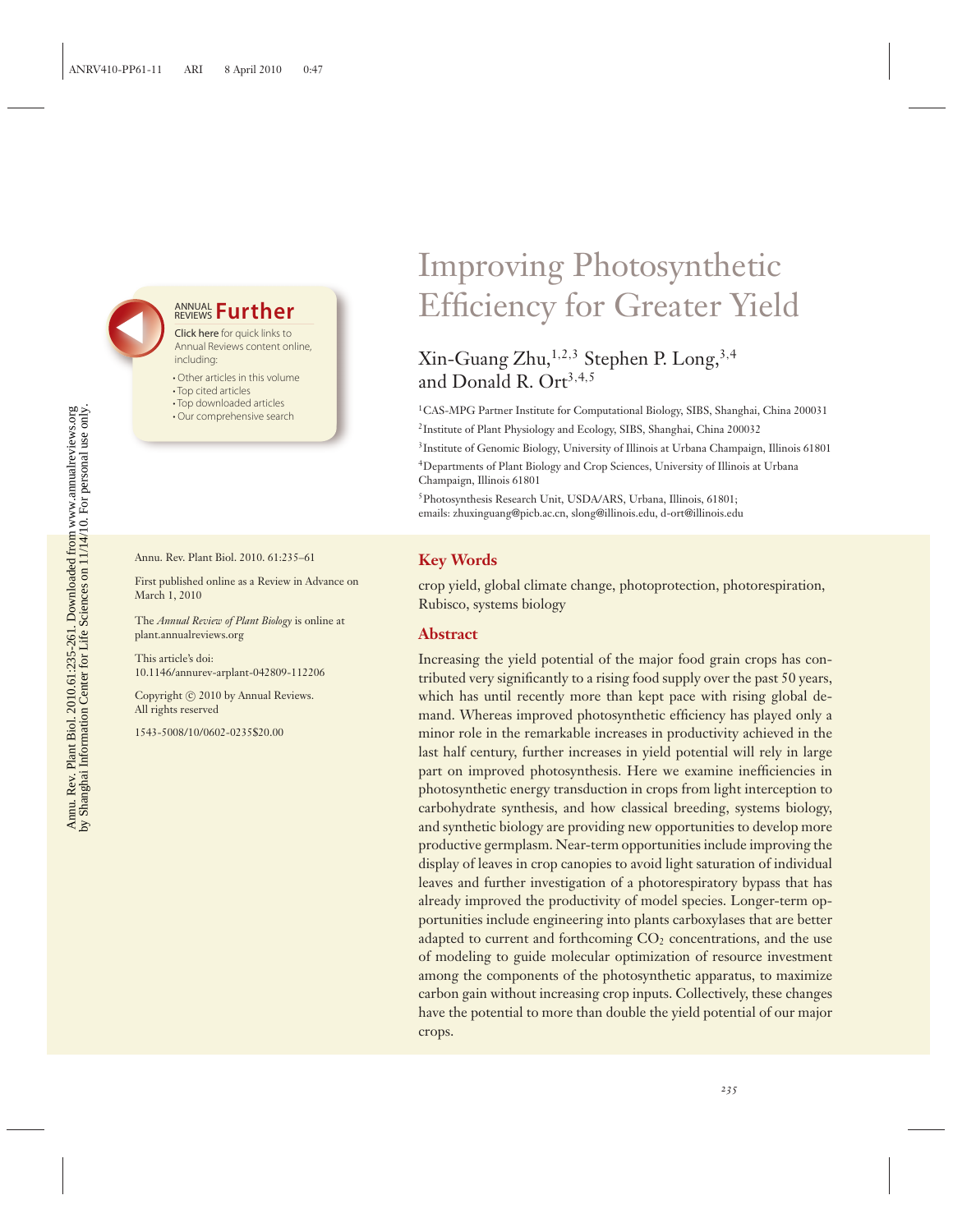#### **Contents**

| <b>Estimation of the Theoretical</b>         |     |
|----------------------------------------------|-----|
| Maximal $\varepsilon_c$ for both C3 and C4   |     |
|                                              |     |
| THE PHOTOSYNTHETIC                           |     |
| <b>ENERGY CONVERSION</b>                     |     |
| EFFICIENCY IN THE FIELD                      | 242 |
| Measurements of $\varepsilon_c$ in the Field | 242 |
| Variations of $\varepsilon_c$ in the Field   | 243 |
| Why the Maximum Observed $\varepsilon_c$ Is  |     |
| Lower Than the Maximum                       |     |
| Theoretical $\varepsilon_{\rm c}$            | 243 |
| Light Saturation                             | 243 |
| Rising $CO2$ Concentration                   | 245 |
| Carbon Metabolism Engineering                | 248 |
| <b>Decreasing Photorespiratory</b>           |     |
| Losses                                       | 249 |
| Plant Architecture Modification              | 249 |
| Fine-Tuning Antenna Size                     | 250 |
| Fine-Tuning Photoprotection                  | 251 |
| Perspectives                                 | 253 |

### **INTRODUCTION**

In the last ten years, increases in yield for some major crops such as rice have shown little



#### **Figure 1**

Average annual yield of rice per unit land area in China. Each data point is the average of all harvested areas in China (34). The line is a third-order polynomial best fit to the trend of yield against time.

improvement (98). This slowing pace of yield increase is occurring in a context of increasing world population, climate change, the diversion of an increasing proportion of the grain harvest to meat production, and the emergence of bioenergy production. This is coupled with losses of agricultural land to urbanization and soil degradation. In 2008, the world saw the lowest wheat stockpiles of the past 30 years (136) and fears of a rice shortage incited riots in some countries. Adding to this, the rapid growth in the Chinese and Indian economies has resulted in never before seen demands on grain supplies. Increasing grain crop productivity is the foremost challenge facing agricultural research. Although photosynthesis is the ultimate basis of yield, improving photosynthetic efficiency has played only a minor role in improving yields to date. However, the yield traits that drove the remarkable yield increases during the green revolution appear to have little remaining potential for further increases. Globally, rice is the world's most important crop in terms of the number of people who depend upon it as their major source of calories and nutrition. After rapid increases in yield over the latter half of the twentieth century, further yield increases appear harder to obtain. As an example, between 1987 and 1997 China increased its average rice yields from 5.4 t ha<sup>-1</sup> to 6.4 t ha<sup>-1</sup>, yet between 1997 and 2007 no further clear increase has been achieved (**Figure 1**). Jacques Diouf, head of the United Nation's Food and Agriculture Organization, projected that it will be essential to double grain yields to meet increasing global demand across the next 50 years. As we show below, this may now be possible only by improving photosynthetic efficiency. Why might increasing photosynthesis be critical to gaining further grain crop yields?

While realized yields have improved in part through better fertilization and improved disease protection, they have also improved very substantially as a result of increased genetic yield potential (Y) (see the sidebar, Glossary of Terms and Abbreviations, below, for a summary of the abbreviations used in this review). This is defined as the yield that a crop can attain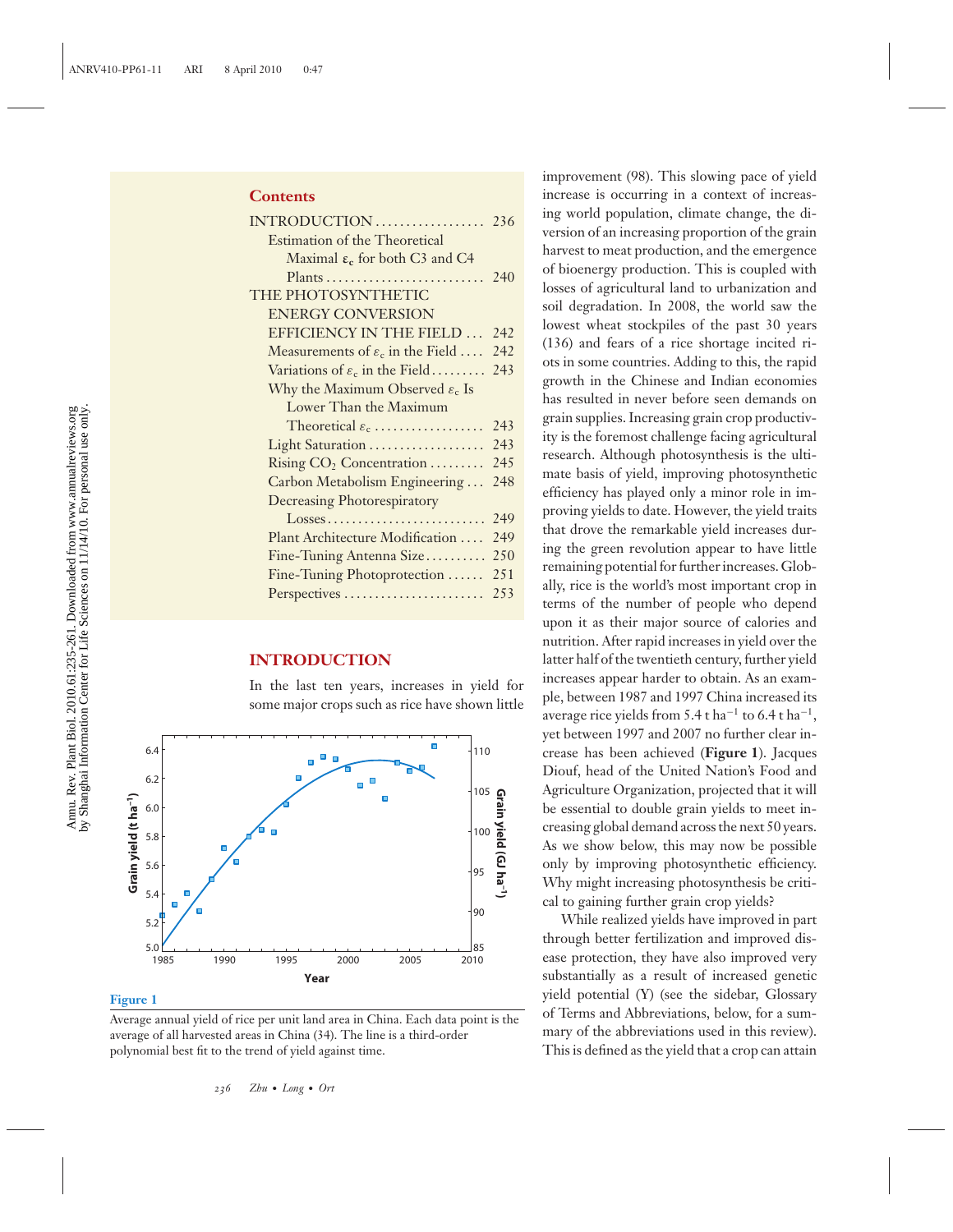## **GLOSSARY OF TERMS AND ABBREVIATIONS**

- *A* Rate of leaf photosynthetic CO<sub>2</sub> uptake per unit leaf area.
- $A_{\rm c}$ <sup>'</sup> Integrated daily canopy carbon uptake.
- $A_{\text{sat}}$  Light-saturated rate of photosynthetic  $CO_2$  uptake.
- C3 Plants in which the primary carboxylase is Rubisco and the primary carboxylation product of RuBP is a three-carbon sugar. Rubisco in C3 plants also catalyzes the oxygenation of RuBP, the initial step of photorespiration.
- C4 Plants in which the primary carboxylase is PEPcase and the primary carboxylation product in the light is a four-carbon compound. Rubisco is a secondary carboxylase in C4 plants that functions in a high- $CO<sub>2</sub>$ environment suppressing oxygenation and photorespiration.
- $C_a$  CO<sub>2</sub> concentration in the ambient atmosphere surrounding the leaf.
- *C<sub>c</sub>* CO<sub>2</sub> concentration at the site of carboxylation in the chloroplast.
- $C_i$   $CO_2$  concentration in inner cellular airspaces within the leaf.
- D1 A protein of the photosystem II reaction center involved in charge separation, and vulnerable to oxidative damage, with the result of a high repair turnover.
- FACE Free Air Concentration Enrichment is employed under field conditions to raise the concentration of  $CO<sub>2</sub>$ to mimic future atmospheric conditions without disturbing other interactions.
- *g<sub>m</sub>* Mesophyll conductance; numerical measure of the rate of diffusion of  $CO_2$  from the intercellular airspace through the liquid phase to the site of carboxylation in the chloroplast.
- *gs* Stomatal conductance; numerical measure of the rate of diffusion of water vapor, carbon dioxide or other gases through the stomatal pore.
- *I* Photon flux density.
- *I*<sup> $\prime$ </sup> Cumulative intercepted radiation.
- *Jmax* Maximum capacity for regeneration of RuBP.
- $k^c$ *<sup>c</sup>* Maximum catalytic rate of Rubisco carboxylation per active site.
- LAI Leaf Area Index is defined as the one sided green leaf area per unit ground area in broadleaf canopies, or as the projected needle leaf area per unit ground area in needle canopies.
- LHCII The light-harvesting complex. An array of protein-chlorophyll molecules within the thylakoid membrane containing both chlorophylls a and b that transfer light energy to the photosystem II reaction center.
- LSU Large subunit of Rubisco; eukaryotic Rubisco has eight large chloroplast-encoded and eight small nuclearencoded protein subunits.
- NPQ Nonphotochemical quenching of chlorophyll fluorescence due to the thermal dissipation of chlorophyll excited states, which competes with photosystem II fluorescence emission as well as with photochemistry.
- PEP Phosphoenol pyruvate is the three carbon carboxylation substrate for PEPcase in C4 plants.
- PEPcase Phosphoenol pyruvate (PEP) carboxylase; the primary carboxylase of C4 photosynthesis, which catalyzes the fixation of  $CO<sub>2</sub>$  to phosphoenol pyruvate.
- PPDK Pyruvate Pi dikinase regenerates PEP in the mesophyll cells during C4 photosynthesis.
- PsbS A protein of photosystem II that is involved in NPQ and heat dissipation of excess absorbed energy.
- Q cycle Describes a series of redox reactions by the cytochrome  $b_0f$  complex located in the thylakoid membrane, which results in the net oxidation of one plastoquinol molecule, the net reduction of two plastocyanin molecules, and the translocation of four protons into the thylakoid lumen storing energy in the form of a transmembrane electrochemical potential of protons.
- Rubisco Ribulose-1,5-bisphosphate carboxylase oxygenase; the primary carboxylase in C3 plants and the secondary carboxylase in C4 plants that carboxylates RuBP to form a three-carbon sugar.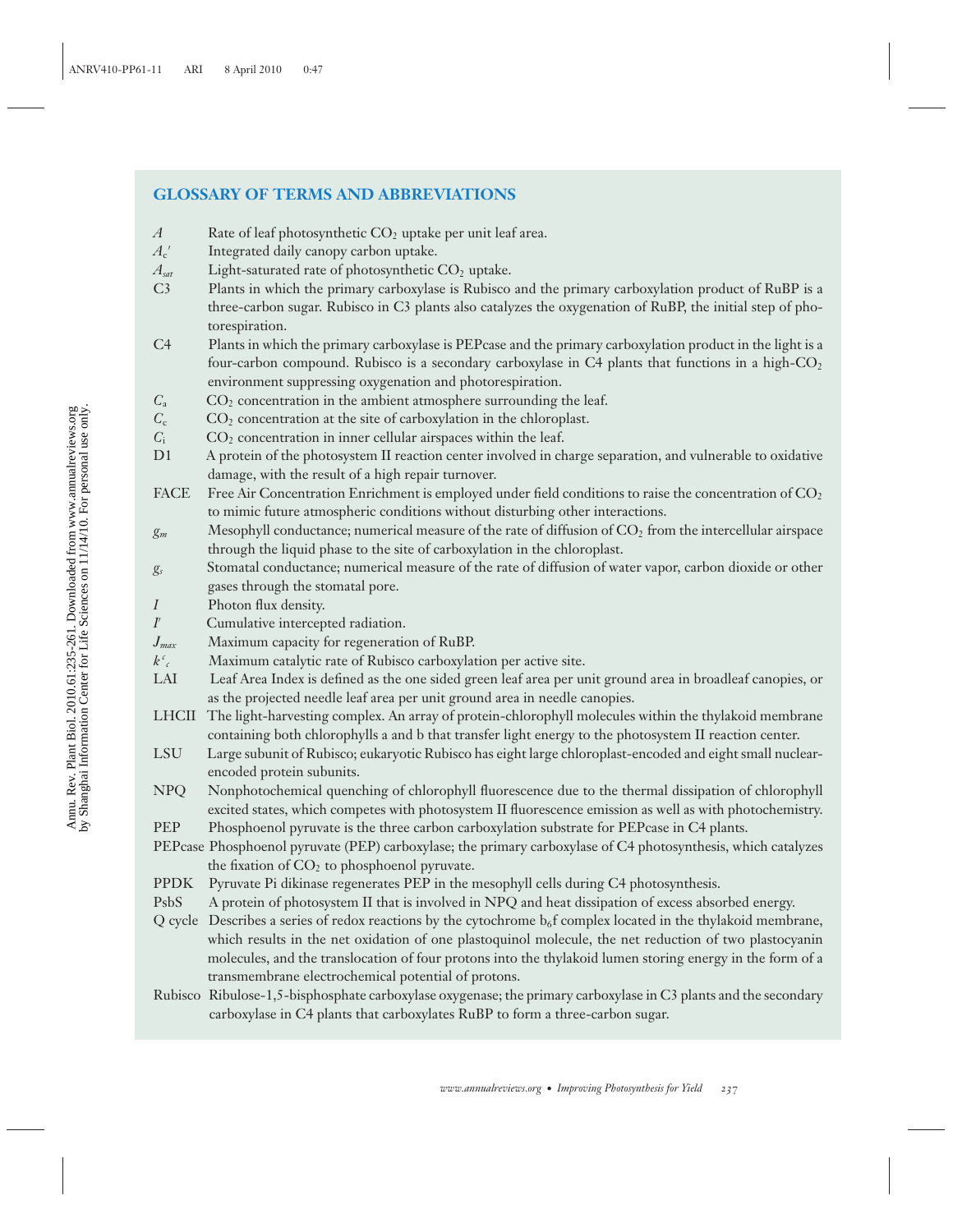- RuBP Ribulose-1,5-bisphosphate is the five-carbon carboxylation substrate for Rubisco.
- $S_t$  Total solar full-spectrum radiation across the growing season incident at the earth's surface.
- *Vc*,*max* Maximum capacity for Rubisco catalyzed carboxylation of RuBP.
- Total above ground crop biomass.
- $W'$ Cumulative above ground crop biomass.
- Y Genetic yield potential; the yield that a crop can attain under optimal management practices and in the absence of biotic and abiotic stresses
- $\alpha_c$  Fraction of incident light intercepted by a plant canopy.
- $\varepsilon_c$  Conversion efficiency is the ratio of biomass energy produced over a given period to the radiative energy intercepted by the canopy over the same period.
- $\varepsilon_i$  Light interception efficiency of photosynthetically active radiation (400–700 nm).
- $\varepsilon_p$  Partitioning efficiency, also termed harvest index, is the amount of the total biomass energy partitioned into the harvested portion of the crop.
- $\theta$  Convexity of the nonrectangular hyperbola that describes the dependence of photosynthesis on light intensity (*I*).
- $\lambda$  Rubisco specificity factor represents the discrimination between  $CO_2$  and  $O_2$ , the two competing substrates of Rubisco that will lead to either the carboxylation or the oxygenation of RuBP.
- $\tau_c$  Fraction of incident light transmitted by a plant canopy.
- $\Phi_{\text{CO}}$ , Maximum quantum efficiency of CO<sub>2</sub> fixation, or the maximal fractional number of CO<sub>2</sub> molecules that can be fixed with the absorption of one photon.

under optimal management practices and in the absence of biotic and abiotic stresses. Adapting the equation of Monteith (83):

$$
Y = 0.487 \cdot S_t \cdot \varepsilon_i \cdot \varepsilon_c \cdot \varepsilon_p \qquad \qquad 1.
$$

where  $S_t$  (GJ m<sup>-2</sup>) is the total incident solar radiation across the growing season. Leaves of healthy crops typically absorb approximately 90% of the photosynthetically active radiation (400–700 nm) but transmit most of the near infrared radiation (>700 nm), approximately half of the energy of sunlight. To limit the analysis to photosynthetically active radiation,  $S_t$  is multiplied by 0.487. Light interception efficiency  $(\varepsilon_i)$  of photosynthetically active radiation is determined by the speed of canopy development and closure, leaf absorbance, canopy longevity, size, and architecture. Conversion efficiency  $(\varepsilon_c)$  is the combined gross photosynthesis of all leaves within the canopy, less all plant respiratory losses. Partitioning efficiency  $(\varepsilon_p)$ , also termed harvest index, is the amount of the

total biomass energy partitioned into the harvested portion of the crop. The equation gives the harvestable yield in MJ  $m^{-2}$ ; converting this to mass depends on the energy content of the harvested material. For nonoil grains this will be 18 MJ g<sup>-1</sup> but can rise to 35–40 MJ g<sup>-1</sup> for oil-rich seeds. In the context of Equation 1, increase in potential yield over the past 50 years has resulted largely from increase in  $\varepsilon_p$  and  $\varepsilon_i$ . Increased  $\varepsilon_p$  has resulted in large part through dwarfing of the stem and increase in the potential number of seeds set. Increased  $\varepsilon_i$  has resulted through the development of largerleafed cultivars and more rapid coverage of the ground after germination. Dwarfing has also indirectly improved realized  $\varepsilon_i$  by improving the standing power of the crop to adverse weather conditions, such as rain, wind, and/or hail (i.e., decreased lodging) (12, 31, 47).

Healthy crops of modern cultivars at optimized spacing intercept most of the available radiation within their growing season, limiting prospects for any further improvement of  $\varepsilon_i$ . One caveat is that most crops do not currently

**Y:** genetic yield potential; the yield that a crop can attain under optimal management practices and in the absence of biotic and abiotic stresses

**S<sub>t</sub>:** total solar fullspectrum radiation across the growing season incident at the earth's surface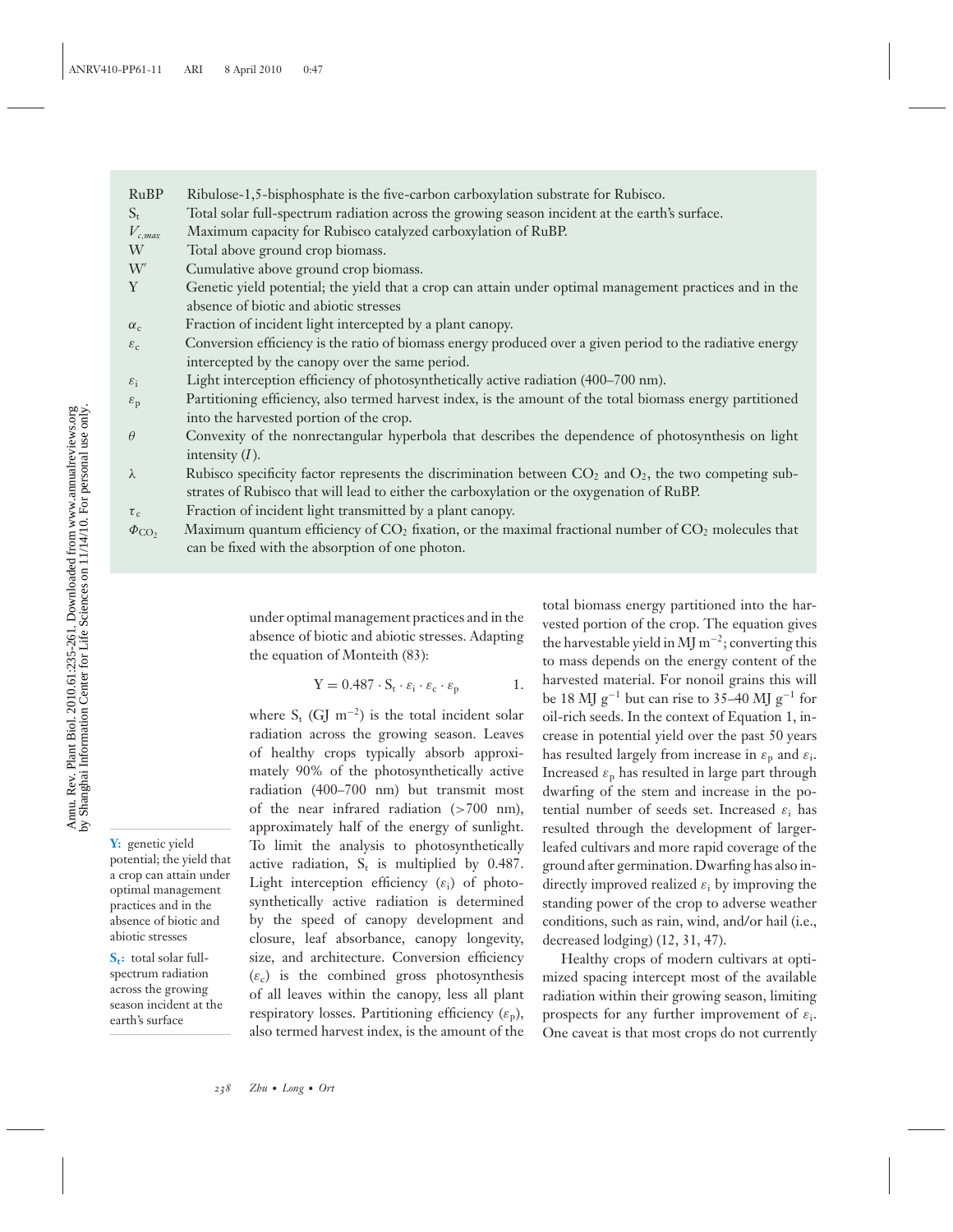**Table 1 Analysis of determinants of soybean yield when grown under ambient and elevated [CO**2**]**

|                              |                                          | $W^{b,c}$                                      | $\mathbf{D}_1$                | $\varepsilon_i$         | $\epsilon_{c}$ | $\epsilon_{\bf p}$ |
|------------------------------|------------------------------------------|------------------------------------------------|-------------------------------|-------------------------|----------------|--------------------|
| Measure (units) <sup>a</sup> | $\text{MI m}^{-2}$ (t ha <sup>-1</sup> ) | $\rm{M}$ m <sup>-2</sup> (t ha <sup>-1</sup> ) | $\mathrm{MI} \mathrm{m}^{-2}$ | $(Dimensionaless: 0-1)$ |                |                    |
| 380 ppm                      | 10.6(4.60)                               | 17.7(8.76)                                     | 620                           | 0.89                    | 0.032          | 0.60               |
| $550$ ppm                    | 12.2 (5.29)                              | 20.9(10.40)                                    | 620                           | 0.89                    | 0.038          | 0.58               |
| % difference                 | 15.0                                     | 18.2                                           |                               |                         | 18.8           | $-2.7$             |

Component analysis of the yield of soybean (Glycine max L., cv. 93B15) grown in 2002 at SoyFACE (soybean Free Air Concentration Enrichment facility, Urbana, Illinois), based on Equation 1. Yields are based on four control and four elevated CO<sub>2</sub> plots. The analysis is based on the data of Morgan et al. (84) and Dermody et al. (24).

aAbbreviations are as given for Equation 1.

bW is the total dry matter content in both energy and mass.

<sup>c</sup>W and  $\varepsilon_p$  were modified from Dermody et al. (24) to include root biomass, which was 18.5% of the total biomass, with the proportion unaffected by the CO2 treatment. The energy content of the seeds was assumed to be 23 MJ/kg and the remainder of the biomass, 17 MJ/kg (24).

use the full potential growing season, i.e., the period when temperatures and water are adequate for plant growth. The effects on biomass production of extending the growing season can be seen by comparing biomass production of the unusually cold-tolerant perennial C4 grass *Miscanthus* x *giganteus* with its relative maize. Although its  $\varepsilon_c$  was almost identical to maize, it produced 60% more biomass in the Midwest, where recorded yields of maize are among the highest in the world. The higher productivity of *M.* x *giganteus* was due simply to its having produced a closed canopy, with an  $\varepsilon_i > 0.9$ , four weeks before maize and having maintained it for a further four weeks after the maize had senesced (25). Extending the growing season increased the cumulative intercepted radiation by approximately 60% (8, 14).

Soybean is the most important dicotyledonous crop, in terms of total global grain production, and the fourth most important grain crop, after maize, rice, and wheat. **Table 1** shows that a modern soybean cultivar developed for Midwest conditions, grown under normal production conditions and at current atmospheric  $[CO_2]$ , intercepted almost 90%  $(\varepsilon)$  = 0.89) of the photosynthetically active radiation across the growing season. Further, 60% of the biomass energy was partitioned into the harvested seed ( $\varepsilon_p = 0.60$ ). This shows that breeding has succeeded in maximizing both  $\varepsilon_i$  and  $\varepsilon_p$  in soybean. Given that the crop will inevitably fail to intercept some

radiation between sowing and canopy closure and that cell wall material cannot be recycled to the seed from leaves, roots, and stems, there is little or no prospect of further improving  $\varepsilon_i$  or  $\varepsilon_p$ . Analyses of the other major grain crops (maize, wheat, and rice) provide similar findings (31, 47, 115) (**Figure 1**). With reference to Equation 1, therefore, only two prospects may remain: extending the growing season to increase  $S_t$ , as noted above, or increasing  $\varepsilon_c$ . There has been a reluctance to invest in increased photosynthesis, and therefore increased  $\varepsilon_c$ . As reviewed previously (72), such reluctance arises from the argument that, first, there is no correlation between the yield of a broad range of crops and photosynthesis and, second, yield is limited by sinks for photosynthate and not by photosynthetic capacity. **Table 1** illustrates one of several data sets that now disprove these expectations. Elevated  $[CO<sub>2</sub>]$  increased leaf photosynthesis in this soybean crop by 22.6% over the growing season (17), corresponding in turn to an 18.8% increase in  $\varepsilon_c$  and an 18.2% increase of total above ground biomass (W) shown in **Table 1**. This experiment, in which photosynthesis was increased by artificial elevation of  $[CO<sub>2</sub>]$ , provides direct evidence that increasing photosynthesis in a crop under standard field production conditions does result in an increase in yield. The increase in yield of 15% as compared to a 23% increase in photosynthesis reflects an increase in respiration associated with

*ε***i:** light interception efficiency of photosynthetically active radiation (400–700 nm)

*ε***c:** conversion efficiency; the ratio of biomass energy produced over a given period to the radiative energy intercepted by the canopy over the same period

*ε***p:** partitioning efficiency, also termed harvest index; the amount of the total biomass energy partitioned into the harvested portion of the crop

**W:** total above ground crop biomass

**C3:** plants in which the primary carboxylase is Rubisco and the primary carboxylation product of RuBP is a threecarbon sugar. Rubisco in C3 plants also catalyzes the oxygenation of RuBP, the initial step of photorespiration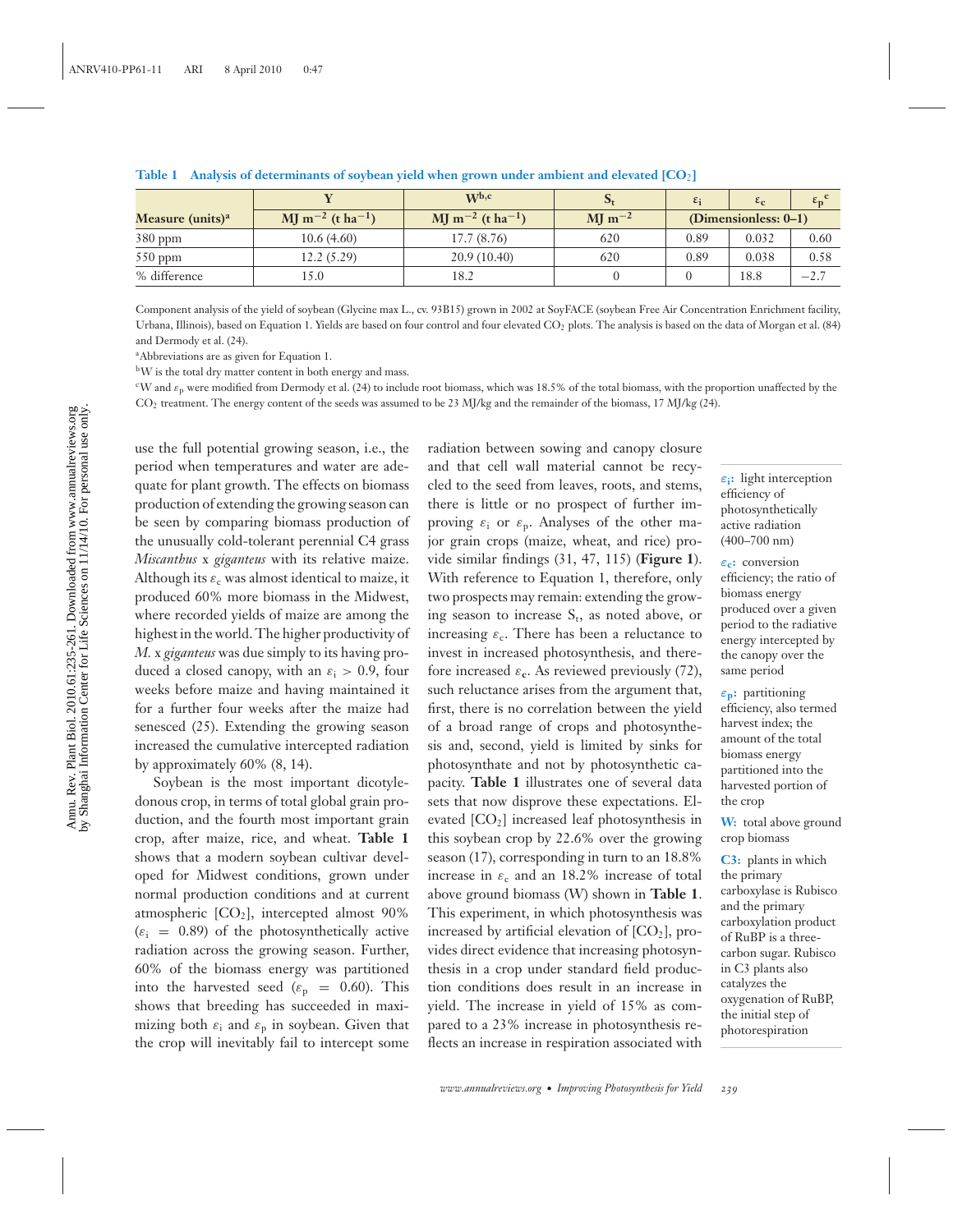the greater biomass and yield (63) and may also indicate a lack of adequate sink capacity to fully utilize the increased supply of photosynthate, but it nevertheless results in a large increase in yield. This review examines the prospects for genetically achieving a similar result, i.e., without increasing  $[CO_2]$ . **Table 1** shows an  $\varepsilon_c$ of 0.032 calculated on the basis of photosynthetically active radiation, which would amount to an efficiency of conversion of full-spectrum solar radiation into biomass of approximately 1.5%.



#### **Figure 2**

Minimum energy losses showing the percentage remaining (*inside arrows*) and percentage losses (*at right*) from an original 100% calculated for stage of photosynthetic energy transduction from sunlight incident on a leaf to plant biomass. Both C3 and C4 (NADP–malic enzyme type) photosynthesis are presented. Calculations assume a leaf temperature of 30 ◦C and an atmospheric  $[CO<sub>2</sub>]$  of 387 ppm. The theoretical maximal photosynthetic energy conversion efficiency  $(\varepsilon_c)$  is 4.6% for C3 and 6% for C4 plants. These values are for total full-spectrum solar radiation. If the analysis is limited to photosynthetically active radiation (400–700 nm), then these values become 9.4% for C3 and 12.3% for C4. This analysis is redrawn, with modifications explained in the text, from (141).

## **Estimation of the Theoretical Maximal ε<sup>c</sup> for both C3 and C4 Plants**

The foregoing has established that realized efficiencies of two of the three efficiency components determining grain crop yield potential are close to their theoretical maxima for major crops. To determine whether there is potential to improve  $\varepsilon_c$ , it is first necessary to establish the theoretical maximum that could be attained under ideal conditions as it has evolved in C3 and C4 plants. A detailed stepwise biophysical and biochemical analysis of efficiency of energy transduction from interception of radiation to carbohydrate formation has been presented previously (142), and a slightly modified analysis is explained in **Figure 2**.

For oxygen-evolving photosynthesis, only a limited portion of the solar spectrum can be used. Although photons in the waveband 350– 740 nm may be used, below 400 nm and above 700 nm, photons can only be used at low efficiency, if at all. For the purposes of this review, photosynthetically active radiation is therefore defined for practical purposes as 400–700 nm, representing 48.7% of the total incident solar energy; i.e., 51.3% is lost at this point (**Figure 2**). Because of the weaker absorbance of chlorophyll in the green band, vegetation is not a perfect absorber of photosynthetically active radiation, which limits maximum interception of 400-nm to 700-nm light in healthy leaves to approximately 90%. Although a blue photon (400 nm) has 75% more energy than a red photon (700 nm), higher excited states of chlorophyll very rapidly relax, and all photochemistry is driven in the photosynthetic reaction centers with the energy of a red photon regardless of the wavelength that was originally absorbed, accounting for a 6.6% energy loss as heat, the "photochemical inefficiency" of **Figure 2**. It is assumed here that in noncyclic electron transport, the partitioning of photons between photosystem I and photosystem II is equal.

At the reaction centers, thermodynamics limit the amount of energy available to do photosynthetic work in terms of charge separation. In our previous analysis (142), the energy loss associated with the "thermodynamic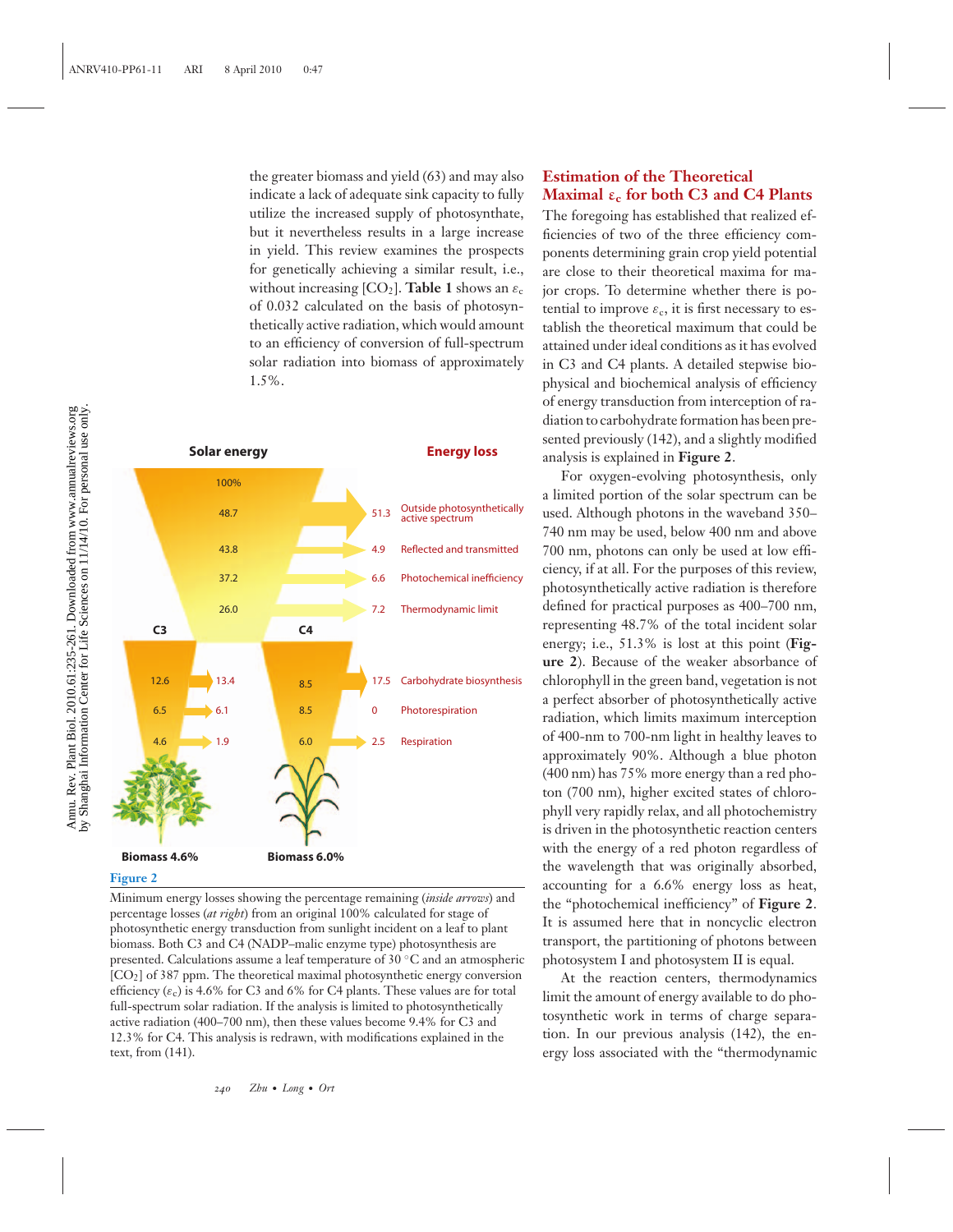Annu. Rev. Plant Biol. 2010.61:235-261. Downloaded from www.annualreviews.org<br>by Shanghai Information Center for Life Sciences on 11/14/10. For personal use only. by Shanghai Information Center for Life Sciences on 11/14/10. For personal use only.Annu. Rev. Plant Biol. 2010.61:235-261. Downloaded from www.annualreviews.org

limit" over the efficiency of charge separation was considered together with energy losses associated with "carbohydrate biosynthesis." **Figure 2** separates these. Thermodynamics limit the energy available for work to 63% of the total energy in a red photon (685 nm), resulting in an energy loss of 37% (see **Supplemental material** for a more detailed quantitative explanation of the "thermodynamic limit" depicted in **Figure 2**; follow the **Supplemental Material link** from the Annual Reviews home page at **http://www.annualreviews.org**).

There are energy expenditures associated with electron and proton transport and in the reduction of carbon dioxide to carbohydrate in the C3 cycle, with additional losses in the C4 dicarboxylate cycle of C4 photosynthsis. In C3 photosynthesis, a minimum of 3 ATP and 2 NADPH is required to assimilate one molecule of CO2 into carbohydrate and to regenerate 1 RuBP to complete the C3 cycle. In whole chain linear electron transport, the absorption of a minimum of 4 photons is needed to reduce one molecule of NADPH while translocating a maximum of 6 protons into the thylakoid lumen: 2 from water oxidation and 4 from plastoquinol oxidation by the cytochrome  $b_6$ /f complex via the Q cycle (59). Given that two NADPH are required for assimilation of one  $CO<sub>2</sub>$  into carbohydrate, the absorption of 8 photons results in a maximum of 12 protons transported into the lumen. Since 4 protons are needed for the synthesis of 1 ATP (36, 109, 124), these 12 protons transported are just sufficient to support the synthesis of the 3 ATP required to balance 2 NADPH in the assimilation of one CO2. The 8 moles of red photons, the minimum required to convert 1 mole of  $CO<sub>2</sub>$  to carbohydrate, represents 874 kJ energy available for work. One-sixth of a mole of glucose, i.e., a 1- C carbohydrate unit, contains 477 kJ of energy. Therefore, the minimum energy expenditure in "carbohydrate biosynthesis" is 1-(477/874) or 10.78% of the original incident solar radiation (**Figure 2**). In turn, the maximal energy conversion efficiency  $(\varepsilon_c)$  of C3 photosynthesis, prior to photorespiration and respiration, is 12.6% (**Figure 2**) (142).

All the major C4 crops—maize, sorghum, and sugar cane, as well as the emerging bioenergy crop *Miscanthus*—belong to the most efficient C4 subtype (29) (NADP–malic enzyme). This subtype requires an additional 2 ATP relative to C3 photosynthesis for the phosphorylation of pyruvate to phosphoenol pyruvate; i.e., 5 ATP and 2 NADPH are required to assimilate 1 CO<sub>2</sub>. Increased demand for ATP is underlined by the fact that the bundle sheath chloroplasts in this C4 subtype are often deficient in grana and photosystem II, implying increased cyclic electron transport. Here, electrons from photosystem I are returned to the Cyt  $b_6/f$  complex, resulting in the translocation of 2 protons per photon into the thylakoid lumen (22, 114). Thus the translocation of the 8 protons needed to produce the 2 additional ATP requires the absorption of an additional 4 photons by PSI, raising the minimum total quantum requirement for  $CO_2$  assimilated in C4 photosynthesis to 12. Following earlier calculations for C3 photosynthesis (142), the maximal energy conversion efficiency  $(\varepsilon_c)$  of C4 photosynthesis, prior to respiration, is 8.5% (**Figure 2**).

With the investment of  $2$  extra ATP,  $CO<sub>2</sub>$ is concentrated at the site of carboxylation by Rubisco in bundle sheath cells to a sufficient extent to competitively inhibit oxygenation (40) under most conditions. However, in C3 species, oxygenation and the ensuing photorespiratory metabolism represents a significant energy loss, essentially halving the maximum energy conversion efficiency from 12.6% to 6.1% (**Figure 2**). Thus the "quantum requirement penalty" for each oxygenation event is ∼9 photons (4). The actual extent of this penalty in raising the quantum requirement for  $CO<sub>2</sub>$  fixation in a C3 leaf depends on the Rubisco specificity factor  $(\lambda)$ , the temperature, and the  $[CO_2]$ . At 25 °C under current atmospheric  $[CO<sub>2</sub>]$  of 387 ppm for a typical C3 crop λ, photorespiration raises the minimum quantum requirement of a C3 plant from 8 to 13 photons per  $CO<sub>2</sub>$  assimilated.

Mitochondrial respiration is another necessary expenditure of energy that must be subtracted in estimating the theoretical

**C4:** plants in which the primary carboxylase is PEPcase and the primary carboxylation product in the light is a fourcarbon compound. Rubisco is a secondary carboxylase in C4 plants that functions in a high-CO2 environment suppressing oxygenation and photorespiration

**RuBP:** ribulose-1,5 bisphosphate is the five-carbon carboxylation substrate for Rubisco

**Q cycle:** a series of redox reactions by the cytochrome b6f complex located in the thylakoid membrane, which results in the net oxidation of one plastoquinol molecule, the net reduction of two plastocyanin molecules, and the translocation of four protons into the thylakoid lumen storing energy in the form of a transmembrane electrochemical potential of protons

**Rubisco:** ribulose-1,5-bisphosphate carboxylase oxygenase; the primary carboxylase in C3 plants and the secondary carboxylase in C4 plants that carboxylates RuBP to form a three-carbon sugar

[Supplemental](http://arjournals.annualreviews.org/article/suppl/10.1146/annurev-arplant-042809-112206?file=pp-61-ort.pdf) Material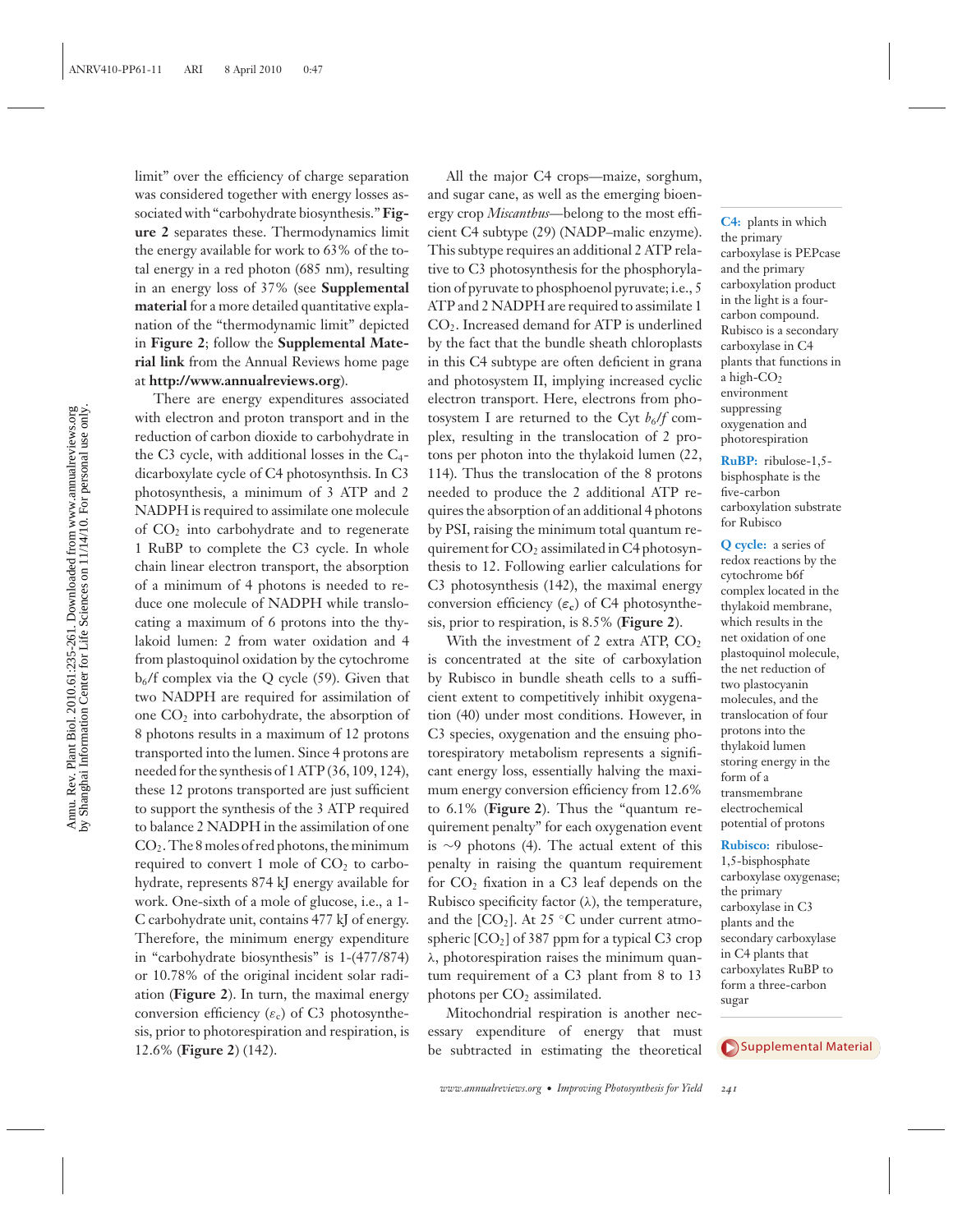*λ***:** Rubisco specificity factor; represents the discrimination between  $CO<sub>2</sub>$  and  $O<sub>2</sub>$ , the two competing substrates of Rubisco that will lead to either the carboxylation or the oxygenation of RuBP

*α***c:** fraction of incident light intercepted by a plant canopy

*τ* **c:** fraction of incident light transmitted by a plant canopy

**W**- **:** cumulative above ground crop biomass

*I*- **:** cumulative intercepted radiation

[Supplemental](http://arjournals.annualreviews.org/article/suppl/10.1146/annurev-arplant-042809-112206?file=pp-61-ort.pdf) Material

maximal  $\varepsilon_c$ . Mitochondrial respiration has been phenomenologically subdivided into maintenance respiration and growth respiration (99). Growth respiration is the portion invested in biosynthesis, whereas maintenance respiration accounts for the energy expenditure to maintain plant cells in dynamic environments, e.g., replacement of proteins, metabolite transport, and repair of cell damage. There is no known quantitative mechanistic link between photosynthetic and respiration rates. Negative correlations between the respiration of mature leaves and production have been reported for maize (27) and ryegrass (137, 138), implying that selection for lines with lower respiratory rates, while maintaining photosynthetic rate, may be an approach to improving  $\varepsilon_c$ . Ratios of respiratory  $CO<sub>2</sub>$  loss as a fraction of photosynthetic CO2 uptake for major crops vary from 30% to 60% (3). In **Figure 2**, therefore, 30% is assumed to be the minimum respiratory expenditure that might be achieved without otherwise adversely affecting plant growth. This represents a loss of the original incident solar energy of 1.9% (C3) and 2.5% (C4), with the result that the maximum conversion efficiencies of solar radiation into biomass are 4.6% (C3) and 6.0% (C4) at 30 ◦C, or 9.4% and 12.3% of photosynthetically active radiation. The following section examines how the theoretical  $\varepsilon_c$  compares to achieved  $\varepsilon_c$  by crops under field production conditions.

#### **THE PHOTOSYNTHETIC ENERGY CONVERSION EFFICIENCY IN THE FIELD**

#### **Measurements of**  $\varepsilon_c$  in the Field

In the field  $\varepsilon_c$  is commonly measured as the mean slope of the relationship between the accumulation of biomass energy in the crop versus the cumulative amount of intercepted radiation. It can be measured over any portion or the entire growing season, by combining sequential harvests of biomass with measurements of intercepted radiation. The amount of intercepted radiation is determined by continuously measuring the amount of radiation incident above the crop and subtracting the amount that penetrates below the canopy (e.g., 24, 101). Light levels are highly variable both spatially and temporally at the base of the canopy. Line radiation sensors provide a means to average across this heterogeneity. At any one point in time, the fraction of light intercepted by the canopy  $(\alpha_c)$ is given by

$$
\alpha_{\rm c}=1-\tau_{\rm c} \hspace{1.5cm} 2a.
$$

where  $\tau_c$  is the fraction of incident radiation transmitted by the canopy. Because  $\alpha_c$  will vary with sun angle and day of year, cumulative absorbed radiation is typically calculated by summing measurements made at short intervals (i), e.g., every hour, across the growing season.

$$
I' = \Sigma I_i \alpha_{c,i} \qquad \qquad 2b.
$$

Radiation interception might be overestimated at the end of the growing season as a result of presence of necrotic shoot tissue in the upper canopy and senescing floral parts, an issue that can be overcome by estimating the proportion of the dead or senescing parts using imaging methods (14). Radiation capture can also be estimated mathematically if leaf area index (leaf area per unit ground area) and leaf angular distribution are known (see **Supplemental text;** follow the **Supplemental Material link** from the Annual Reviews home page at **http://www.annualreviews.org**). To obtain a true measure of  $\varepsilon_c$  for the full growing season, the total biomass, comprising leaves, stem, root, and seeds, and including those shed before crop maturation, need to be taken into account (24, 84). The total energy content is then calculated based on the biomass quantity and the energy content of each biomass component (14, 24). Despite the simplicity and importance of this measurement in providing a link between crop production and photosynthesis, such complete data sets are rare.

Surprisingly often, accumulation of biomass (W') versus cumulative intercepted radiation (I') describes a linear relationship (e.g., **Figure 3**), implying that  $\varepsilon_c$  is relatively constant. This has been interpreted to imply that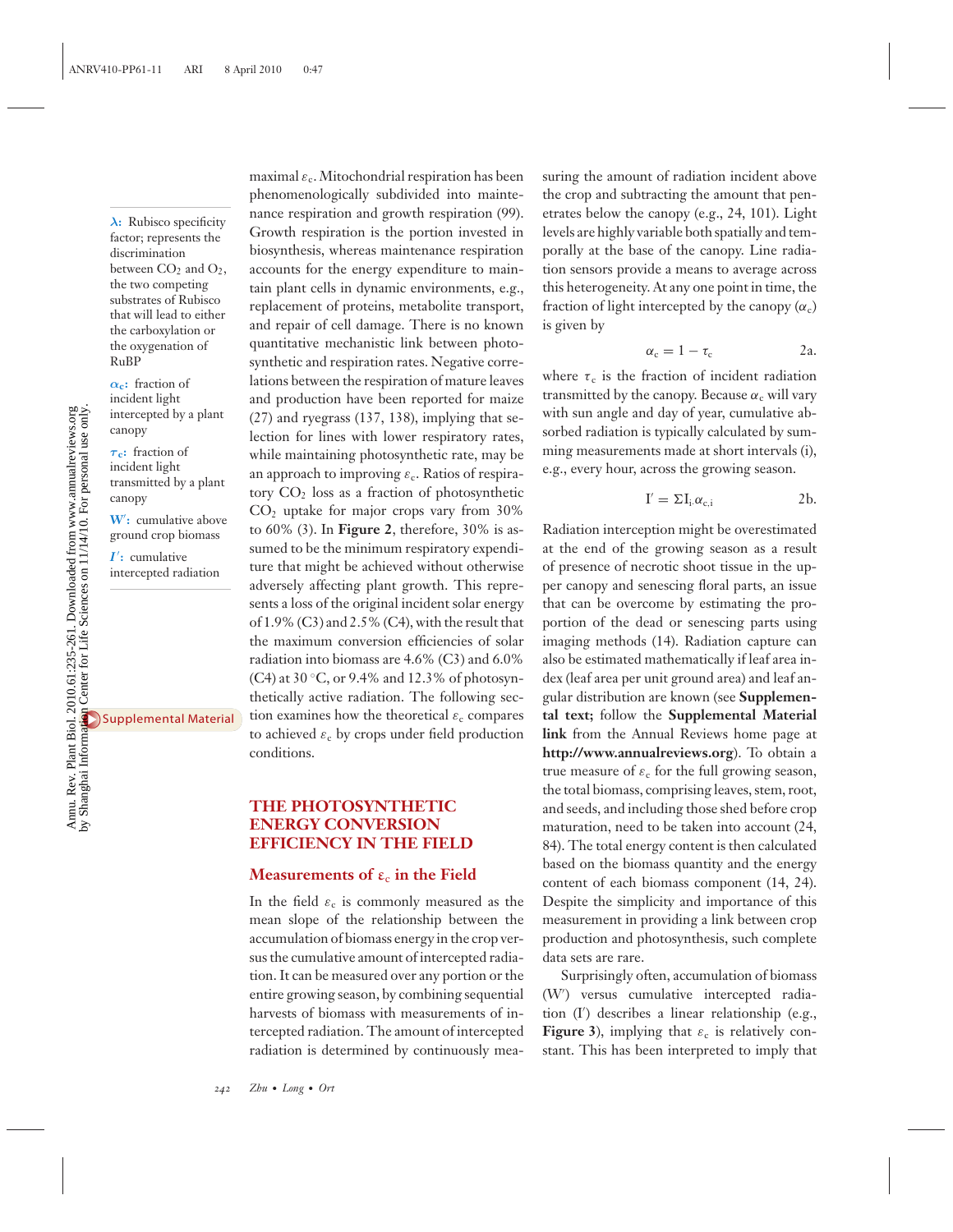crops respond to stress by altering their canopy size; i.e.,  $\varepsilon_i$  rather than  $\varepsilon_c$  (83). This has important implications, since it suggests that success in genetically improving  $\varepsilon_c$  may be just as valuable under suboptimal growth conditions as under optimal.

#### **Variations of ε**<sup>c</sup> **in the Field**

Monteith (83), upon reassessing maximum growth rates for C3 and C4 crops, found maximum short-term  $\varepsilon_c$  of 0.029 and 0.042, respectively, on the basis of photosynthetically active radiation. While the advantage of C4 photosynthesis diminishes as temperature decreases, there is still a theoretical advantage to the simulated daily integral of canopy  $CO<sub>2</sub>$  uptake even down to 5  $°C$  (72) at current  $[CO<sub>2</sub>]$ , although other physiological and biochemical factors conspire to limit this advantage to temperatures above ∼14 ◦C in maize (e.g., 96) and other C4 grain crops. However, certain C4 species have been shown to maintain their advantage at lower temperatures (70, 131). Increased nitrogen fertilizer applications dramatically increase  $\varepsilon_c$  of major crop species, such as barley, oat, rice, and wheat (43, 86), as does irrigation (21, 30).  $\varepsilon_c$  can differ with developmental stage. For example, the  $\varepsilon_c$  of oat is higher before heading compared to postheading; in contrast, barley and wheat showed higher  $\varepsilon_c$  after heading (86). One of the highest annual measured  $\varepsilon_c$  is 0.078 for the equatorial Amazonian C4 grass *Echinochloa polystachya* (67, 101). However, the temperate C4 grass *Miscanthus* x *giganteus* growing at 52◦N also achieved 0.078 averaged across the growing season (15). Compared to C4 species, C3 species usually have smaller  $\varepsilon_c$ across the growing season.

## **Why the Maximum Observed**  $\varepsilon_c$  **Is Lower Than the Maximum Theoretical ε<sup>c</sup>**

The observed maximal  $\varepsilon_c$  with few exceptions is approximately one-third of the theoretical (13). This section examines the inherent mechanisms within photosynthesis that underlie the lower  $\varepsilon_c$ 



#### **Figure 3**

Decline in conversion efficiency of photosynthesis at the leaf level with increasing incident solar radiation. The lines are calculated using maximum observed quantum efficiencies and maximum leaf photosynthetic rates for C4 and C3 species.

achieved in field crops relative to the theoretical  $\varepsilon_c$  of **Figure 2**.

#### **Light Saturation**

The response of the rate of leaf photosynthetic  $CO<sub>2</sub>$  uptake per unit leaf area (*A*) to sunlight intensity is commonly described in terms of the response to the number of photons rather than energy. This is because the response is largely independent of wavelength and therefore independent of energy content of the photons within the photosynthetically active waveband (400–700 nm). This response can be effectively described by a nonrectangular hyperbola (32, 65, 74):

$$
A =
$$

$$
\frac{\phi_{CO_2}I + A_{sat} - \sqrt{(\phi_{CO_2}I + A_{sat})^2 - 4\theta\phi_{CO_2}IA_{sat}}}{2\theta}
$$
  
... (10)

where  $\Phi_{CO}$ , is the maximal quantum efficiency of  $CO<sub>2</sub>$  fixation;  $\theta$  is the convexity of the hyperbola;*Asat* is the light-saturated rate of photosynthetic  $CO<sub>2</sub>$  uptake; and *I* is the photon flux density. With an increase in *I*, *A* increases rapidly *A***:** rate of leaf photosynthetic CO<sub>2</sub> uptake per unit leaf area

 $Φ<sub>CO</sub>$  **:** maximum quantum efficiency of  $CO<sub>2</sub>$  fixation, or the maximal fractional number of CO<sub>2</sub> molecules that can be fixed with the absorption of one photon

*θ***:** convexity of the nonrectangular hyperbola that describes the dependence of photosynthesis on light intensity (*I*)

> *Asat***:** light-saturated rate of photosynthetic CO2 uptake

*I***:** photon flux density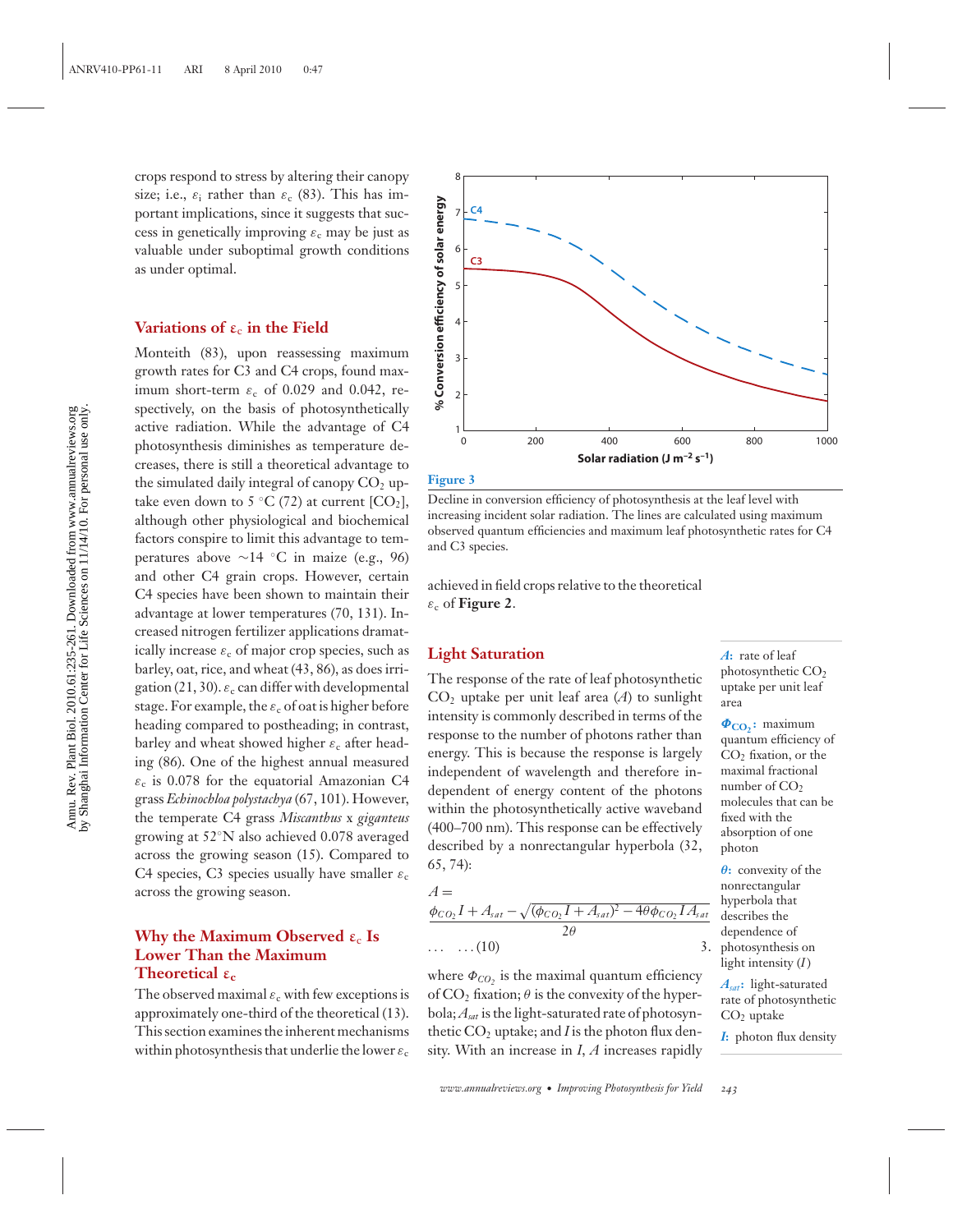*Vc*,*max***:** maximum capacity for Rubisco catalyzed carboxylation of RuBP

*Jmax***:** maximum capacity for regeneration of RuBP

#### $C_c$ **:** CO<sub>2</sub>

concentration at the site of carboxylation in the chloroplast

#### $C_a$ **:** CO<sub>2</sub>

concentration in the ambient atmosphere surrounding the leaf

#### *Ci***:** CO2

concentration in inner cellular airspaces within the leaf

initially, but following an inflection (typically, approximately one-quarter of full sunlight), *A* approaches a plateau. The initial slope of the *A* versus *I* represents the maximum quantum yield of  $CO<sub>2</sub>$  uptake, i.e., the fractional number of  $CO<sub>2</sub>$  molecules that can be fixed with absorption of 1 photon. At low light, more than 80% of the absorbed photosynthetically active quanta can be used (18), but at one-half of the full sunlight ( $\sim$ 1000 µmol m<sup>-2</sup> s<sup>-1</sup>), as little as 25% of the absorbed quanta are used; at full sunlight this value falls to  $\langle 10\% \rangle$  (69). Fullspectrum sunlight at Earth's surface will typically contain  $\sim$ 2 µmol of photons (400–700 nm) per J. Based on this conversion and assuming that every  $g$  of  $CH<sub>2</sub>O$  synthesized represents 17.5 kJ of stored energy, **Figure 3** shows how, at the leaf level, efficiency of radiation use declines with increase in radiation received by the leaf. Under optimal conditions, efficiency is high and close to theory in low light. Extensive measurements of the actual efficiency of photosynthesis in low light have shown that for unstressed leaves: (*a*) while C3 and C4 are distinct within these groups, there is remarkably little variation, even between young and old leaves, and (*b*) the value is often close to the theoretical maximum (18, 71). For healthy leaves acclimated to high sunlight, this high efficiency may be maintained until approximately one-tenth of full sunlight. Beyond this point efficiency declines, as depicted in **Figure 3**. A higher  $\varepsilon_c$ could therefore be achieved by selecting canopy structures or photosynthetic pigment concentrations that spread light within the canopy to minimize occurrence of light levels above one-tenth full sunlight (as discussed below) or by increasing capacity for photosynthesis at light saturation. What limits photosynthesis at light saturation?

Despite the complexity of the overall process, C3 photosynthesis has been successfully summarized in a relatively simple and widely validated steady-state biochemical model developed by Farquhar et al. (35), with subsequent minor modifications (44, 127). In these models, the steady-state light-saturated leaf photosynthetic  $CO<sub>2</sub>$  uptake rate ( $A<sub>sat</sub>$ ) is determined

by three processes: (*a*) Rubisco catalyzed RuBP carboxylation, (*b*) RuBP regeneration, and (*c*) triose phosphate utilization. Under given light,  $CO_2$ , and  $O_2$  conditions,  $A$  is determined by the slowest of these three processes. Under the optimal conditions that will determine maximum yield, potential for triose phosphate utilization, which typically reflects inability to utilize photosynthate, would not be expected to be limiting. At low  $[CO_2]$ , photosynthesis is limited by capacity for Rubisco catalyzed carboxylation ( $V_{c,max}$ ), and at high [CO<sub>2</sub>], by the capacity for regeneration of RuBP (*Jmax*). *Jmax* may be limited both by the rate of whole chain electron transport and/or by the activity of enzymes involved in regeneration of RuBP within the C3 carbon reduction cycle. In well-fertilized C3 crops under current ambient atmospheric  $[CO<sub>2</sub>]$ , control appears to be shared between *Vc*,*max* and *Jmax*. Light-saturated photosynthesis could therefore be increased by increasing  $V_{c,max}$ ,  $J_{max}$  or/and [CO<sub>2</sub>] at the site of carboxylation. The following sections examine these issues and, finally, consider photoinhibition: one factor that can lower the maximum efficiency even under low-light conditions.

The  $CO<sub>2</sub>$  concentration at the site of carboxylation  $(C_c)$  is determined by both the ambient  $CO_2$  concentration  $(C_a)$  and the conductance of the diffusion path from the bulk atmosphere to the chloroplast stroma. The diffusion path includes the leaf boundary layer, stomatal aperture, substomatal cavity, and the cell wall, cell membrane, and cytosol of the mesophyll  $(9, 38)$ . At light-saturation,  $[CO<sub>2</sub>]$  in the intercellular space  $(C_i)$  is typically 0.7 of  $C_a$ in C3 plants. This fraction appears remarkably constant across species, even when *C*<sup>a</sup> is elevated  $(2, 62)$ . The decline between  $C_i$  and  $C_c$  is similar to that between  $C_a$  and  $C_i$ . At the current (i.e., 2009) atmospheric  $CO<sub>2</sub>$  concentration of 387 ppm (77), the typical  $[CO<sub>2</sub>]$  at Rubisco at light-saturation would therefore be ∼194 ppm. The remarkably constant ratio of *C*i/*C*<sup>a</sup> appears to result from coordination between the rate of CO2 assimilation and stomatal conductance. A higher conductance and  $C_i/C_a$  would deliver a higher photosynthetic  $CO<sub>2</sub>$  uptake rate (A).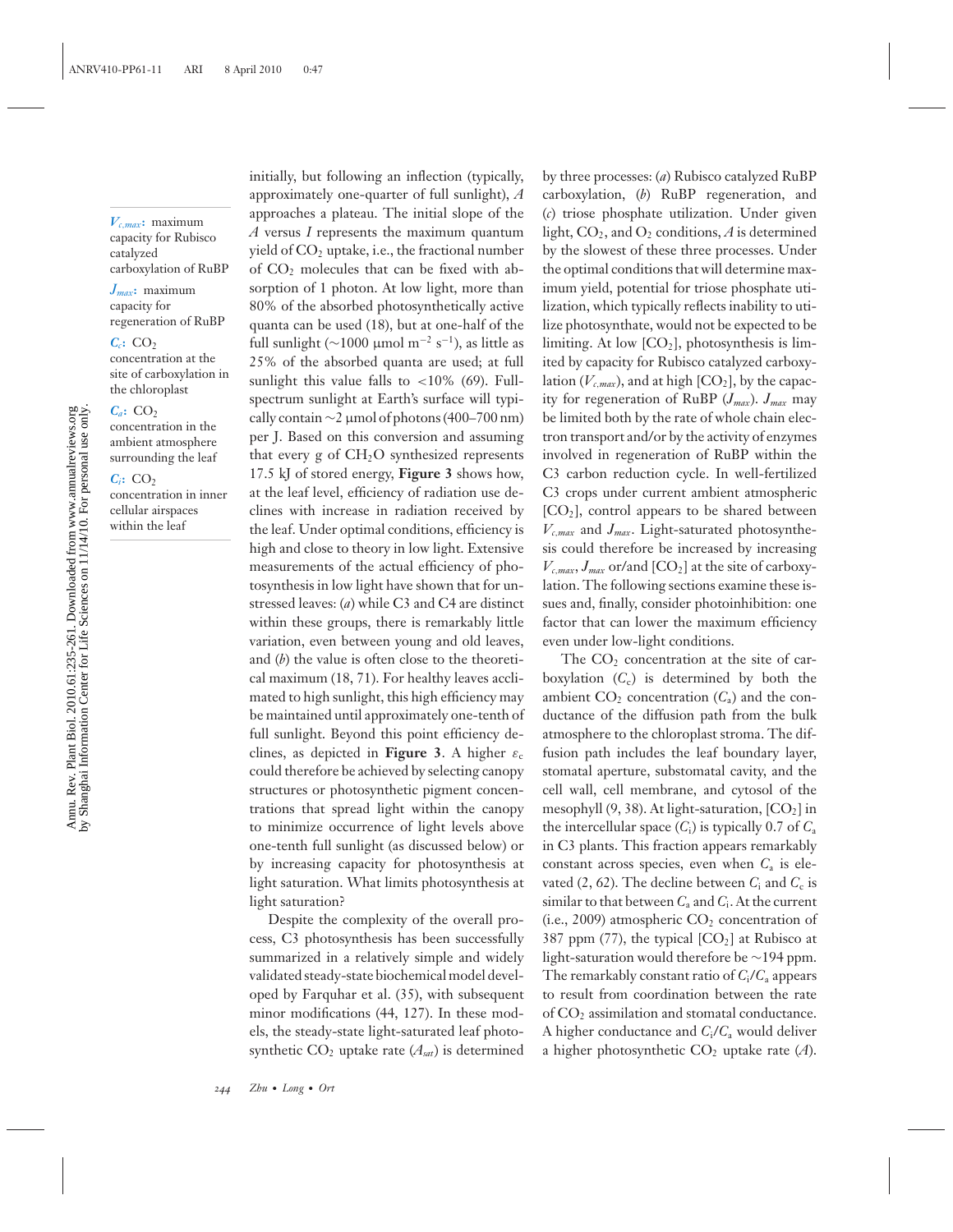However, because the response of  $A$  to  $C_i$  is nonlinear, an increase in stomatal conductance (*gs*) results in diminishing returns but a linearly proportional increase in transpiration. Higher *A* through increased *gs* would therefore come at the expense of decreased efficiency of water use and a disproportionate increase in transpiration. Diffusion of  $CO<sub>2</sub>$  from the intercellular airspace through the liquid phase to the site of carboxylation is governed by the mesophyll conductance (*gm*). Factors controlling *gm* are poorly understood and have been associated with the mesophyll surface area exposed to the intercellular air space, carbonic anhydrase, and aquaporins. A higher *gm* could be an important approach to increasing  $[CO<sub>2</sub>]$  at the site of carboxylation and, in turn, photosynthetic rate. For example, if typical C3 crop *gm* values could be doubled, then light-saturated *A* could be increased nearly 20% and, since *gm* has no known effect on transpiration, it would also result in a 20% improvement in water use efficiency (see **Supplemental Material** for details of the simulation; follow the **Supplemental Material link** from the Annual Reviews home page at **http://www.annualreviews.org**). Unlike increased *gs*, there is no evidence of a penalty for increased *gm* (16, 91). Light-saturated photosynthesis in C3 species has been shown to be closely related to the amount of Rubisco in a leaf. However, there is substantial evidence that in well-fertilized C3 grain crops, there may be no physical capacity for more Rubisco and other soluble proteins in the mesophyll. In this case, is partitioning of this fixed quantity of total soluble protein among enzymes of carbon metabolism optimized (104)? This question is addressed below, under Carbon Metabolism Engineering.

In C4 species, an analogous steady-state model of photosynthesis has been developed. Here, light-saturated photosynthesis is limited by the activity of the primary carboxylase of C4 photosynthesis, phosphoenol pyruvate carboxylase (PEPcase) at low *C*i. At high *Ci,* photosynthesis is colimited by the activity of Rubisco, which in C<sub>4</sub> plants is limited to the photosynthetic bundle sheath, and by pyruvate Pi dikinase (PPDK), which regenerates PEP in the mesophyll (127). Unlike C3 photosynthesis, light-saturated C4 photosynthesis in healthy leaves is generally  $CO<sub>2</sub>$ -saturated. This is because the C4 pathway is in effect a mechanism for concentrating  $CO<sub>2</sub>$  and elevating  $C<sub>i</sub>$  in the bundle sheath so that Rubisco is  $CO<sub>2</sub>$  saturated. As a result, increasing *gs* or *gm* will not increase photosynthesis.

### **Rising CO2 Concentration**

Atmospheric  $[CO_2]$  over the past 400,000 years, and probably several million years, averaged 220 ppm. It is only since the beginning of the Industrial Revolution that it has begun to rise. This has provided little time in which plants could adapt to this increase and, in the absence of natural adaptation, what opportunity is there for engineering adaptation?

Rubisco is especially pertinent since its activity, among carboxylases, is unusually sensitive to variation in  $[CO<sub>2</sub>]$  in the range of current atmospheric levels. Rubisco catalyzes the competitive reactions of RuBP carboxylation and RuBP oxygenation. It has long been recognized that genetic modification of Rubisco to enhance its specificity for  $CO<sub>2</sub>$  relative to  $O_2$  ( $\lambda$ ) would decrease photorespiration and potentially increase C3 photosynthesis and correspondingly crop productivity. However, analysis of the natural genetic variation in the kinetic properties of Rubisco from divergent photosynthetic organisms reveals that forms with higher λ have lower maximum catalytic rates of carboxylation per active site  $(k^c)_i$ , and vice versa (7, 144). This inverse relationship implies that higher  $\lambda$  would increase lightlimited photosynthesis, while the associated decrease in  $k^c$ <sub>c</sub> would lower the light-saturated rate of photosynthesis (144). The daily integral of  $CO<sub>2</sub>$  uptake by a crop canopy is determined by a dynamic combination of light-limited and light-saturated photosynthesis, so the benefit of increasing  $\lambda$  at the expense of  $k^c$  *c* is not intuitive. Using a model of canopy photosynthesis that determined the daily course of light level on both the sunlit and shaded leaves in the canopy,

*gm***:** mesophyll conductance; numerical measure of the rate of diffusion of  $CO<sub>2</sub>$  from the intercellular airspace through the liquid phase to the site of carboxylation in the chloroplast

#### *gs***:** stomatal

conductance; numerical measure of the rate of diffusion of water vapor, carbon dioxide, or other gases through the stomatal pore

#### **PEPcase:**

phosphoenol pyruvate (PEP) carboxylase; the primary carboxylase of C4 photosynthesis, which catalyzes the fixation of  $CO<sub>2</sub>$  to phosphoenol pyruvate

**PPDK:** pyruvate Pi dikinase regenerates PEP in the mesophyll cells during C4 photosynthesis

**PEP:** phosphoenol pyruvate; the threecarbon carboxylation substrate for PEPcase in C4 plants

 $k^c$ **c**: maximum catalytic rate of Rubisco carboxylation per active site

[Supplemental](http://arjournals.annualreviews.org/article/suppl/10.1146/annurev-arplant-042809-112206?file=pp-61-ort.pdf) Material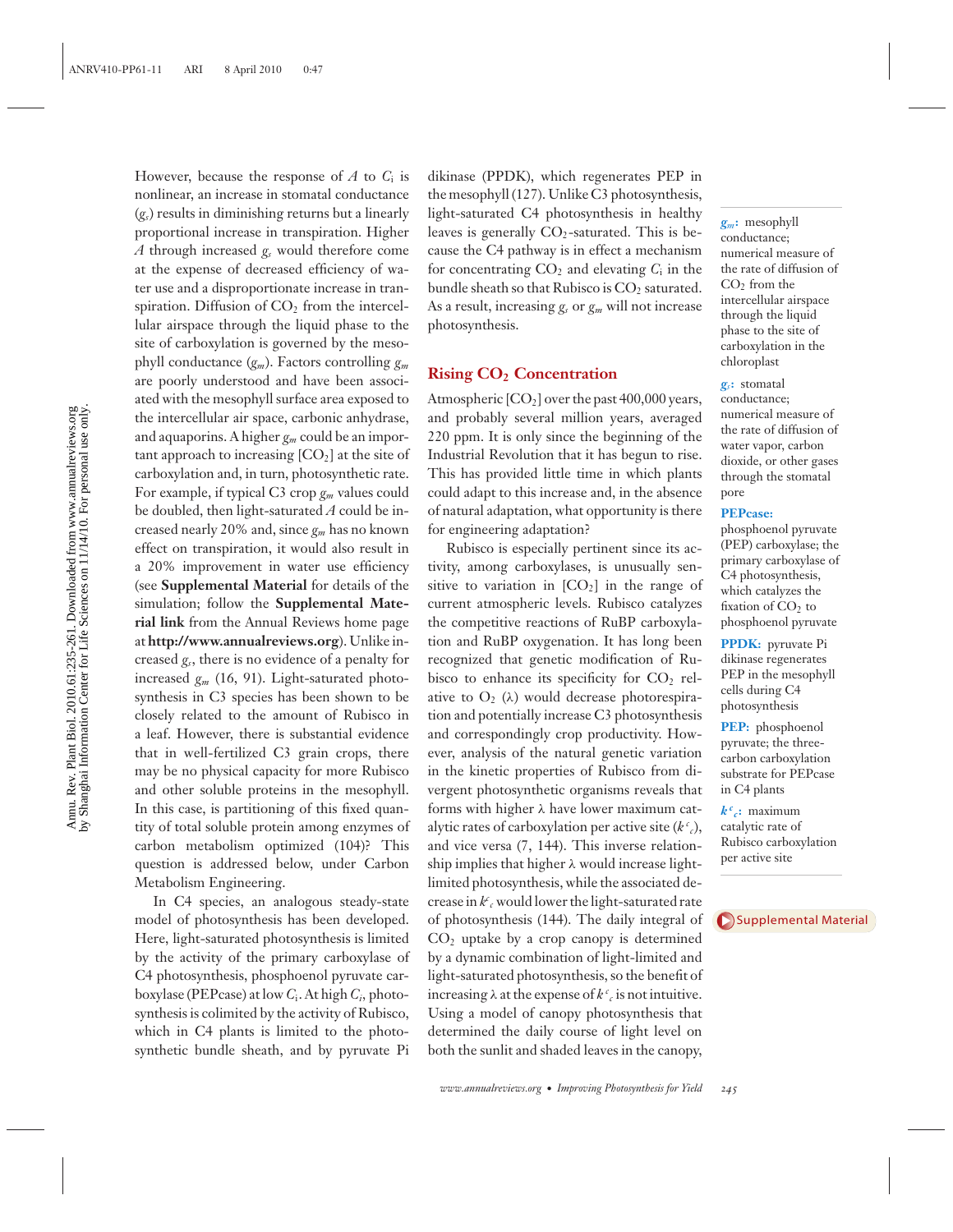**LSU:** large subunit of Rubisco; eukaryotic Rubisco has eight large chloroplast-encoded and eight small nuclear-encoded protein subunits

Zhu et al. (144) showed that the average  $λ$ found in current C3 crops exceeds the level that would be optimal for the present atmospheric  $[CO<sub>2</sub>]$  of >380 ppm but would be optimal for ∼220 ppm, which is close to the average of the last 400,000 years prior to the Industrial Revolution (10). The simulation showed that for the same amount of Rubisco, 10% more carbon could be assimilated if  $\lambda$  were optimized for the current atmospheric  $[CO<sub>2</sub>]$ . An even greater improvement could be achieved for the same total quantity of Rubisco if a low λ and high  $k^c$ <sub>c</sub> (as found in some algae and C4 plants) could be expressed in the upper canopy and then be replaced by the current C3 Rubisco as these leaves become shaded by new leaves as the canopy grows upward. The possibility that increased  $[CO<sub>2</sub>]$  favors the evolutionary selection of forms of Rubisco with increased  $k^c$  and decreased  $\lambda$  is also consistent with the observation that Rubisco from C4 plants, where the enzyme that originated in C3 ancestors, now functions in a high  $[CO<sub>2</sub>]$ . Some C4 Rubiscos have been shown to have the predicted higher  $k^c$ <sub>c</sub> and lower  $\lambda$  than that of C3 land plants (110, 113).

Substantial variations in Rubisco catalytic rate and specificity do exist in nature; e.g., Rubisco from red algae has a specificity three times that of C3 crop species (120, 125). Even in higher plants, Rubisco with higher λ values has been reported in plants adapted to dryer environments and in species that are hemideciduous or evergreen (41). But, as noted above, there is a trade-off between specificity and catalytic rate; i.e., the tighter binding required for specificity results in slower catalytic turnover rate. Therefore improving catalytic rate could be at the expense of specificity (144). If Rubisco from the red alga *Griffithsia monilis* could be expressed in place of the present C3 crop Rubisco, then daily canopy carbon gain would be predicted to increase by 27% (72, 144). Large gains could also be made by expressing Rubisco from the C4 dicot *Amaranthus.* As noted above, the ideal situation would be for a crop to express a high- $k^c$ <sub>c</sub> Rubisco in the upper canopy leaves exposed to full sunlight and a high-λ

Rubisco in the shaded lower canopy leaves thereby resulting in even greater gains (72).

Eukaryotic Rubisco has eight large chloroplast-encoded and eight small nuclearencoded protein subunits. The large subunit (LSU) contains the structure needed for the catalysis, so most of the current Rubisco genetic screening and mutagenesis research focuses on the LSU, with the aim of improving the catalytic efficiency and specificity of Rubisco to  $CO<sub>2</sub>$  versus  $O<sub>2</sub>$ . Unfortunately, although amino acid substitutions to different areas of LSU have been attempted with guidance from the holoenzyme crystal structure, no more efficient enzymes have been produced so far; in fact, only less effecient enzymes have been produced (5, 75, 97, 117). Comparison of the three-dimensional X-ray structure of Rubisco from multiple prokaryotic and eukaryotic sources suggest a notable difference in one region of small subunit, indicating that small subunit engineering holds some potential to increase Rubisco efficiency and specificity (5, 57). Replacing the loop of the green alga *Chlamydomonas reinhardtii* enzyme with the sequences of the *Synechococcus* loop caused decreases in *Vmax*, affinity for oxygen, and specificity, whereas substitution with sequences from the spinach loop caused decreases in *Vmax*, affinity for both  $CO<sub>2</sub>$  and oxygen but without a change in specificity.

A great deal of progress is still needed in order to efficiently transform foreign Rubisco into crop species. Replacing Rubisco in one plant species with Rubisco from a different species is challenging because of the different coding locations of the subunits of Rubisco and the intricate mechanism coordinating the expression, posttranslational modifications, and assembly of the subunits into the functional hexadecamer  $(L_8S_8)$  enzyme within the chloroplast stroma (54, 132)—to say nothing of the issue of silencing the native genes. Replacing Rubisco in tobacco with the simple homodimeric form of the enzyme from the  $\alpha$ -proteobacterium *Rhodospirillum rubrum*, which has no small subunits and no special assembly requirements, produced plants that were autotrophic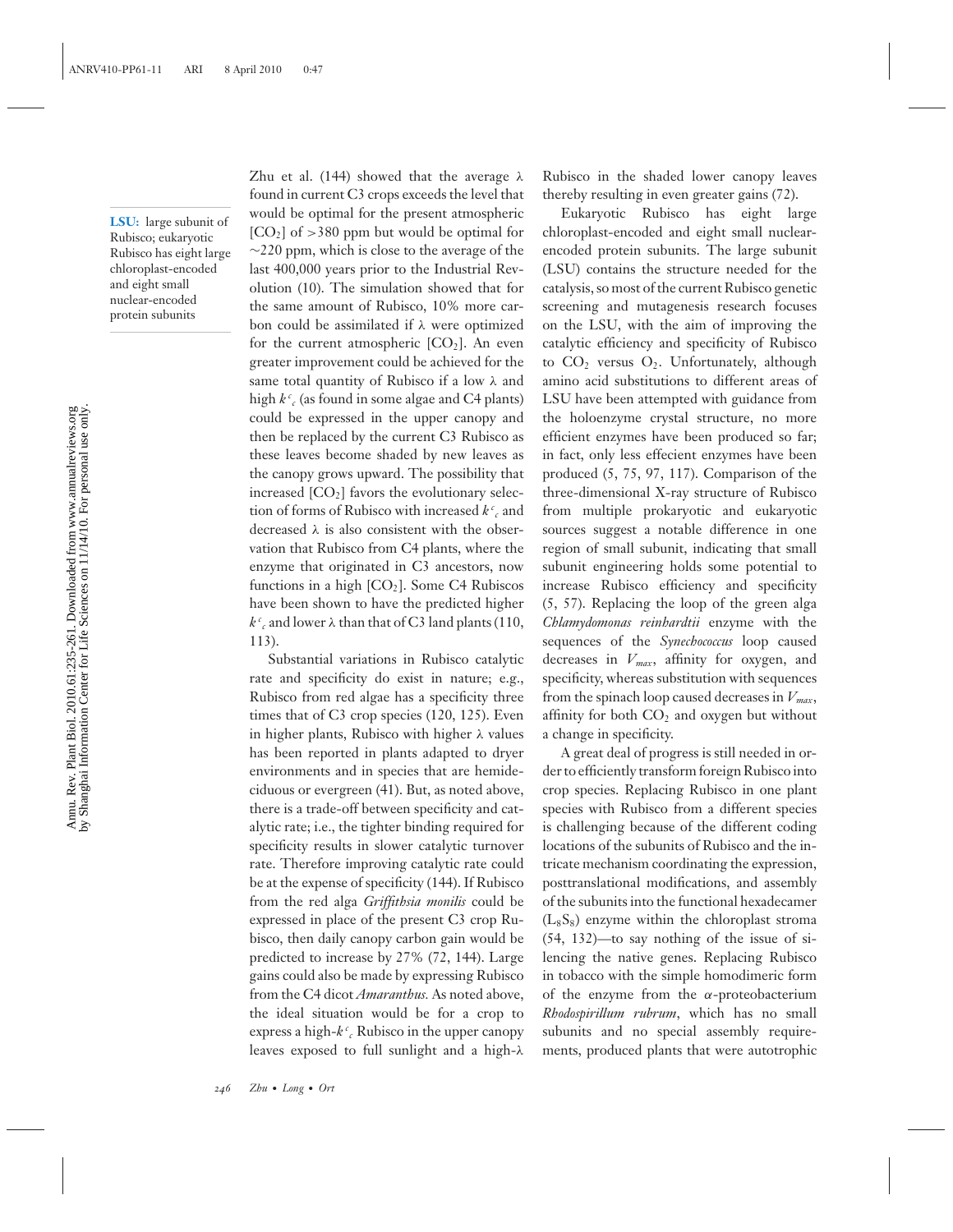and reproductive, although they required CO2 supplementation, thereby establishing that Rubisco from a very different phylogeny can be integrated into chloroplast photosynthetic metabolism without prohibitive obstacles (134). The tobacco chloroplast genome has been transformed with plastid DNA containing the Rubisco large subunit (*rbcL*) gene from both sunflower (*Helianthus annuus*) and the cyanobacterium *Synechococcus* PCC6301, although the catalytic activities of the recombinant enzymes were only 25% of the native tobacco enzyme (56). Compared to the genetic manipulation of the large subunit, engineering the small subunit is very difficult because a gene family of multiple closely related genes codes for the small subunit, making targeted mutagenic or placement strategies problematic. A potential alternative route is simultaneous expression of both the large and small subunits as a fusion protein, as demonstrated recently by the success of linking the subunits of *Synechococcus* PCC6301 Rubisco to generate correctly assembled Rubisco in *E. coli,* with catalytic capacity similar to wild-type *Synechococcus* (133). Studies to assess the applicability of this linking strategy to assemble functional Rubisco complexes of higher plant Rubisco large and small subunits in chloroplasts are warranted. Thus, while the rewards, in terms of improved  $\varepsilon_c$ , of introducing Rubiscos better adapted for current and future conditions are fully evident, technical obstacles are preventing implementation.

A second instance in which acclimation and adaptation have been insufficient to ensure maximal  $\varepsilon_c$  in the face of rapid environmental change has been the inability of plants to optimally deploy nitrogen resources within the photosynthetic apparatus. In the Farquhar (35) model, the maximal rate of RuBP carboxylation catalyzed by Rubisco  $(V_{cmax})$  is determined by the catalytic rate and the amount of active Rubisco in a leaf, while the maximal rate of RuBP regeneration  $(J_{max})$  is determined by not only proteins in the photosynthetic electron transport chain but also enzymes in the C3 cycle other than Rubisco (46, 64, 127). To attain the maximal  $\varepsilon_c$  under a given level of nitrogen availability,  $V_{cmax}$  and  $J_{max}$  need to be balanced so that neither Rubisco nor enzymes controlling *Jmax* are overly limiting.

Theoretical analysis suggests that the current ratio of  $V_{cmax}$  to  $J_{max}$  is not optimal for maximizing  $\varepsilon_c$  for a given level of available nitrogen. Under the ambient  $CO<sub>2</sub>$  concentration of 387 ppm, the intercellular *C*<sup>i</sup> is ∼270 ppm consistent with a *C*i/*C*<sup>a</sup> of 0.7 (139). Given the average  $V_{cmax}$  (75 mmol m<sup>-2</sup>s<sup>-1</sup>)and  $J_{max}$  (154 mmol m<sup>-2</sup> s<sup>-1</sup>) (140), and the fact that the transition*C*<sup>i</sup> from Rubisco-limited to RuBP-limited photosynthesis is ∼287 ppm, it follows that C3 photosynthesis currently operates as Rubiscolimited photosynthesis since*C*<sup>i</sup> is lower than the transition *C*i; i.e., there is not balanced control by  $V_{cmax}$  and  $J_{max}$ . If atmospheric  $[CO_2]$  reaches 550 ppm by the middle of this century, then this would require a 30% increase in the *Jmax/Vmax* ratio to optimize investment between Rubisco and apparatus for the regeneration of RuBP. Plants are well known to show acclimation to growth at elevated  $[CO<sub>2</sub>]$ , but is this sufficient to achieve this projected requirement? A metaanalysis of Free Air Concentration Enrichment  $(FACE)$  of  $CO<sub>2</sub>$  experiments showed an average decrease in  $V_{cmax}$  of 13% in C3 plants (68). On the one hand, this result suggests an active acclimation of photosynthesis to high  $[CO<sub>2</sub>]$ , since according to the Farquhar et al. (35) model, less Rubisco is needed to keep the same photosynthetic  $CO<sub>2</sub>$  uptake rate under elevated  $[CO<sub>2</sub>]$ . On the other hand, *Jmax* decreases on average by 5% under elevated [CO2] of 550 ppm (68), leading to a transition *C*<sup>i</sup> of approximately 356 ppm, which is substantially lower than the operating  $C_i$  of 385 ppm at an elevated  $[CO_2]$  of 550 ppm (68). This again suggests that the available acclimatory mechanisms inherent in current C3 plants are not able to keep  $V_{cmax}$  and  $J_{max}$  balanced to maximize photosynthesis and  $\varepsilon_c$  under today's or future  $[CO_2]$ . The necessary decrease in Rubisco activity to optimize *Vcmax/Jmax* could be achieved easily through antisense or RNAi; however, which genes might need to be overexpressed to achieve the parallel increase in *Jmax*

**FACE:** Free Air Concentration Enrichment is employed under field conditions to raise the concentration of CO<sub>2</sub> to mimic future atmospheric conditions without disturbing other interactions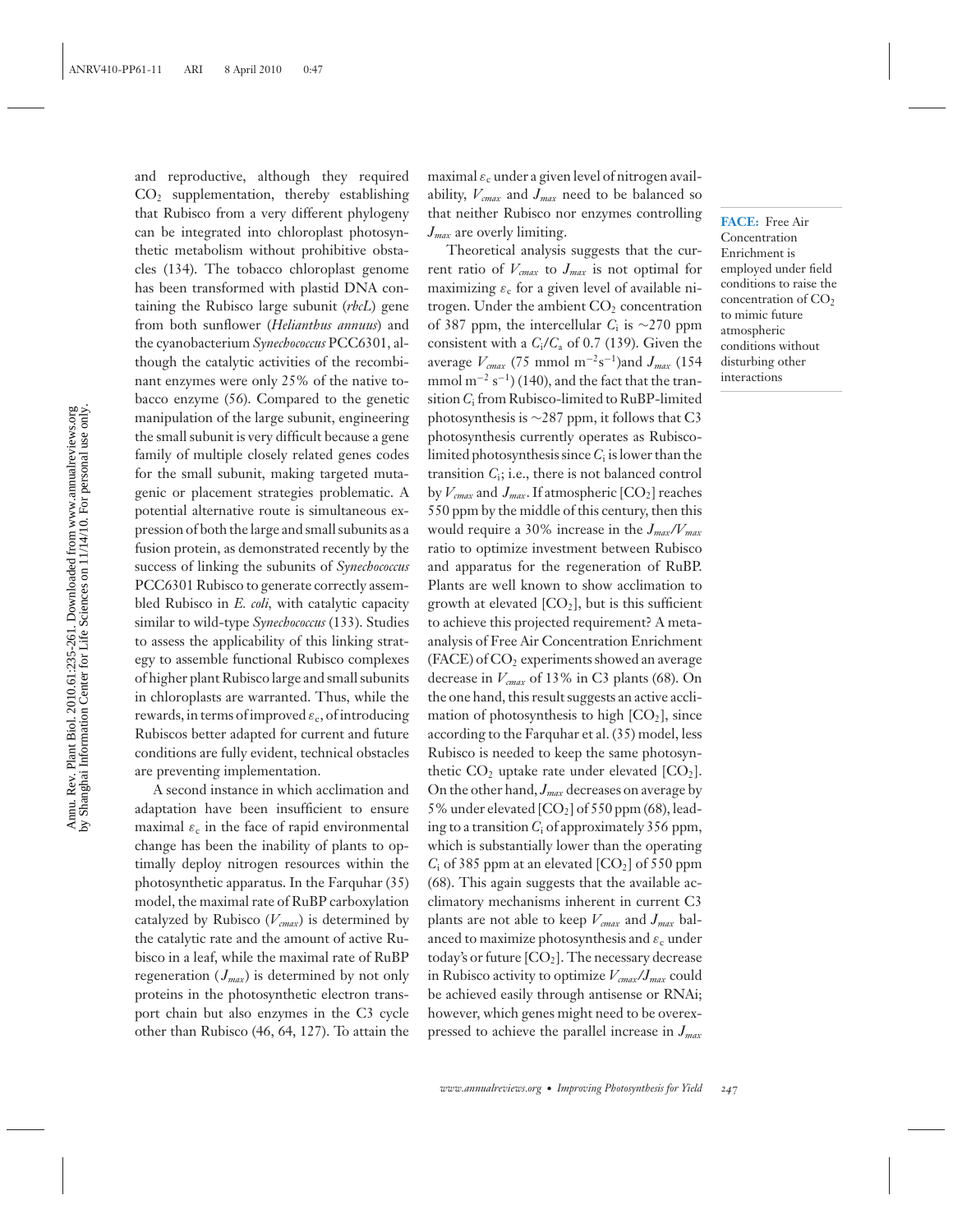is far less clear. The following section examines a potential approach that might guide such manipulations.

#### **Carbon Metabolism Engineering**

Although Rubisco has been the primary focus of research to improve photosynthetic efficiency (117), other enzymes in the C3 cycle have been manipulated in different plants and their impacts on photosynthesis evaluated (105, 106). Results from these experiments clearly demonstrate that metabolic control of  $CO<sub>2</sub>$  fixation rate is shared among different enzymes (105). The control coefficient is defined as the ratio of the proportional increase in *A* to the proportional change in the activity of an individual enzyme underlying *A.* For example, if the activity of enzyme x is increased twofold, and *A* increases 1.5-fold, then the control coefficient for enzyme x would be 0.5. The sum of all control coefficients in the pathway leading to  $CO<sub>2</sub>$ assimilation is unity. If any one enzyme had a control coefficient of 1, it would be the only rate-limiting step under the conditions of measurement. At low  $CO<sub>2</sub>$  and high light, as implicit in the model of Farquhar et al. (35), the control coefficient for Rubisco must approach 1. Under other conditions, no single step in the process has a control coefficient of 1, implying that control is shared. As expected, enzymes show different control coefficients under different conditions. For example, Rubisco has a low control coefficient under low light conditions (118). Even enzymes usually regarded as catalyzing reversible reactions, such as transketolase, can have a control coefficient higher than 0 (48). This suggests that the choice of enzyme to be engineered differs depending on different growth environments, and thus identifying the optimal engineering option requires a systemwise approach.

Given some 60+ metabolic reactions in photosynthetic carbon metabolism and associated cellular metabolism in sucrose synthesis and photorespiration, there are thousands of potential permutations of change, which could not be addressed practically without some

means of directing the effort. Zhu et al. (141) extended existing dynamic metabolic models of the C3 cycle by including the photorespiratory pathway and cellular metabolism to starch and sucrose to develop a complete dynamic model of photosynthetic carbon metabolism. The model consisted of a series of linked differential equations, with each differential equation representing the concentration change of one metabolite. Initial concentrations of metabolites and maximal activities of enzymes were extracted from the literature. The dynamics of  $CO<sub>2</sub>$  fixation and metabolite concentrations were simulated by numerical integration, such that the model could mimic well-established physiological phenomena. Using an evolutionary optimization algorithm, in which partitioning of a fixed quantity of protein-nitrogen among enzymes was allowed to vary, and selecting on photosynthetic rate, resulted after several generations in individuals with a light-saturated photosynthetic rate that was 60% higher. This suggests that the "typical" partitioning of resources among enzymes of photosynthetic carbon metabolism in C3 crop leaves is not optimal for maximizing the light-saturated rate of photosynthesis under current or future conditions. In particular, there appears to be an overinvestment in enzymes of the photorespiratory pathway and marked underinvestment in ADP glucose pyrophosphorylase and SBPase (sedoheptulose-1:7-bisphosphatase), enzymes which occupy key control points in carbon metabolism. Under the elevated [CO2] conditions predicted for the future, this pattern of under- and overinvestment is amplified, suggesting that manipulation of partitioning of resources among enzymes could greatly increase carbon gain without any increase in the total proteinnitrogen investment in the apparatus for photosynthetic carbon metabolism. Direct support for this prediction comes from the fact that overexpression of SBPase was shown to increase photosynthesis and biomass production of tobacco (64), whereas small decreases in SBPase were shown to decrease photosynthesis and biomass production (45, 46).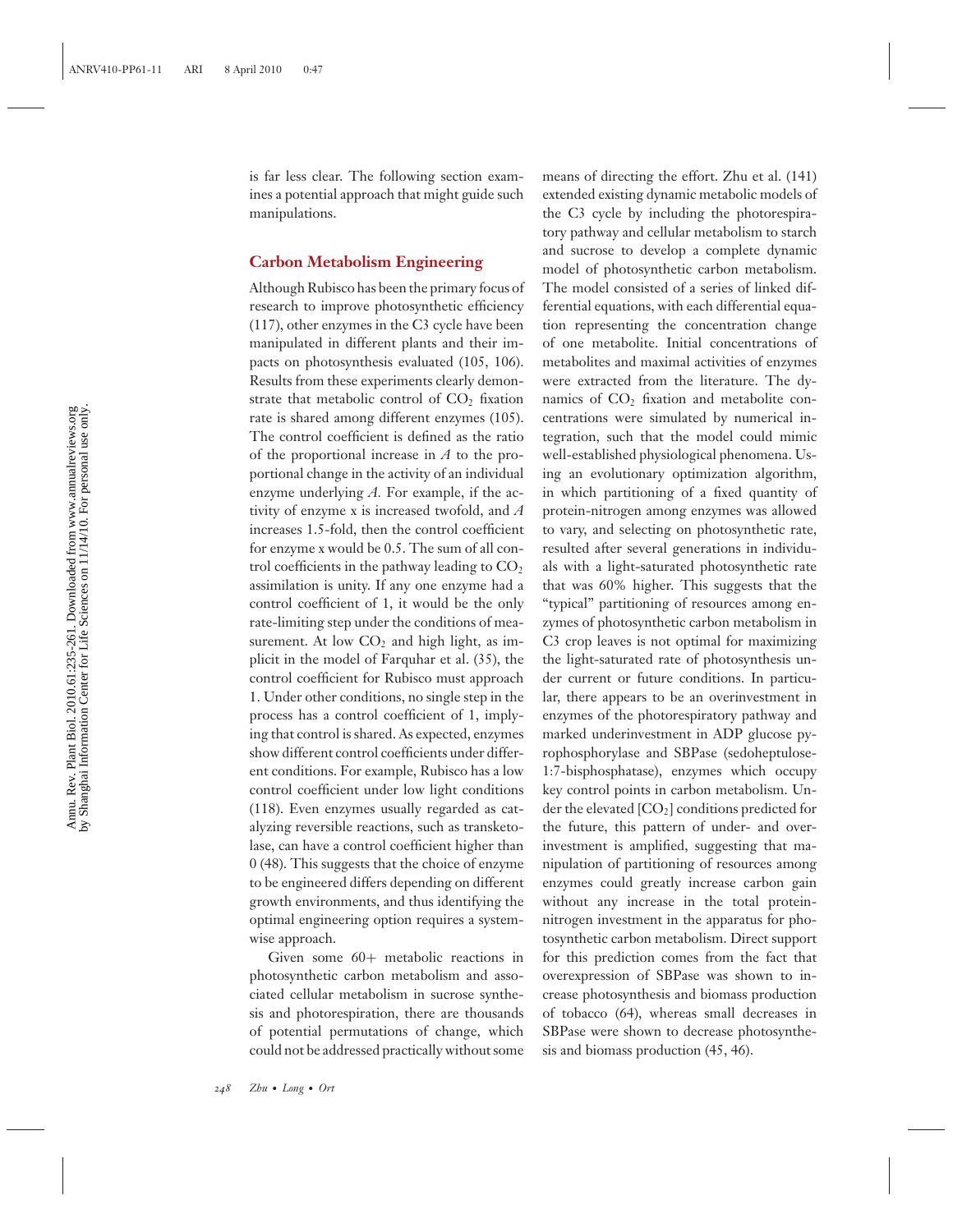#### **Decreasing Photorespiratory Losses**

At 25°C and current atmospheric [CO<sub>2</sub>], ~30% of the carbohydrate formed in C3 photosynthesis is lost via photorespiration and the size of this loss increases with temperature. But blocking photorespiratory C2 metabolism downstream of Rubisco, e.g., by deletion or downregulation of an enzyme in the C2 pathway prevents recycling of carbon back to the C3 cycle, while carbon accumulates at the point of blockage. Such mutations and transformations are lethal, unless the plant is rescued with high  $[CO<sub>2</sub>]$ , which will inhibit oxygenation of RuBP and entry of carbon into the C2 pathway.

Synthetic biology, however, is now opening new opportunities of altering C2 metabolism downstream of oxygenation (39). Kebeish et al. (58) produced plants in which chloroplastic glycolate can be converted directly to glycerate in the chloroplast by introducing five genes of the *E. coli* glycolate catabolic pathway into *Arabidopsis thaliana* chloroplasts. This created a bypass of the energy-intensive conversion that otherwise involves the cytosol, peroxisomes, and mitochondria. The bypass decreased the energy required to recycle glycoate back to the C3 pathway as glycerate and correspondingly increased photosynthesis and biomass production (58). This increase in photosynthetic rate is attributed to the increase in  $[CO<sub>2</sub>]$  around Rubisco, since  $CO<sub>2</sub>$  is released in the chloroplast rather than the mitochondrion, and because the bypass decreased the ATP required by avoiding ammonium refixation. If this engineering could completely bypass the normal photorespiratory pathway, then it would raise maximum efficiency in C3 photosynthesis at 25 °C and current atmospheric  $[CO_2]$  by 13% (142).

Another approach to decrease photorespiratory loss is to engineer the C4 photosynthetic processes into C3 plants. As shown in **Figure 2**, C4 photosynthesis has significantly higher  $\varepsilon_c$  under current atmospheric  $[CO_2]$ than C3 photosynthesis, although this efficiency advantage will decline as atmospheric  $[CO<sub>2</sub>]$  continues to rise, reaching parity by the

end of this century, except at very high leaf temperatures (142). Is the conversion of C3 species to C4 photosynthetic metabolism a feasible goal? The polyphyletic evolution of the C4 pathway (111), characteristics of the C4 pathway in some cell types of C3 species (50), the C3 pattern of cell differentiation in some tissues of C4 species (60), and the switch between C3 and C4 photosynthesis in some plants (20, 126) all suggest that the transition from C3 to C4 species may be controlled by relatively few genes and that the mechanisms controlling the C3 and C4 photosynthesis differentiation are flexible (51). Efforts to transform C3 plants to express the C4 pathway enzymes to create C4 photosynthesis in a single cell (82, 119) have had very little success so far (76, 82). A singlecell type C4 might not be able to support a high  $\varepsilon_c$ , even though single-cell C4 photosynthesis in multicellular plants exists in nature, with PEPcase and Rubisco spatially separated by distance in elongated cells (129, 130). Indeed, these plants are slow growing and usually exist in hot, semiarid environments, consistent with the theoretical prediction that a single-cell C4 system would allow a positive carbon balance only under high light and drought conditions, but not with high efficiency of light use due to the increased ATP demand for  $CO<sub>2</sub>$  fixation caused by the  $CO<sub>2</sub>$  leakage and refixation (128). Considering that for all domesticated and high-yielding C4 crops, Kranz anatomy and the compartmentation of photosynthetic enzymes are closely linked, conversion of a C3 to a C4 crop will inevitably require the elucidation of the interaction between leaf morphology and photosynthesis. A full understanding of the factors determining and controlling the divergent development of mesophyll and bundle sheath cells in C4 leaves will be critical (49, 51).

#### **Plant Architecture Modification**

Plant architecture, such as dwarf stature in cereal crops, which has been associated with large improvements in harvest index  $(\varepsilon_n)$ , contributed substantially to the success of the green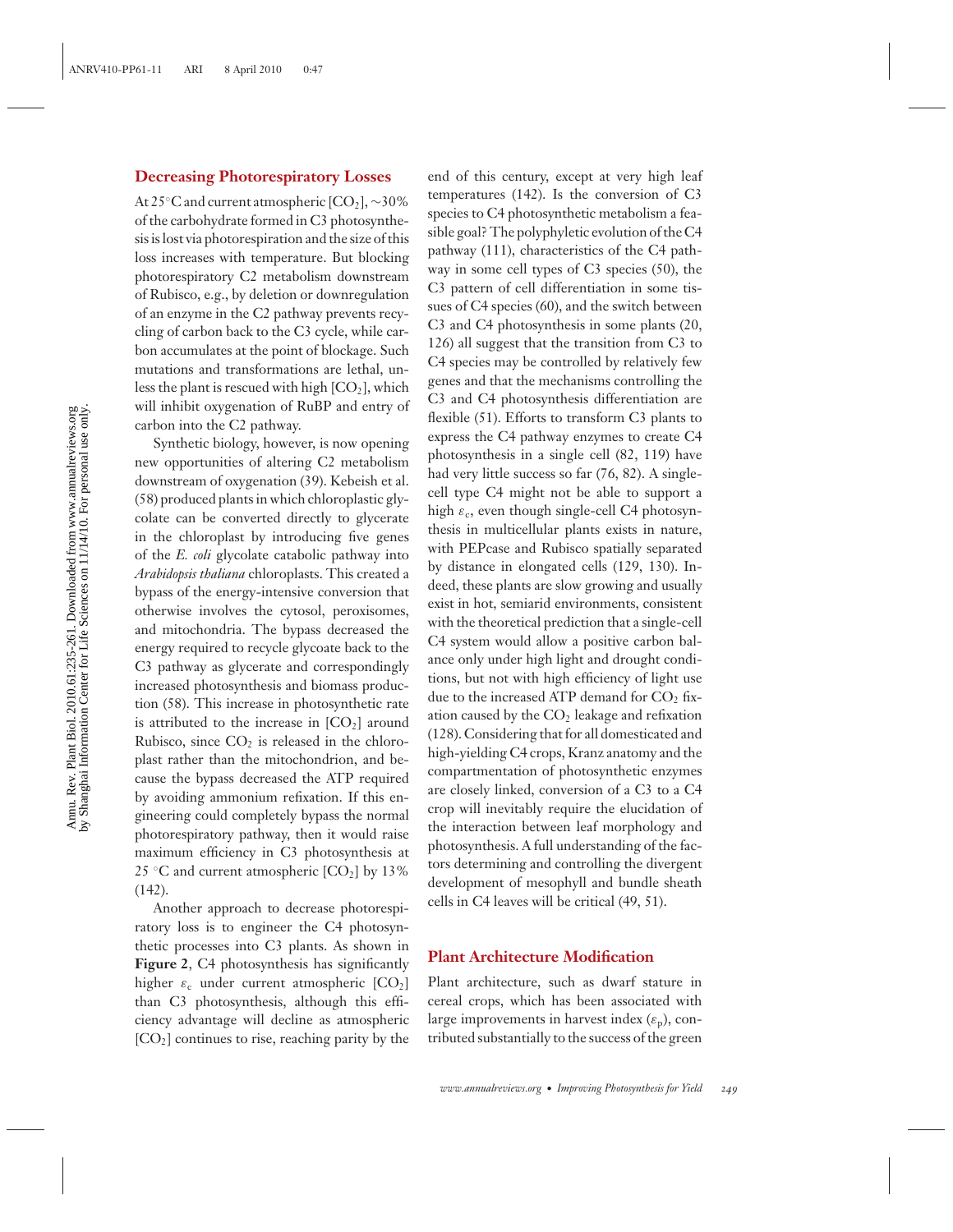**LAI:** leaf area index; defined as the onesided green leaf area per unit ground area in broadleaf canopies, or as the projected needle leaf area per unit ground area in needle canopies

revolution. Beyond maximizing harvest index, ideal crop plant architecture should minimize the highest photon flux density at an individual leaf level while at the same time maximize the total solar energy absorbed by the canopy per unit ground area. Ideally, the plant architecture and leaf biochemical properties should be designed so that the light levels match the photosynthetic capacity at different layers within the canopy (52, 90). It is not fully clear how well nitrogen distribution within a canopy tracks light distribution, although the photosynthetic apparatus show clear differentiation under different light conditions (121–123). What is the optimal plant architecture? When leaf area index (LAI) is lower than 2, canopies with horizontal leaves will enable the greatest interception of daily incident solar irradiance (73). For a canopy with a higher LAI, however, an ideal plant architecture will have a more vertical leaf angle at the top of the canopy that gradually decreases with depth into the canopy (72). This will ensure that light is spread more evenly through the canopy and that a high proportion of leaves will fall on the high-efficiency left-hand side of **Figure 3**. Theoretical analysis suggested that compared to a canopy with horizontal leaves, a canopy with a gradual decreased leaf angle can increase the daily intergral of carbon uptake as much as 40% on a sunny day at midlatitude (72). A season-long improvement of  $\varepsilon_c$  of ∼20% could result from the avoidance of severe light saturation at the top of the canopy and severe light limitation within the canopy due to the improved canopy architecture.

Substantial progress has been made in elucidating the genetic basis of plant architecture determination (85, 112). In rice, the dwarf stature is caused by loss of function of brassinosteroid insensitive1 ortholog, OsBRI1 (85). One allele of OsBRI1, *d61*–*7*, confers important agronomic traits—semidwarf stature and erect leaves—and led to 30% more grain yield than wild type at high planting densities (85). Genes for the erect leaves likely exist in most current crops (107, 108); if so, searching for *d61*–*7* like alleles may be an important way forward in improving  $\varepsilon_c$ . Additionally, engineering or selecting plants with gradually decreasing leaf angles at different layers of canopy has the potential to further increase  $\varepsilon_c$  compared to either a uniform horizontal leaf angle or a uniform erect leaf angle (72). Theoretically, optimal architecture in plant monocultures will differ among species that vary in plant stature, leaf chlorophyll content, canopy albedo, and other species-specific features. Additionally, geographic location and time of the year matter because canopies with higher LAI and more erect leaves show the greatest advantage with high solar elevation, such as during summer or at low latitude (26).

#### **Fine-Tuning Antenna Size**

Engineering a smaller antenna size is another possible opportunity to optimize light energy distribution within a canopy to improve  $\varepsilon_c$  (80). Glick and Melis (42) estimated that the minimal number of chlorophyll molecules needed for the assembly of the photosystem core complexes was 37 chlorophyll *a* molecules for photosystem II and 95 chlorophyll *a* molecules for photosystem I, which is approximately 25% of the number of chlorophylls normally associated with a typical plant photosystem (78, 89, 135). In bright light, high chlorophyll content results in overexcitation, the induction of nonphotochemical quenching (NPQ; see below under Fine-Tuning Photoprotection), and greater potential for photodamage (69, 79, 87, 103). At the same time, a high chlorophyll concentration also directly deprives cells at lower layers of a canopy or even lower cells within the leaf of light, which lowers  $\varepsilon_c$  (78, 87, 88). Therefore, a smaller antenna size would not only mitigate efficiency losses associated with NPQ but also allow a greater transmittance of light into lower layers of the crop canopy or cells towards the lower surface of the leaf (81, 88), correspondingly increasing  $\varepsilon_c$ . Given these seeming advantages of a smaller antenna size and the scarcity of nitrogen in the field, why has a lower chlorophyll content not shown a selective advantage? It is perhaps because low chlorophyll may be a disadvantage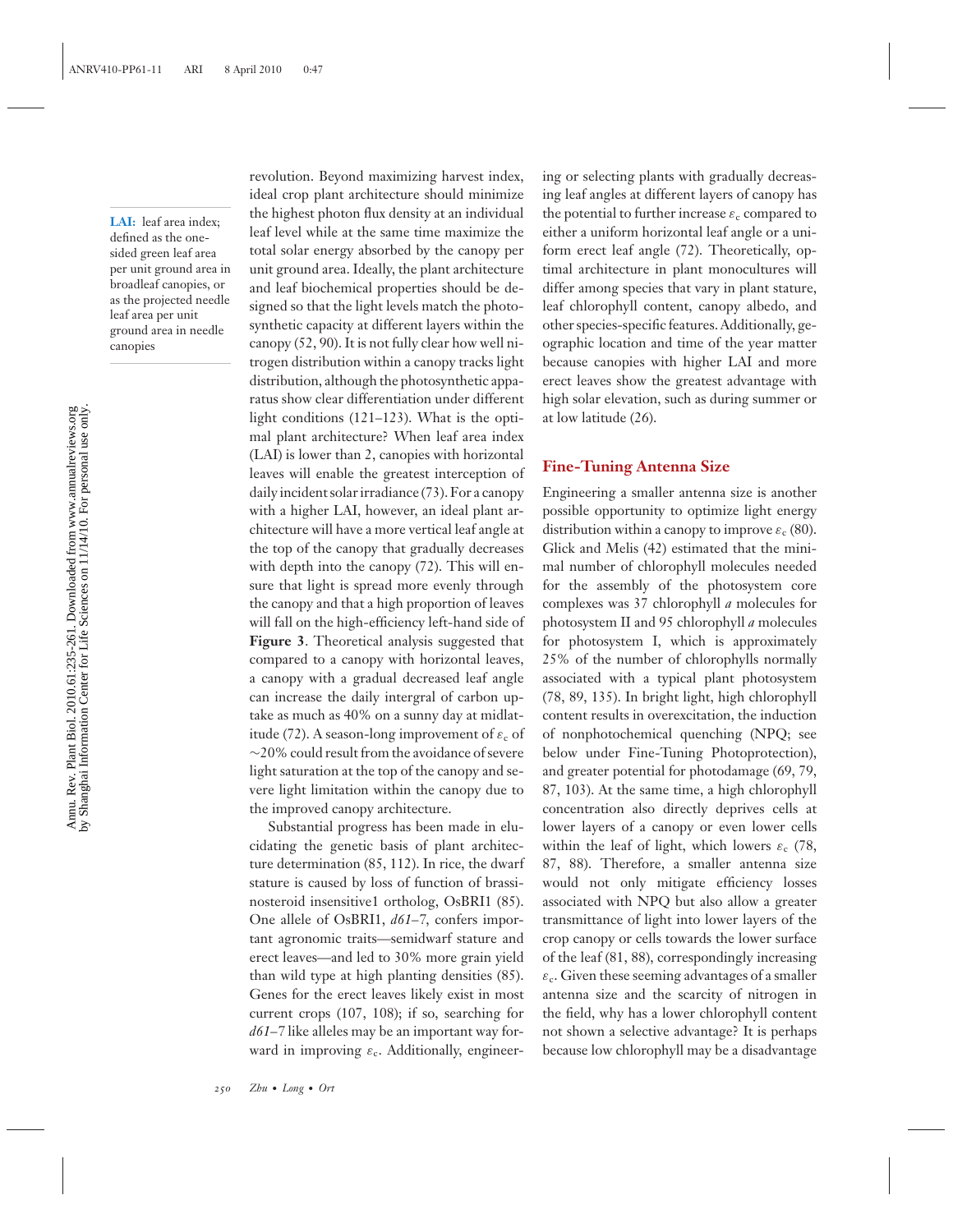in a competitive natural habitat with other species; the circumstance in which most plant evolutionary selection has occurred. That is, if a plant intercepts light that it cannot itself use, it still disadvantages a competitor that might otherwise have received that light. The ideal for crop plants would seemingly be a minimum antenna size in upper canopy leaves, which increases as leaves become progressively more shaded. In theory, this could lead to increased  $\varepsilon_c$  in crop canopies (80), but even in a crop monoculture there are counteracting issues. Most notably, early in the season when canopy density is insufficient to absorb nearly all of the photosynthetically active radiation, a reduced antenna will be a disadvantage due to lower  $\varepsilon_i$ . The hypothesis that smaller antennae size may improve  $\varepsilon_c$  has not yet been tested rigorously in crops, but there does appear to be proof of concept. Mutants of soybean cultivar Clark Y9 and  $Y_{11}$  contain about half the chlorophyll of the wild type, yet mature canopies of these lowchlorophyl mutants show a substantially higher daily integral of photosynthesis than do wild type (>30% in some cases) (100). On the other hand, a rice mutant (*Oryza sativa* L. var. Zhenhui 249Y) with a low content of chlorophyll *b* and a high chl *a/b* ratio of 4.7 (19) was reported to have slightly decreased *A*, but with improved resistance to photoinhibition (23), perhaps indicating that when canopy light penetration is improved by more erect leaf deployment, the benefits of reduced antennae size are less. The way in which the antenna is reduced may also be important to determining the extent to which  $\varepsilon_c$  is improved. For example, lowering chlorophyll content by dramatically reducing chlorophyll *b* synthesis, which was the case with both the soybean and rice mutants, might be expected to imbalance the antennae size (i.e., absorption cross-section) of photosystem I and photosystem II, create a respiratory drag (as LHCII will continue to be synthesized but cannot be stabilized in the absence of chlorophyll *b*), and reduce exciton transfer among photosystem II centers—all factors that would be expected to constrain improvements to  $\varepsilon_c$ . Downregulating chlorophyll synthesis early in the pathway might be a better option. The complicated interactions of lowering leaf chlorophyll on canopy light dynamics, which will vary with location and time of year, suggest an important role for modeling in optimizing chlorophyll content to improve  $\varepsilon_c$ .

#### **Fine-Tuning Photoprotection**

When there is light in excess of that used by photosynthesis, the normally efficient lightharvesting system of PS II switches to a photoprotective state in which there is thermal dissipation of the potentially harmful excess energy (66). This photoprotective heat dissipation is measured as and often called nonphotochemical quenching (NPQ) (1, 28, 53, 95) referring to the fact that this thermal dissipation of chlorophyll-excited states competes with photosystem II fluorescence emission as well as with photochemistrty. Dissipating more energy as heat instead of driving primary charge separation decreases the quantum yield of PS II (92). The downregulation of efficiency in PS II drives a commensurate quenching in PSI, in this case due to quenching by elevated amounts of  $P_{700}$ <sup>+</sup> (95). Together the lowered efficiencies of the photosystems drive corresponding decreases in  $\Phi_{\text{CO}_2}$  and in the convexity (θ) of the nonrectangular hyperbolic response of *A* to light (Equation 3) and decreases in efficiency at low light as depicted in **Figure 3**. At high light, decrease in  $\Phi_{\text{CO}_2}$  itself has minimal impact on carbon gain, while the increased thermal energy dissipation protects the photosynthetic apparatus against photooxidative damage. On the other hand, the decrease in  $\theta$  coupled to a decrease in  $\Phi_{\text{CO}_2}$  is significant in the context of  $\varepsilon_c$  because it extends the influence of a decrease in  $\Phi_{\text{CO}_2}$  to much higher light levels. For example, at  $A_{sat}$  of 25 µmol m<sup>-2</sup> s<sup>-1</sup>, decreasing  $\Phi_{\text{CO}_2}$  from a normal value of 0.055 by 50% will result in only a 2% decrease in *A* under full sunlight. However, if this 50% decrease in  $\Phi_{\text{CO}_2}$  is coupled with a 10% decrease in  $\theta$  (from 0.095 to 0.0855), then *A* at full sunlight will decrease by

**LHCII:** the lightharvesting complex; an array of proteinchlorophyll molecules within the thylakoid membrane containing both chlorophylls a and b, which transfer light energy to the photosystem II reaction center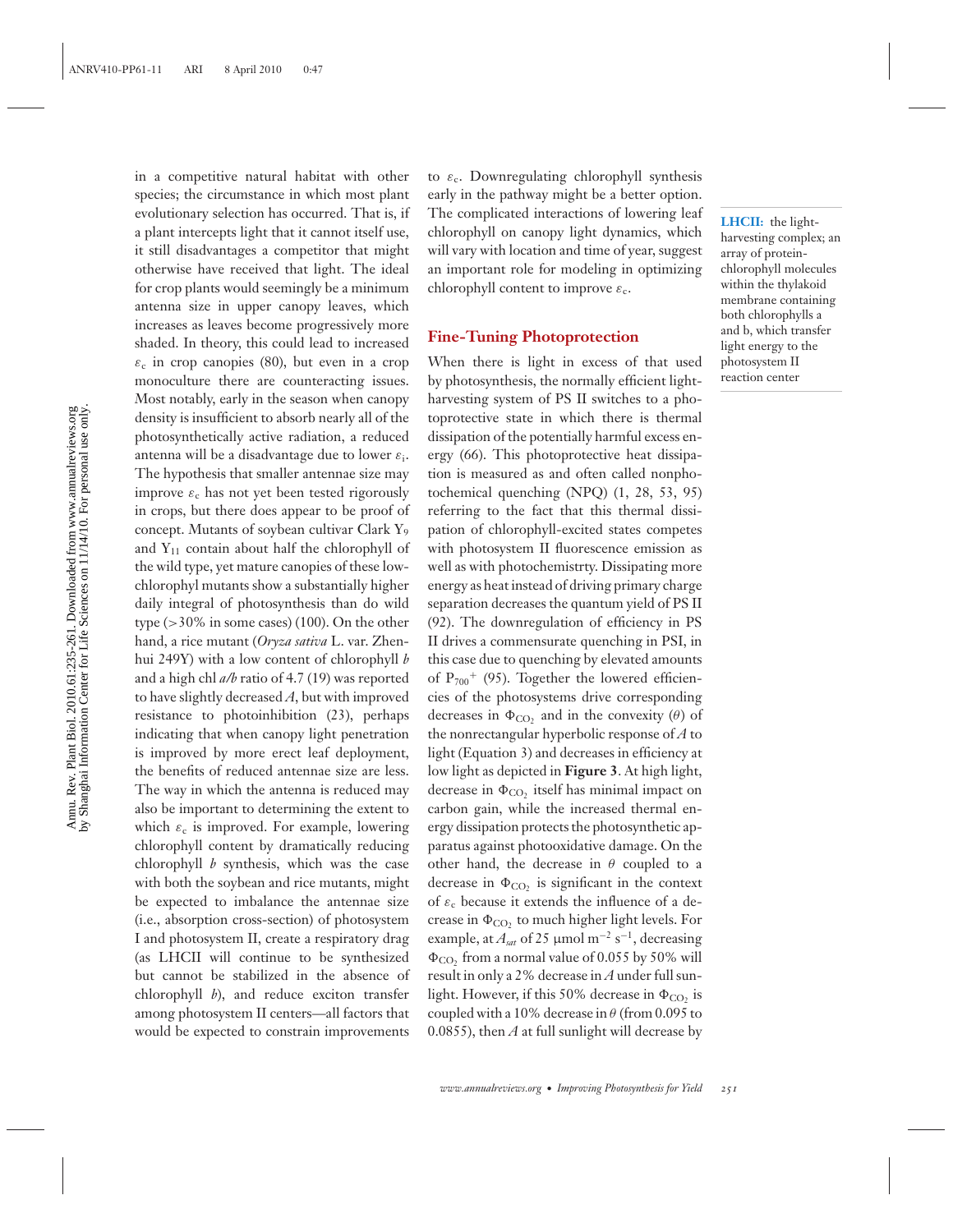#### **NPQ:**

nonphotochemical quenching of chlorophyll fluorescence due to the thermal dissipation of chlorophyll excited states, which competes with photosystem II fluorescence emission as well as with photochemistry

 $A_c$ : integrated daily canopy carbon uptake

**D1:** a protein of the photosystem II reaction center involved in charge separation and vulnerable to oxidative damage, resulting in a high repair turnover **PsbS:** a protein of

photosystem II that is involved in nonphotochemical quenching (NPQ) and heat dissipation of excess absorbed energy

26% (69). The coupled decrease of  $\theta$  and  $\Phi_{\text{CO}_2}$ is commonly encountered in the field (94), indicating the importance of NPQ in suppressing daily canopy carbon gain in the field even under high light. Under low light conditions, low  $\Phi_{\text{CO}_2}$  and  $\theta$  strongly limit A until they revert to their dark-adapted values, restoring the highefficiency state. Light in plant canopies continually fluctuates, resulting in corresponding fluctuations of  $\Phi_{\text{CO}_2}$  and  $\theta$ . Given that the recovery of  $\Phi_{\text{CO}_2}$  and  $\theta$  from the photoprotected state to the high-efficiency state is sluggish in comparison to the rate of light fluctuations, NPQ inevitably leads to a substantial decreased canopy  $CO<sub>2</sub>$  uptake (143).

What is the cost of this delayed recovery to potential  $CO<sub>2</sub>$  uptake by a canopy in the field? Answering this question is experimentally challenging because of the difficulty of obtaining detailed measurements of the heterogeneous light environments inside the canopy. To overcome this issue, a reverse ray-tracing algorithm was used for predicting light dynamics of randomly selected individual points in a model canopy to describe the discontinuity and heterogeneity of light flux within the canopy (143). The predicted light dynamics were combined with empirical equations simulating the dynamics of the light-dependent decrease and recovery of  $\Phi_{\text{CO}_2}$  and  $\theta$ , and their effects on the integrated daily canopy carbon uptake  $(A_{c}')$ . The simulation predicts that the inability of leaves to rapidly recover efficiency upon a decrease in solar radiation causes average losses in daily canopy carbon gain at typical temperatures for temperate crops on the order of 15% due just to the continually changing sun-leaf geometry within a canopy over the course of a day, which results in sudden decreases in photon flux that are not met with immediate recoveries of  $\Phi_{\text{CO}_2}$  and  $\theta$ . These losses are greater at low temperatures at which recovery is slower (143).

If excess light cannot be dissipated safely, photodamage can occur and lead to oxidative damage to photosystem II, especially to D1 protein (69), which in itself would lower photosynthetic efficiency and would require repair and replacement of the protein before efficiency could be restored. The detailed energetic cost of photodamage, repair, and protective mechanisms has not been analyzed thoroughly; such costs are possibly smaller than the lost carbon uptake due to photoprotection since not many proteins are involved (69). This suggests that plants with increased capacity of photoprotection and repair will gain competitive advantage in high-light stress conditions. Are there such plants? Algae associated with the coral *Stylophora pistillata* can withstand 1.5x full sunlight without evidence of loss of maximum photosynthetic efficiency or photoinhibition, showing that photoprotection and the associated loss of efficiency are possibly not intrinsic requirements of the photosynthetic apparatus (33).

Can photoprotection be engineered to decrease losses in  $\varepsilon_c$ ? Overexpressing betacarotene hydroxylase in *Arabidopsis thaliana*, which controls the biosynthesis of the xanthophylls cycle carotenoids, changed the rate of formation and relaxation of NPQ, though the final amplitude of NPQ was unaltered (55). In addition, the kinetics of NPQ correlate with the deep oxidation state of the xanthophyll cycle pool and not the amount of zeaxanthin, which suggests that zeaxanthin and violaxanthin antagonistically regulate the switch between the light harvesting and photoprotective modes of the light-harvesting system (55). This further suggests that fine-tuning of the xanthophyll cycle pool size might be a feasible approach to engineer optimal NPQ kinetics. Because the crystal structure of LHCII shows a single xanthophyll cycle carotenoid per monomer, it is somewhat puzzling how the over synthesis of xanthophyll cycle carotenoids acts to affect NPQ. Along similar lines, the overexpression of PsbS induces enhanced NPQ saturating at 5 PsbS/D1 (93), whereas the wild-type titer is a single PsbS/D1, again raising the question of how the extra copies interact to impact NPQ. Genetic variations within a single species or among species in susceptibility to photoinhibition, either by different decreases of  $\Phi_{\text{CO}}$ ,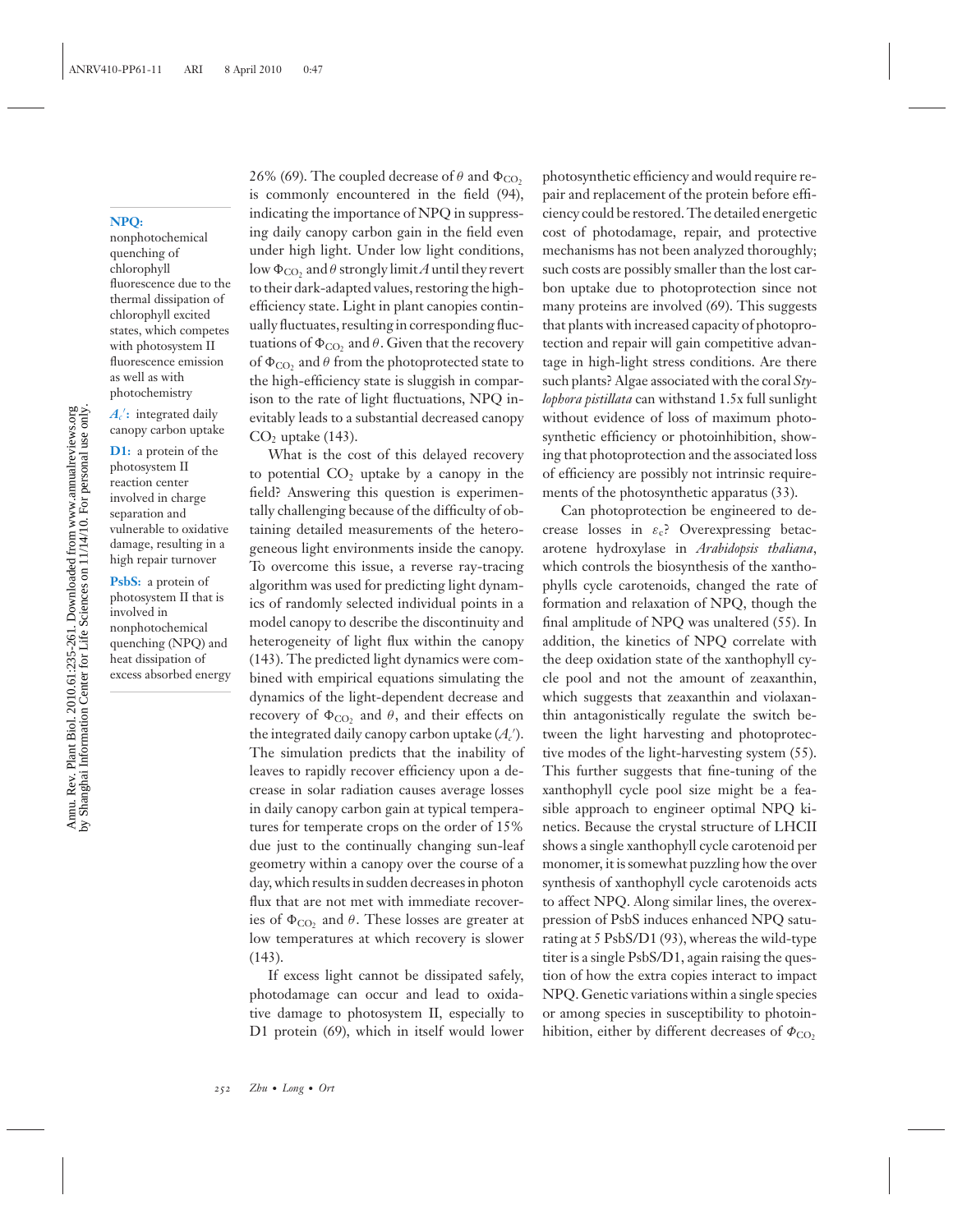Annu. Rev. Plant Biol. 2010.61:235-261. Downloaded from www.annualreviews.org<br>by Shanghai Information Center for Life Sciences on 11/14/10. For personal use only. by Shanghai Information Center for Life Sciences on 11/14/10. For personal use only.Annu. Rev. Plant Biol. 2010.61:235-261. Downloaded from www.annualreviews.org

or by different rates of recovery of  $\Phi_{\text{CO}}$ , after photoinhibition (69, 102, 131), are another resource that can be used to identify and then engineer optimal NPQ kinetics.

#### **Perspectives**

The central challenge to improving photosynthetic efficiency is knowing how alterations made to the photosynthetic process at the level of the chloroplast will scale, because it is the impact on the integral of seasonal canopy photosynthesis, not the instantaneous rate of chloroplast or single leaf photosynthesis, that is related to biomass production and yield. In addition, photosynthesis is strongly influenced by external environmental factors as well as co-occurring internal processes such as respiration, nitrogen metabolism, and water transport (e.g., 6, 61). These considerations emphasize that selection of changes to the photosynthetic process intended to improve biomass production and crop yield must take into account a complex matrix of interacting elements. Using experimental approaches to test the impacts of individual engineering options for different crops under different conditions on canopy photosynthesis is clearly unrealistic. Developing systems models of photosynthesis—and eventually plant primary metabolism and plant growth and development—that can be combined with optimization algorithms to evaluate impacts on photosynthetic efficiency of large numbers of virtual genetic and trangenic manipulations in multiple combinations holds the greatest promise for improving photosynthetic efficiency. Indeed, the emergent efforts to use this approach reviewed above have already identified highly plausible targets for substantial improvements.

Meeting the increase in agricultural demand during this century is predicted to require a doubling of global production, although this projection assumes "business as usual" (116). Since the middle of the twentieth century, 95% of the production gains have come from yield increases, with the exception of Africa where 40% of the gains have come from expanding cultivated land. Currently, there is on the order of 1600 Mha under cultivation globally (37). Overall, the world has limited capacity to sustainably expand cropland; indeed, it is shrinking in many developed countries. Thus meeting future increases in demand will have to come from a near doubling of productivity on a land area basis. While important gains in productivity should be possible through reducing stress-induced and postharvest losses, and while some further improvement in interception efficiency  $(\varepsilon_i)$  and partitioning efficiency  $(\varepsilon_p)$  may also be possible, particularly in less developed crop species, a large contribution will have to come from improved photosynthetic conversion efficiency  $(\varepsilon_c)$ , for which we estimate that at least a 50% improvement will be required to double global production. Combining systems modeling with modern breeding and transgenic technologies holds greatest promise to meet this grand challenge. Such an integrated modeling framework will also be critical to a synthetic biology research platform to design new pathways, such as improved  $CO<sub>2</sub>$  fixation and photorespiratory pathways (58), or new genetic regulatory networks (11) to improve photosynthetic efficiency.

The task of improving  $\varepsilon_c$  is therefore not a distant challenge but is already upon us, given that even when these improvements are achieved it may take an additional 10–20 years to bring such innovations to farms in commercial cultivars at adequate scale. In this context, it seems valuable to group the various alterations that have been discussed here by our best estimate of their relative time horizon and to identify the most important technical and/or scientific hurdles that must be overcome in order to be realized (**Table 2**). The time scenarios given here are the estimates of time to production of advantaged germplasm that could be incorporated into breeding programs. It is our contention that implementation of the four alterations to the photosynthetic process in the Near-term category of **Table 2** is limited primarily by the will to invest sufficiently to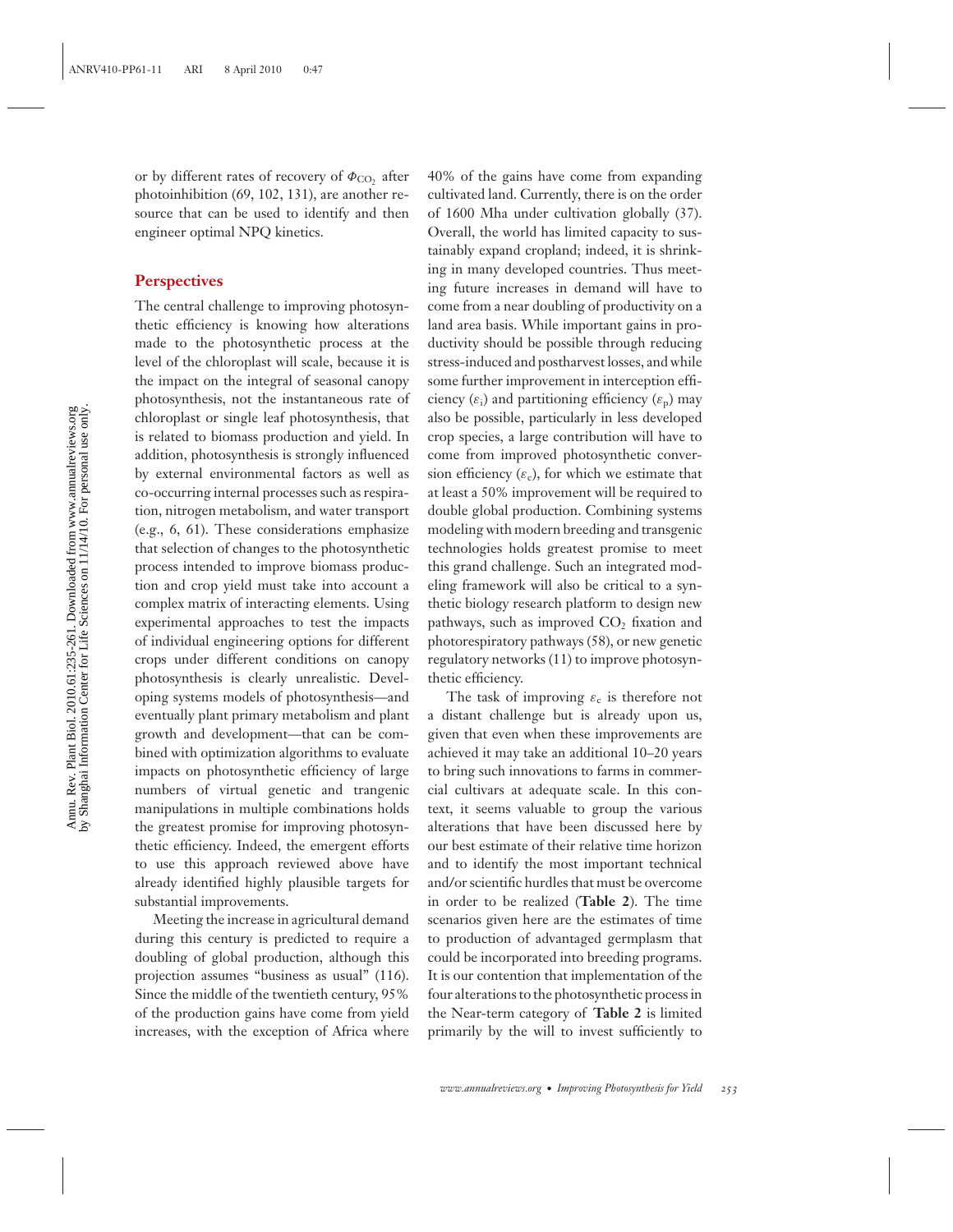| <b>Time horizon</b>    | Change to be made                                                        | <sup>a</sup> Increase in $\epsilon_c$ (%) | Major obstacle(s) to implementation                                                                                 |
|------------------------|--------------------------------------------------------------------------|-------------------------------------------|---------------------------------------------------------------------------------------------------------------------|
| $Long-termb$           | Rubisco with dramatically<br>decreased oxygenase activity                | 30                                        | Determining which molecular features of Rubisco<br>control specificity                                              |
|                        | Increase mesophyll conductance                                           | 20                                        | Determining which physiological factors control<br>mesophyll conductance                                            |
|                        | Conversion of C <sub>3</sub> to C <sub>4</sub>                           | 30                                        | Identifying suite of genes that control morphological<br>and biochemical conversion                                 |
| $Mid-termc$            | Increased rate of recovery from<br>photoprotective state                 | 15                                        | Determining combination of components in PSII<br>photoprotective pathway to be altered                              |
|                        | Introduction of Rubisco with<br>increased carboxylation rate             | 25                                        | Developing efficient transformation technologies                                                                    |
| Near-term <sup>d</sup> | Photorespiration bypass                                                  | 13                                        | Maximizing bypass flux; introducing into crop plants                                                                |
|                        | Improved canopy structure                                                | 30                                        | Identifying genetic variability                                                                                     |
|                        | Rebalancing of RuBP<br>regeneration rate with<br>increased carboxylation | 30                                        | Demonstrating proof of concept experiments in crop<br>plants; developing efficient transformation<br>technologies   |
|                        | Optimize canopy chlorophyll<br>content                                   | 30                                        | Developing optimization models; determining<br>metabolically most efficient mode of reducing<br>chlorophyll content |

#### **Table 2 Timeline for improving photosynthetic efficiency**

<sup>a</sup>Percent increase in the daily integral of carbon uptake estimated for a sunny day at midlatitudes.

<sup>b</sup>Theoretical basis for what change to make to affect the increase is missing. Not enough is known to determine if answers can be bought.

cImportant science regarding what components to change to affect the increase is missing. With substantial focused investment, possible in 20-year time frame.

<sup>d</sup>The basic science about what needs to be done is in place and the hurdles for implementation are technical. With adequate investment, possible in 10-year time frame.

> make it happen; i.e., the solutions to the implementation hurdles could "be bought". This is perhaps also the case for the table's Mid-term goal of transferring C4 (high-*k <sup>c</sup> <sup>c</sup>*) Rubisco into the chloroplasts of C3 plants. The theory establishing the benefit of the alteration is well developed, but the technical obstacles to transforming both genomes, i.e., in ensuring proper import, posttranslational processing and assembly, silencing of native genes, and efficient interaction with regulatory partners (e.g., Rubisco activase), need to be overcome. Nevertheless, the solutions to implementation hurdles seem very plausible in a 20-year or shorter timeframe with sufficient investment. The same may be true for accelerating the rate of relaxation of photoprotection to restore fully efficient photosynthesis.

> The Long-term category of **Table 2** includes proposed changes about which there exists too little science to judge feasibility; i.e.,

we don't know if the solutions can be bought. The molecular features of the Rubisco holoenzyme that control discrimination between oxygen and carbon dioxide are unknown, and it may be that the reaction mechanism of Rubisco precludes the possibility of engineering any significant decrease in oxygenation activity. In our view, the goal of converting C3 crops to C4 photosynthetic metabolism belongs in this Long-term category. Important science needed to judge feasibility remains critical; namely, discovering the genetic basis for Kranz anatomy and developmental compartmentation of the processes of C4 photosynthesis, which is still largely unknown. Another goal that remains long term is the engineering necessary to increase mesophyll conductance to  $CO<sub>2</sub>$ , since critical information about the physiological and physical factors affecting mesophyll conductance, required to judge feasibility, is missing.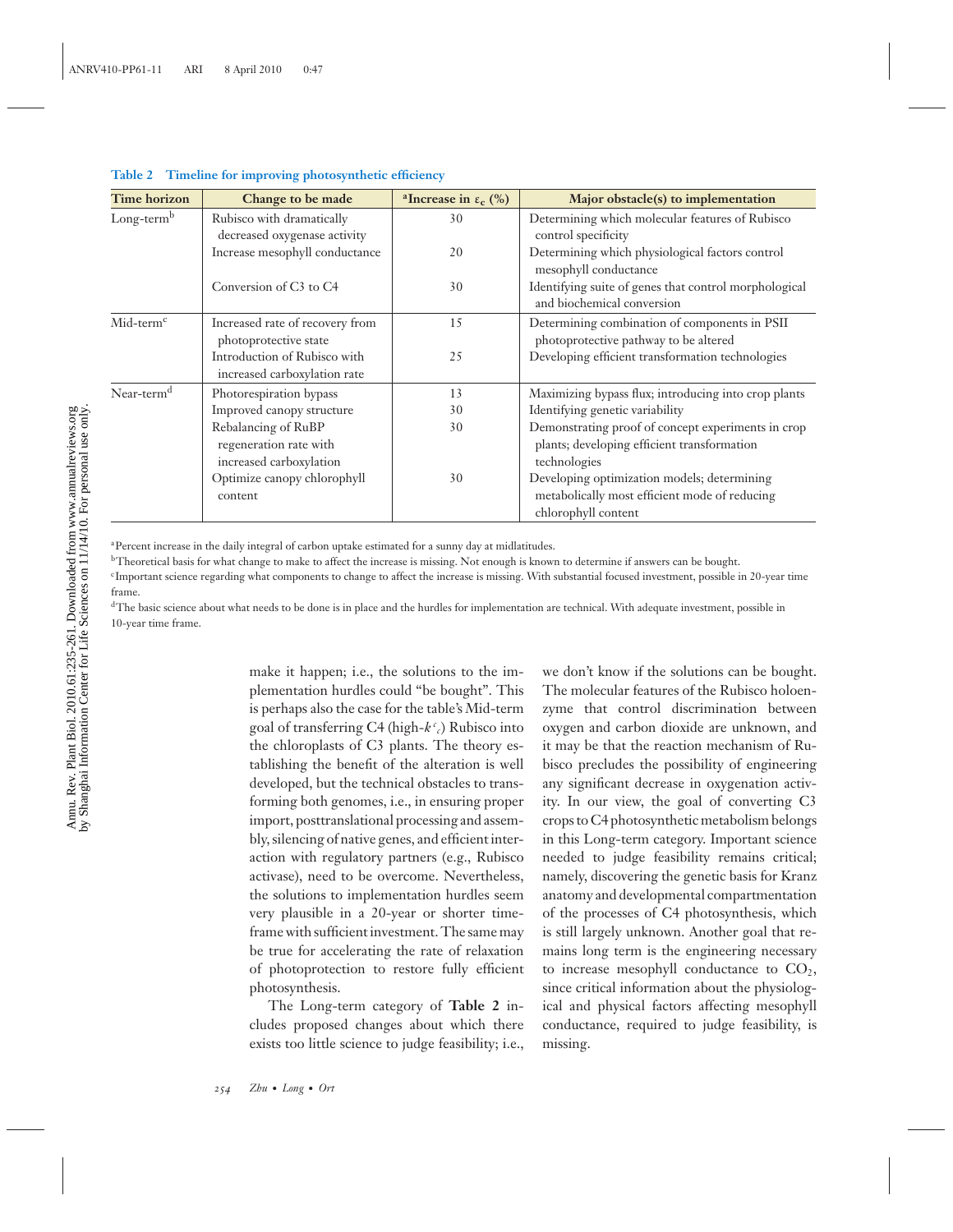#### **SUMMARY POINTS**

- 1. While important gains in productivity should be possible through reducing stressinduced and postharvest losses, we estimate that at least a 50% improvement in photosynthetic conversion efficiency will also be critical to meet the doubled global productivity of grain crops that will likely be needed over this century.
- 2. Improving photosynthetic conversion efficiency will require a systems approach that is informed by coupled models able to correlate a change made in the chloroplast to yield in the field and that implements a full suite of tools including breeding, gene transfer, and synthetic biology in bringing about the designed alteration to photosynthesis.
- 3. Several changes to the photosynthetic process have been identified that are well supported by theory to increase canopy photosynthesis and production. For some, implementation is limited by technical issues that can be overcome by sufficient investment, whereas in other cases too little of the science has been undertaken to identify what needs to be altered to effect an increase in yield.

## **DISCLOSURE STATEMENT**

The authors are not aware of any affiliations, memberships, funding, or financial holdings that might be perceived as affecting the objectivity of this review.

### **ACKNOWLEDGMENTS**

We are grateful for Dr. Aleel K. Grennan's valuable assistance with this review.

#### **LITERATURE CITED**

- 1. Ahn TK, Avenson TJ, Ballottari M, Cheng YC, Niyogi KK, et al. 2008. Architecture of a charge-transfer state regulating light harvesting in a plant antenna protein. *Science* 320:794–97
- 2. Ainsworth EA, Long SP. 2005. What have we learned from 15 years of free-air CO<sub>2</sub> enrichment (FACE)? A meta-analytic review of the responses of photosynthesis, canopy. *New Phytol.* 165:351–71
- 3. Amthor JS. 1989. *Respiration and Crop Productivity*. New York: Springer-Verlag
- 4. Amthor JS. 2007. Improving photosynthesis and yield potential. In *Improvements of Crop Plants for Industrial End Uses*, ed. P Ranalli, pp. 27–58. Dordrecht, Netherlands: Springer
- 5. Andersson I, Taylor TC. 2003. Structural framework for catalysis and regulation in ribulose-15 bisphosphate carboxylase/oxygenase. *Arch. Biochem. Biophys.* 414:130–40
- 6. Atkin OK, Macherel D. 2009. The crucial role of plant mitochondria in orchestrating drought tolerance. *Ann. Bot.* 103:581–97
- 7. Bainbridge G, Madgwick P, Parmar S, Mitchell R, Paul M, et al. 1995. Engineering Rubisco to change its catalytic properties. *J. Exp. Bot.* 46:1269–76
- 8. Baker NR, East TM, Long SP. 1983. Chilling damage to photosynthesis in young *Zea mays*. *J. Exp. Bot.* 34:189–97
- 9. Ball JT, Woodrow IE, Berry JA. 1987. A model predicting stomatal conductance and its contribution to the control of photosynthesis under different environmental conditions. In *Progress in Photosynthesis Research*, ed. J Biggens, vol. 4, pp. 221–24. Dordrecht, Netherlands: Martinus Nijhoff
- 10. Barnola JM, Raynaud D, Lorius C, Barkov N. 1999. Historical CO<sub>2</sub> record from the Vostok ice core. In *Trends: A Compendium of Data on Global Change*, Carbon Dioxide Information Analysis Center, U.S. Dept. of Energy, Oak Ridge National Laboratory, Oak Ridge, TN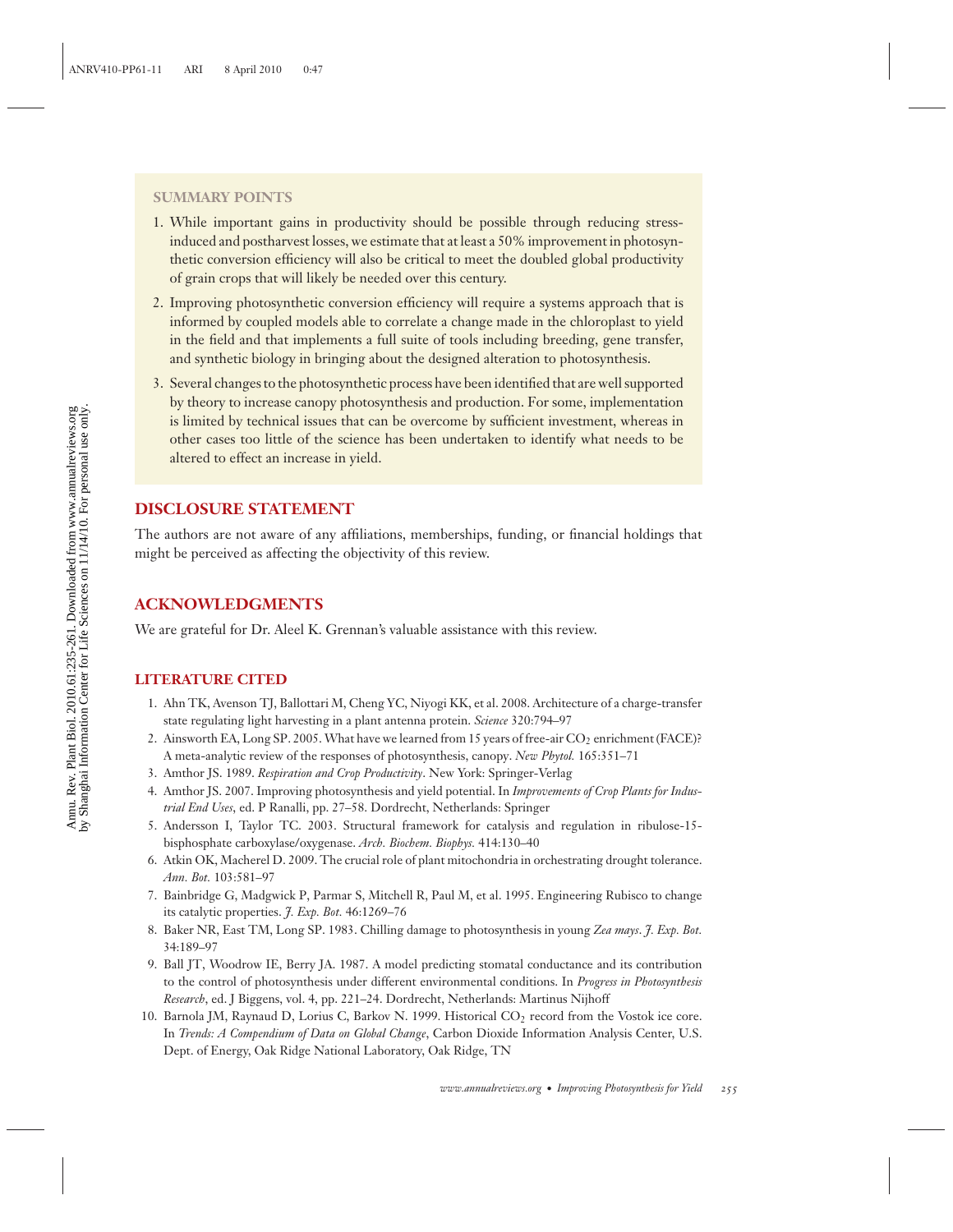- 11. Barrett CL, Kim TY, Kim HU, Palsson BO, Lee SY. 2006. Systems biology as a foundation for genomescale synthetic biology. *Curr. Opin. Biotechnol.* 17:488–92
- 12. Beadle CL, Long SP. 1985. Photosynthesis—is it limiting to biomass production. *Biomass.* 8:119–68
- 13. Beadle CL, Long SP, Imbamba SK, Hall DO, Olembo RJ. 1985. Photosynthesis in relation to plant production in terrestrial environments. UN Environ. Programme (UNEP), Oxford, UK: Tycooly Int. 156 pp.
- 14. Beale CV, Morrison JIL, Long SP. 1999. Water use efficiency of C4 perennial grasses in a temperate climate. *Agric. For. Meteorol.* 96:103–15
- 15. Beale CV, Long SP. 1995. Can perennial C-4 grasses attain high efficiencies of radiant energy–conversion in cool climates. *Plant Cell Environ.* 18:641–50
- 16. Bernacchi CJ, Leakey ADB, Heady LE, Morgan PB, Dohleman FG, et al. 2006. Hourly and seasonal variation in photosynthesis and stomatal conductance of soybean grown at future  $CO<sub>2</sub>$  and ozone concentrations for 3 years under fully open-air field conditions. *Plant Cell Environ.* 29:2077–90
- 17. Bernacchi CJ, Portis AR, Nakano H, von Caemmerer S, Long SP. 2002. Temperature response of mesophyll conductance. Implications for the determination of Rubisco enzyme kinetics and for limitations to photosynthesis in vivo. *Plant Physiol.* 130:1992–98
- 18. Björkman O, Demmig B. 1987. Photon yield of O<sub>2</sub> evolution and chlorophyll fluorescence characteristics at 77K among vascular plants of diverse origins. *Planta.* 170:489–504
- 19. Chen X, Zhang W, Xie Y, Lu W, Zhang R. 2007. Comparative proteomics of thylakoid membrane from a chlorophyll *b*–less rice mutant and its wild type. *Plant Sci.* 173:397
- 20. Cheng SH, Demoore B, Wu JR, Edwards GE, Ku MSB. 1989. Photosynthetic plasticity in flaveriabrownii—growth irradiance and the expression of C-4 photosynthesis. *Plant Physiol.* 89:1129–35
- 21. Cosentino SL, Patane C, Sanzone E, Copani V, Foti S. 2007. Effects of soil water content and nitrogen supply on the productivity of *Miscanthus* x *giganteus* Greef et Deu. in a mediterranean environment. *Ind. Crops Prod.* 25:75–88
- 22. Cramer WA, Zhang HM, Yan JS, Kurisu G, Smith JL. 2006. Transmembrane traffic in the cytochrome b6f complex. *Annu. Rev. Biochem.* 75:769–90
- 23. Dai XB, Xu XM, Lu W, Kuang TY. 2003. Photoinhibition characteristics of a low chlorophyll b mutant of high yield rice. *Photosynthetica.* 41:57–60
- 24. Dermody O, Long SP, McConnaughay K, DeLucia EH. 2008. How do elevated CO<sub>2</sub> and O<sub>3</sub> affect the interception and utilization of radiation by a soybean canopy? *Glob. Change Biol.* 14:556–64
- 25. Dohleman FG, Long SP. 2009. More productive than maize in the Midwest—How does *Miscanthus* do it? *Plant Physiol*. 150:2104–15
- 26. Duncan WG. 1971. Leaf angle, leaf area and crop photosynthesis. *Crop Sci.* 11:482–85
- 27. Earl HJ, Tollenaar M. 1998. Difference among commercial maize (*Zea mays* L.) hybrids in respiration rates of mature leaves. *Field Crops Res.* 59:9–19
- 28. Eberhard S, Finazzi G, Wollman FA. 2008. The dynamics of photosynthesis. *Annu. Rev. Genet.* 42:463– 515
- 29. Ehleringer J, Pearcy RW. 1983. Variation in quantum yield for CO<sub>2</sub> uptake among C3 and C4 plants. *Plant Physiol.* 73:555–59
- 30. Ercoli L, Mariotti M, Masoni A, Bonari E. 1999. Effect of irrigation and nitrogen fertilization on biomass yield and efficiency of energy use in crop production of miscanthus. *Field Crops Res.* 63:3–11
- 31. Evans LT. 1993. *Crop Evolution, Adaptation and Yield*. Cambridge: Cambridge Univ. Press
- 32. Falk S, Leverenz JW, Samuelsson G, Oquist G. 1992. Changes in photosystem II fluorescence in *Chlamydomonas reinhardtii* exposed to increasing levels of irradiance in relationship to the photosynthetic response to light. *Photosynth. Res.* 31:31–40
- 33. Falkowski PG, Dubindky Z. 1981. Light shade adaption of *Stylophora pistillata,* a hermatypic coral from the Gulf of Eilat. *Nature* 289:172–74
- 34. FAOSTAT. 2007. FAO statistical databases. Food and Agriculture Organization of the United Nations, Rome, Italy. **http://www.fao.org**
- 35. Farquhar GD, von Caemmerer S, Berry JA. 1980. A biochemical model of photosynthetic CO2 assimilation in leaves of C<sub>3</sub> species. *Planta* 149:78–90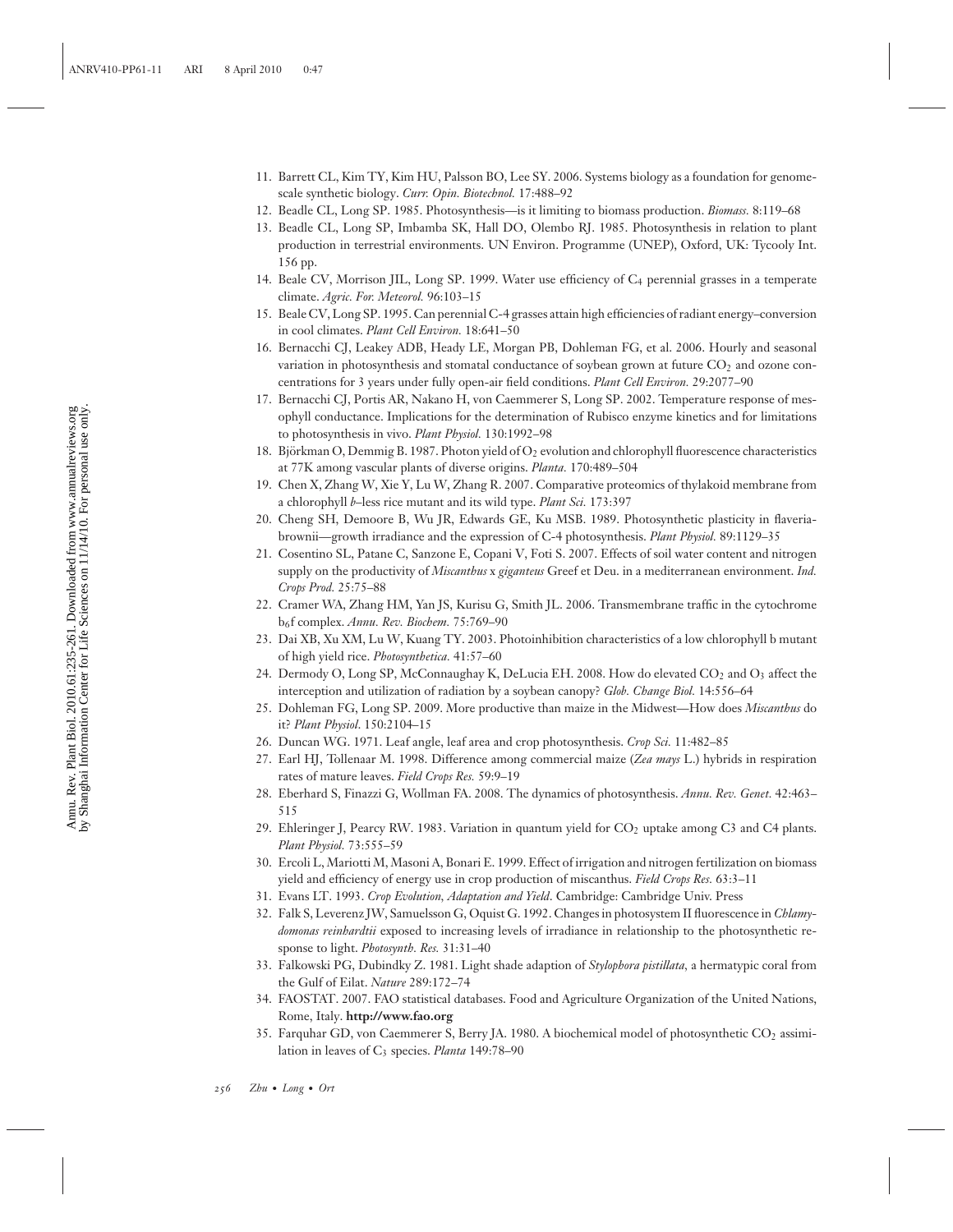- 36. Ferguson SJ. 2000. ATP synthase: What dictates the size of a ring? *Curr*. *Biol.* 10:R804–8
- 37. Field C. 2008. *Agriculture in a changing environment*. Presented at Phytopathology, Carnegie Inst. Sci., Stanford Univ., 98:S2
- 38. Flexas J, Ribas-Carbo M, Diaz-Espejo A, Galmes J, Medrano H. 2008. Mesophyll conductance to CO2: Current knowledge and future prospects. *Plant Cell Environ.* 31:602–21
- 39. Foyer CH, Bloom AJ, Queval G, Noctor G. 2009. Photorespiratory metabolism: genes, mutants, energetics, and redox signaling. *Annu. Rev. Plant Biol.* 61:455–84
- 40. Furbank RT, Hatch MD. 1987. Mechanism of C4 photosynthesis—the size and composition of the inorganic carbon pool in bundle sheath cells. *Plant Physiol.* 85:958–64
- 41. Galmes J, Flexas J, Keys AJ, Cifre J, Mitchell RAC, et al. 2005. Rubisco specificity factor tends to be larger in plant species from drier habitats and in species with persistent leaves. *Plant Cell Environ.* 28:571–79
- 42. Glick RE, Melis A. 1988. Minimum photosynthetic unit size in system-I and system-II of barley chloroplasts. *Biochim. Biophys. Acta* 934:151–55
- 43. Hall AJ, Connor DJ, Sadras VO. 1995. Radiation use efficiency of sunflower crops—effects of specific leaf nitrogen and ontogeny. *Field Crop. Res.* 41:65–77
- 44. Harley PC, Sharkey TD. 1991. An improved model of C3 photosynthesis at high CO<sub>2</sub>: reversed O<sub>2</sub> sensitivity explained by lack of glycerate reentry into the chloroplast. *Photosynth. Res.* 27:169–78
- 45. Harrison EP, Olcer H, Lloyd JC, Long SP, Raines CA. 2001. Small decreases in SBPase cause a linear decline in the apparent RuBP regeneration rate, but do not affect Rubisco carboxylation capacity. *J. Exp. Bot.* 52:1779–84
- 46. Harrison EP, Willingham NM, Lloyd JC, Raines CA. 1998. Reduced sedoheptulose-1,7-bisphosphatase levels in transgenic tobacco lead to decreased photosynthetic capacity and altered carbohydrate accumulation. *Planta* 204:27–36
- 47. Hay RKM. 1995. Harvest index—a review of its use in plant-breeding and crop physiology. *Ann. Appl. Biol.* 126:197–216
- 48. Henkes S, Sonnewald U, Badur R, Flachmann R, Stitt M. 2001. A small decrease of plastid transketolase activity in antisense tobacco transformants has dramatic effects on photosynthesis and phenylpropanoid metabolism. *Plant Cell* 13:535–51
- 49. Hibberd JM, Covshoff S. The regulation of gene expression required for C4 photosynthesis. *Annu. Rev. of Plant Biol.* 61:In press
- 50. Hibberd JM, Quick WP. 2002. Characteristics of C-4 photosynthesis in stems and petioles of C-3 flowering plants. *Nature* 415:451–54
- 51. Hibberd JM, Sheehy JE, Langdale JA. 2008. Using C-4 photosynthesis to increase the yield of rice rationale and feasibility. *Curr. Opin. Plant Biol.* 11:228–31
- 52. Hikosaka K, Terashima I. 1995. A model of the acclimation of photosynthesis in the leaves of C-3 plants to sun and shade with respect to nitrogen use. *Plant Cell Environ.* 18:605–18
- 53. Horton P, Johnson MP, Perez-Bueno ML, Kiss AZ, Ruban AV. 2008. Photosynthetic acclimation: Does the dynamic structure and macro-organization of photosystem II in higher plant grana membranes regulate light harvesting states? *FEBS J*. 275:1069–79
- 54. Houtz RL, Portis AR. 2003. The life of ribulose 1,5-bisphosphate carboxylase/oxygenaseposttranslational facts and mysteries. *Arch. Biochem. Biophys.* 414:150–58
- 55. Johnson MP, Davison PA, Ruban AV, Horton P. 2008. The xanthophyll cycle pool size controls the kinetics of nonphotochemical quenching in *Arabidopsis thaliana*. *FEBS Lett.* 582:262–66
- 56. Kanevski I, Maliga P, Rhoades DF, Gutteridge S. 1999. Plastome engineering of ribulose-1,5 bisphosphate carboxylase/oxygenase in tobacco to form a sunflower large subunit and tobacco small subunit hybrid. *Plant Physiol.* 119:133–41
- 57. Karkehabadi S, Peddi SR, Anwaruzzaman M, Taylor TC, Cederlund A, et al. 2005. Chimeric small subunits influence catalysis without causing global conformational changes in the crystal structure of ribulose-1,5-bisphosphate carboxylase/oxygenase. *Biochemistry* 44:9851–61
- 58. Kebeish R, Niessen M, Thiruveedhi K, Bari R, Hirsch H, et al. 2007. Chloroplastic photorespiratory bypass increases photosynthesis and biomass production in*Arabidopsis thaliana*. *Nat. Biotechnol.* 25:593–99
- 59. Kramer DM, Cruz JA, Kanazawa A. 2003. Balancing the central roles of the thylakoid proton gradient. *Trends Plant Sci.* 8:27–32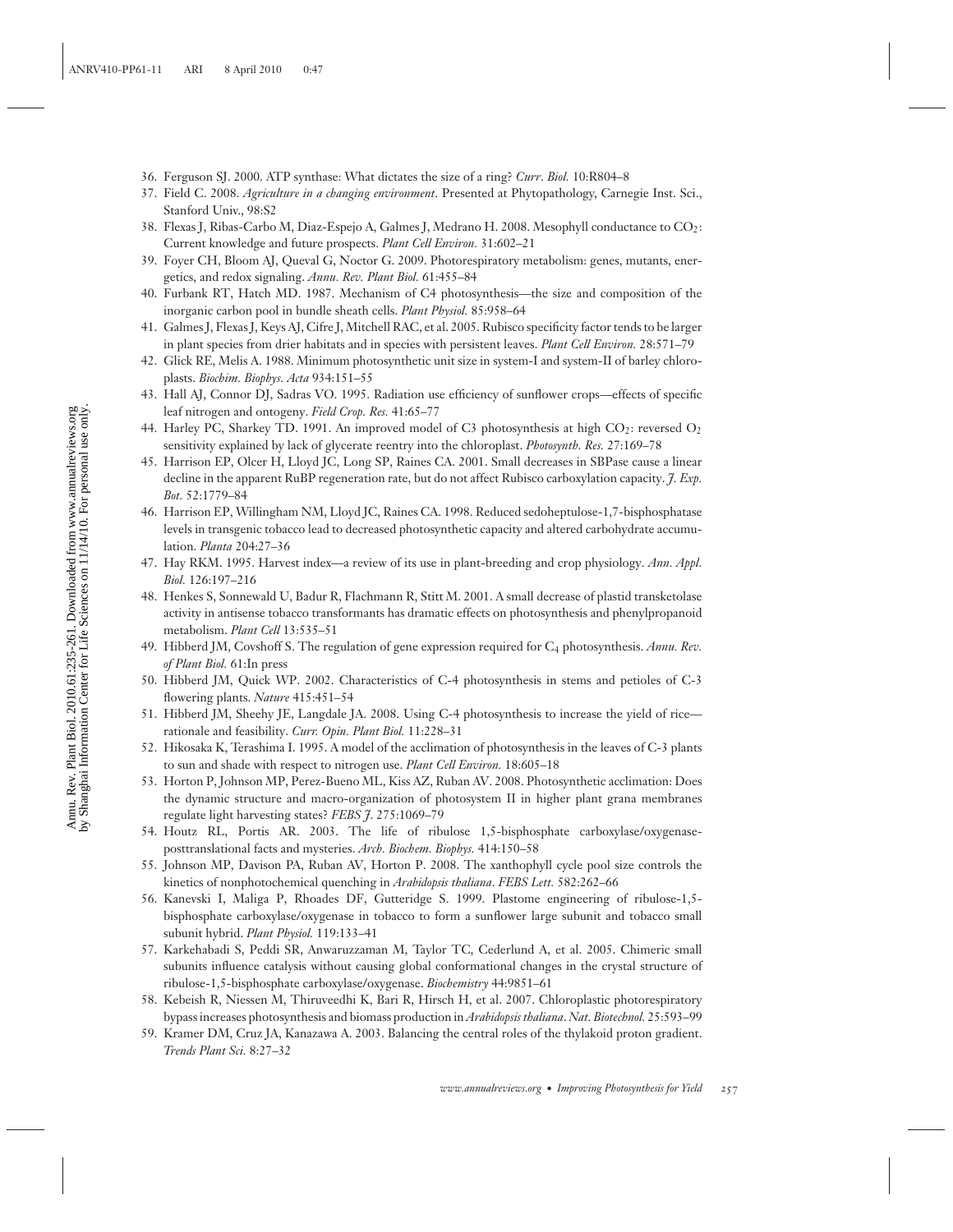- 60. Langdale JA, Zelitch I, Miller E, Nelson T. 1988. Cell position and light influence C-4 versus C-3 patterns of photosynthetic gene-expression in maize. *EMBO J.* 7:3643–51
- 61. Lawlor DW, Tezara W. 2009. Causes of decreased photosynthetic rate and metabolic capacity in waterdeficient leaf cells: a critical evaluation of mechanisms and integration of processes. *Ann. Bot.* 103:561–79
- 62. Leakey ADB, Bernacchi CJ, Ort DR, Long SP. 2006. Growth of soybean under free-air [CO2] enrichment (FACE) does not cause stomatal acclimation. *Plant Cell Environ.* 29:1794–1800
- 63. Leakey ADB, Xu F, Gillespie KM, McGrath JM, Ainsworth EA, Ort DR. 2009. Genomic basis for stimulated respiration by plants growing under elevated carbon dioxide. *Proc. Natl. Acad. Sci. USA* 106:3597– 602
- 64. Lefebvre S, Lawson T, Zakhleniuk OV, Lloyd JC, Raines CA. 2005. Increased sedoheptulose-1,7 bisphosphatase activity in transgenic tobacco plants stimulates photosynthesis and growth from an early stage in development. *Plant Physiol.* 138:451–60
- 65. Leverenz JW, Falk S, Pilstrom CM, Samuelsson G. 1990. The effects of photoinhibition on the photosynthetic light-response curve of green plant-cells (chlamydomonas-reinhardtii). *Planta* 182:161–68
- 66. Li Z, Wakao S, Fischer BB, Niyogi KK. 2009. Sensing and responding to excess light. *Annu. Rev. Plant Biol.* 60:239–60
- 67. Long SP. 1999. Environmental responses. In *The Biology of C4 Photosynthesis*, ed. RF Sage, RK Monson, pp. 209–43. San Diego: Academic
- 68. Long SP, Ainsworth EA, Rogers A, Ort DR. 2004. Rising atmospheric carbon dioxide: Plants FACE their future. *Annu. Rev. Plant Biol.* 55:591–628
- 69. Long SP, Humphries SW, Falkowski PG. 1994. Photoinhibition of photosynthesis in nature. *Annu. Rev. Plant Physiol Plant Molec. Biol.* 45:633–62
- 70. Long SP, Incoll LD, Woolhouse HW. 1975. C4 photosynthesis in plants from cool temperate regions, with particular reference to Spartina-townsendii. *Nature* 257:622–24
- 71. Long SP, Postl WF, Bolharnordenkampf HR. 1993. Quantum yields for uptake of carbon-dioxide in C-3 vascular plants of contrasting habitats and taxonomic groupings. *Planta* 189:226–34
- 72. Long SP, Zhu XG, Naidu SL, Ort DR. 2006. Can improvement in photosynthesis increase crop yields? *Plant Cell Environ*. 29:315–30
- 73. Loomis RS, Williams WA, Duncan WG. 1967. Community architecture and the productivity of terrestrial plant communities. In *Harvesting the Sun: Photosynthesis in Plant Life*, ed. A San Pietro, FA Greer, TJ Army, pp. 291–308. New York: Academic
- 74. Marshall B, Biscoe PV. 1980. A model for C-3 leaves describing the dependence of net photosynthesis on irradiance 0.1. derivation. *J. Exp. Bot.* 31:29–39
- 75. Matsumura I, Patel M, Greene D. 2005. Directed evolution of Rubisco through genetic selections of metabolically engineered *Escherichia coli*. *FASEB J.* 19:A292
- 76. Matsuoka M, Furbank RT, Fukayama H, Miyao M. 2001. Molecular engineering of C4 photosynthesis. *Annu. Rev. Plant Physiol. Plant Molec. Biol.* 52:297–314
- 77. Meehl GA, Stocker TF, Collins WD, Friedlingstein P, Gaye AT, et al. 2007. Global climate projections. In *Climate Change 2007: The Physical Science Basis*. Contribution of Working Group I to the Fourth Assessment Report of the Intergovernmental Panel on Climate Change, ed. S Solomon, D Qin, M Manning, Z Chen, M Marquis, et al., pp. 119–234. Cambridge: Cambridge Univ. Press
- 78. Melis A. 1996. Excitation energy transfer: functional and dynamic aspects of Lhc (cab) proteins. In *Oxygenic Photosynthesis: The Light Reactions*, ed. DR Ort, CF Yocum, pp. 523–38. Dordrecht, Netherlands: Kluwer Academic
- 79. Melis A. 1999. Photosystem-II damage and repair cycle in chloroplasts: What modulates the rate of photodamage in vivo? *Trends Plant Sci*. 4:130–35
- 80. Melis A. 2009. Solar energy conversion efficiencies in photosynthesis: Minimizing the chlorophyll antennae to maximize efficiency. *Plant Sci.* 17:272–80
- 81. Melis A, Neidhardt J, Benemann JR. 1998. *Dunaliella salina* (Chlorophyta) with small chlorophyll antenna sizes exhibit higher photosynthetic productivities and photon use efficiencies than normally pigmented cells. *J. Appl. Phycol.* 10:515–25
- 82. Miyao M. 2003. Molecular evolution and genetic engineering of C4 photosynthetic enzymes. *J. Exp. Bot.* 54:179–89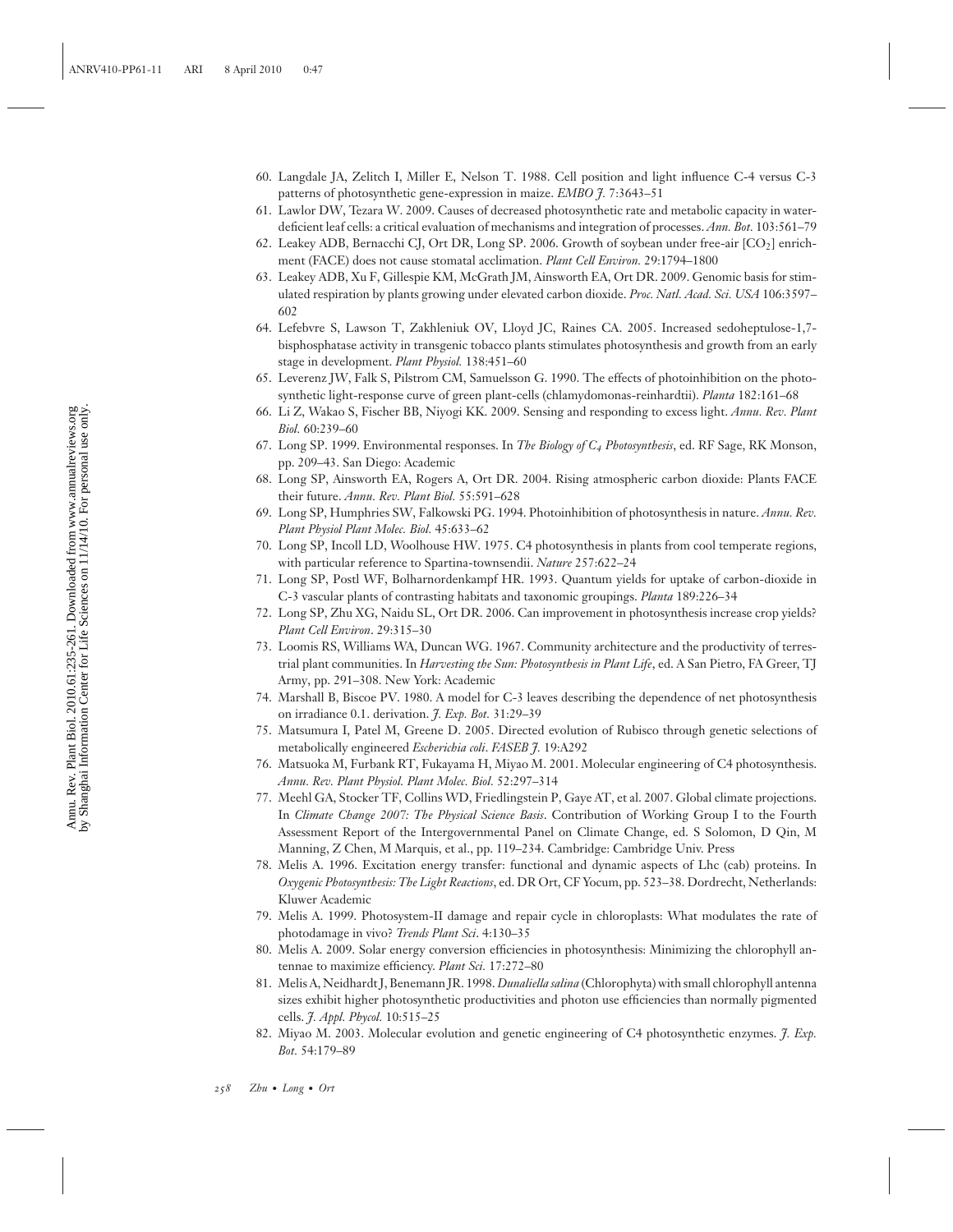- 83. Monteith JL. 1977. Climate and the efficiency of crop production in Britain. *Philos. Trans. R. Soc. Lond. Ser. B* 281:277–94
- 84. Morgan PB, Bollero GA, Nelson RL, Dohleman FG, Long SP. 2005. Smaller than predicted increase in aboveground net primary production and yield of field-grown soybean under fully open-air [CO2] elevation. *Global Change Biol.* 11:1856–65
- 85. Morinaka Y, Sakamoto T, Inukai Y, Agetsuma M, Kitano H, et al. 2006. Morphological alteration caused by brassinosteroid insensitivity increases the biomass and grain production of rice. *Plant Physiol.* 141:924–31
- 86. Muurinen S, Peltonen-Sainio P. 2006. Radiation-use efficiency of modern and old spring cereal cultivars and its response to nitrogen in northern growing conditions. *Field Crop. Res.* 96:363–73
- 87. Naus J, Melis A. 1991. Changes of photosystem stoichiometry during cell-growth in *Dunaliella salina* cultures. *Plant Cell Physiol.* 32:569–75
- 88. Neidhardt J, Benemann JR, Zhang LP, Melis A. 1998. Photosystem-II repair and chloroplast recovery from irradiance stress: relationship between chronic photoinhibition, light-harvesting chlorophyll antenna size and photosynthetic productivity in *Dunaliella salina* (green algae). *Photosynth. Res.* 56:175–84
- 89. Nelson N, Yocum CF. 2006. Structure and function of photosystems I and II. *Annu. Rev. Plant Biol.* 57:521–65
- 90. Niinemets U. 2007. Photosynthesis and resource distribution through plant canopies. *Plant Cell Environ.* 30:1052–71
- 91. Niinemets U, Diaz-Espejo A, Flexas J, Galmes J, Warren CR. 2009. Importance of mesophyll diffusion conductance in estimation of plant photosynthesis in the field. *J. Exp. Bot.* 60:2271–82
- 92. Niyogi KK. 1999. Photoprotection revisited: genetic and molecular approaches. *Annu. Rev. Plant Physiol. Plant Mol. Biol.* 50:333–59
- 93. Niyogi KK, Li X-P, Rosenberg V, Jung H-S. 2005. Is PsbS the site of non-photochemical quenching in photosynthesis? *J*. *Exp. Bot.* 56:375–82
- 94. Ogren E, Sjostrom M. 1990. Estimation of the effect of photoinhibition on the carbon gain in leaves of a willow canopy. *Planta* 181:560–67
- 95. Ort DR. 2001. When there is too much light. *Plant Physiol.* 125:29–32
- 96. Ortiz-Lopez A, Nie GY, Ort DR, Baker NE. 1990. The involvement of the photoinhibition of photosystem II and impaired membrane energization in the reduced quantum yield of carbon assimilation in chilled maize. *Planta* 181:78–84
- 97. Parry MAJ, Andralojc PJ, Mitchell RAC, Madgwick PJ, Keys AJ. 2003. Manipulation of Rubisco: The amount, activity, function and regulation. *J. Exp. Bot.* 54:1321–33
- 98. Peng SB, Tang Q, Zou Y. 2009. Current status and challenges of rice production in china. *Plant Prod. Sci.* 12:3–8
- 99. Penning de Vries FWT, Brunsting AHM, van Laar HH. 1974. Products, requirement and efficiency of biosynthesis: A quantitative approach. *J. Theor. Biol.* 45:339–77
- 100. Pettigrew WT, Hesketh JD, Peters DB, Woolley JT. 1989. Characterization of canopy photosynthesis of chlorophyll-deficient soybean isolinew. *Crop Sci.* 29:1025–29
- 101. Piedade MTF, Junk WJ, Long SP. 1991. The productivity of the C4 grass echinochloa-polystachya on the Amazon floodplain. *Ecology* 72:1456–63
- 102. Pimentel C, Davey PA, Juvik JA, Long SP. 2005. Gene loci in maize influencing susceptibility to chilling dependent photoinhibition of photosynthesis. *Photosynth. Res.* 85:319–26
- 103. Powles SB. 1984. Photoinhibition of photosynthesis induced by visible-light. *Annu. Rev. Plant Physiol. Plant Mol. Biol.* 35:15–44
- 104. Pyke KA, Leech RM. 1987. The control of chloroplast number in wheat mesophyll cells. *Planta* 170:416– 20
- 105. Raines CA. 2003. The Calvin cycle revisited. *Photosynth. Res.* 75:1–10
- 106. Raines CA. 2006. Transgenic approaches to manipulate the environmental responses of the  $C_3$  carbon fixation cycle. *Plant Cell Environ.* 29:331–39
- 107. Reynolds MP, van Ginkel M, Ribaut JM. 2000. Avenues for genetic modification of radiation use efficiency in wheat. *J. Exp. Bot.* 51:459–73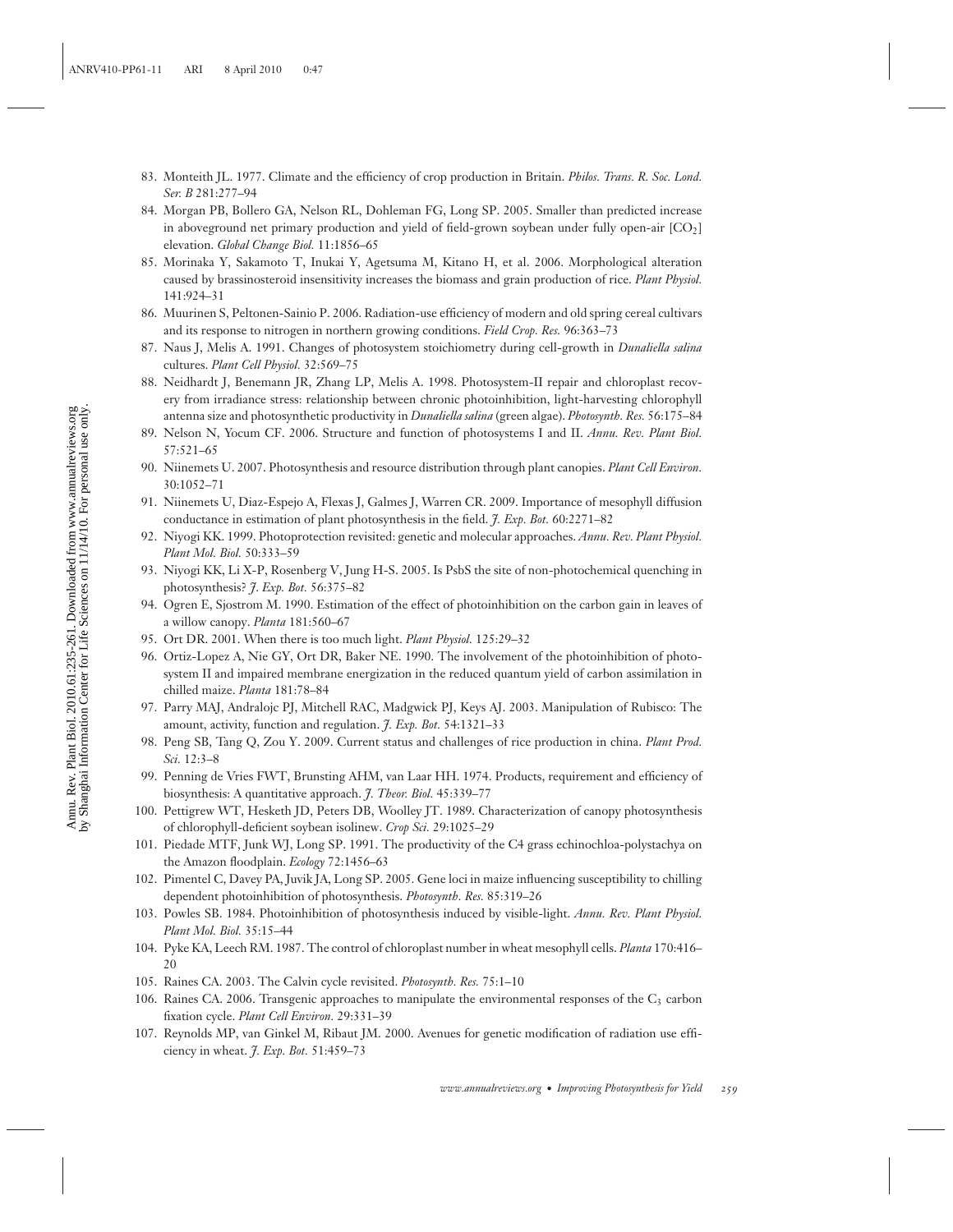- 108. Richards RA. 2000. Selectable traits to increase crop photosynthesis and yield of grain crops. *J. Exp. Bot.* 51:447–58
- 109. Richter ML. 2004. Gamma-epsilon interactions regulate the chloroplast ATP synthase. *Photosynth. Res.* 79:319–29
- 110. Sage RF. 2002. Variation in the k(cat) of Rubisco in C-3 and C-4 plants and some implications for photosynthetic performance at high and low temperature. *J. Exp. Bot.* 53:609–20
- 111. Sage RF. 2004. The evolution of C-4 photosynthesis. *New Phytologist* 161:341–70
- 112. Sakamoto T, Matsuoka M. 2004. Generating high-yielding varieties by genetic manipulation of plant architecture. *Curr. Opin. Biotechnol.* 15:144–47
- 113. Seemann JR, Badger MR, Berry JA. 1984. Variations in the specific activity of ribulose-1,5-bisphosphate carboxylase between species utilizing differing photosynthetic pathways. *Plant Physiol.* 74:791–94
- 114. Shikanai T. 2007. Cyclic electron transport around photosystem I: genetic approaches. *Annu. Rev. Plant Biol.* 58:199–217
- 115. Sinclair TR. 1998. Historical changes in harvest index and crop nitrogen accumulation. *Crop Sci.* 38:638– 43
- 116. Smil V. 2005. Do we need higher farm yield during the first half of the 21st century? In *Yields of Farmed Species: Constraints and Opportunities in the 21st Century*, ed. R Sylvester-Bradley, J Wiseman, pp. 1–14. Nottingham, UK: Nottingham University Press
- 117. Spreitzer RJ, Salvucci ME. 2002. RUBISCO: Structure, regulatory interactions, and possibilities for a better enzyme. *Annu. Rev. Plant Biol.* 53:449–75
- 118. Stitt M, Quick WP, Schurr U, Schulze ED, Rodermel SR, Bogorad L. 1991. Decreased ribulose-1,5 bisphosphate carboxylase-oxygenase in transgenic tobacco transformed with antisense rbcS. II. Flux control coefficients for photosynthesis in varying light, CO2, and air humidity. *Planta* 183:555–66
- 119. Suzuki S, Murai N, Burnell JN, Arai M. 2000. Changes in photosynthetic carbon flow in transgenic rice plants that express C4-type phosphoenolpyruvate carboxykinase from *Urochloa panicoides*. *Plant Physiol.* 124:163–72
- 120. Tabita FR. 1999. Microbial ribulose 1,5-bisphosphate carboxylase/oxygenase: a different perspective. *Photosynth. Res.* 60:1–28
- 121. Tazoe Y, Noguchi KO, Terashima I. 2006. Effects of growth light and nitrogen nutrition on the organization of the photosynthetic apparatus in leaves of a C4 plant, *Amaranthus cruentus*. *Plant Cell Environ.* 29:691–700
- 122. Terashima I, Evans JR. 1988. Effects of light and nitrogen nutrition on the organization of the photosynthetic apparatus in spinach. *Plant Cell Physiol.* 29:143–55
- 123. Terashima I, Hanba YT, Tazoe Y, Vyas P, Yano S. 2006. Irradiance and phenotype: Comparative ecodevelopment of sun and shade leaves in relation to photosynthetic CO<sub>2</sub> diffusion. *J. Exp. Bot.* 57:343-54
- 124. Turina P, Samoray D, Graber P. 2003. H+/ATP ratio of proton transport–coupled ATP synthesis and hydrolysis catalysed by CF<sub>0</sub>F<sub>1</sub>-liposomes. *EMBO J.* 22:418–26
- 125. Uemura K, Anwaruzzaman M, Miyachi S, Yokota A. 1997. Ribulose-1,5-bisphosphate carboxylase/oxygenase from thermophilic red algae with a strong specificity for CO<sub>2</sub> fixation. *Biochem. Biophys. Res. Commun.* 233:568–71
- 126. Ueno O. 1998. Induction of Kranz anatomy and C-4-like biochemical characteristics in a submerged amphibious plant by abscisic acid. *Plant Cell.* 10:571–83
- 127. von Caemmerer S. 2000. Biochemical models of leaf photosynthesis. Collingwood, Aust: CSIRO
- 128. von Caemmerer S. 2003. C-4 photosynthesis in a single C-3 cell is theoretically inefficient but may ameliorate internal CO<sub>2</sub> diffusion limitations of C-3 leaves. *Plant Cell Environ*. 26:1191-97
- 129. Voznesenskaya EV, Franceschi VR, Kiirats O, Artyusheva EG, Freitag H, Edwards GE. 2002. Proof of C-4 photosynthesis without kranz anatomy in *Bienertia cycloptera* (Chenopodiaceae). *Plant J.* 31:649– 62
- 130. Voznesenskaya EV, Franceschi VR, Kiirats O, Freitag H, Edwards GE. 2001. Kranz anatomy is not essential for terrestrial C-4 plant photosynthesis. *Nature* 414:543–46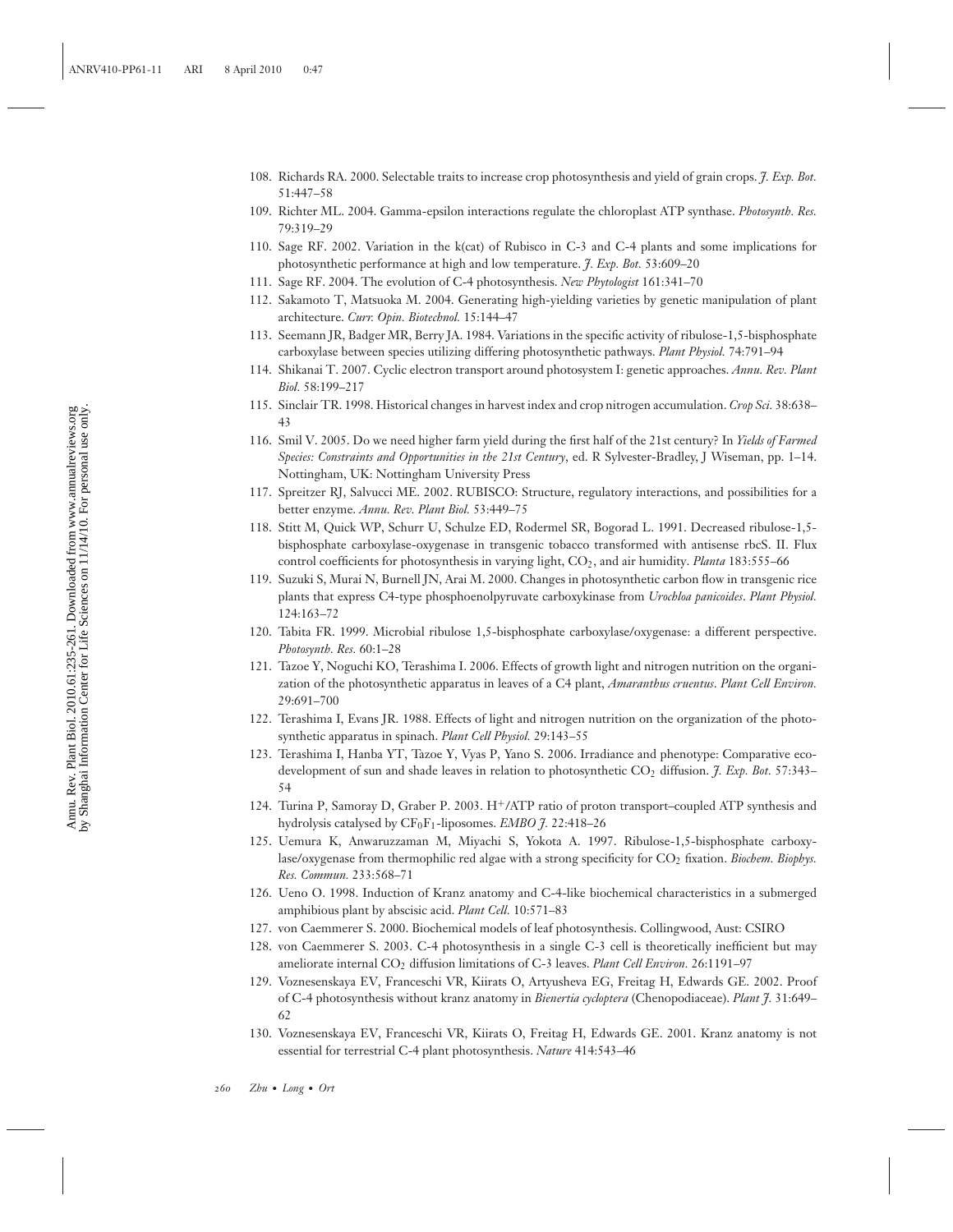- 131. Wang DF, Portis AR, Moose SP, Long SP. 2008. Cool C-4 photosynthesis: pyruvate P-i dikinase expression and activity corresponds to the exceptional cold tolerance of carbon assimilation in *Miscanthus* x *giganteus*. *Plant Physiol.* 148:557–67
- 132. Whitney SM, Andrews TJ. 2001. The gene for the ribulose-1,5-bisphosphate carboxylase/oxygenase (Rubisco) small subunit relocated to the plastid genome of tobacco directs the synthesis of small subunits that assemble into Rubisco. *Plant Cell.* 13:193–205
- 133. Whitney SM, Andrews TJ. 2001. Plastome-encoded bacterial ribulose-1,5-bisphosphate carboxylase/ oxygenase (Rubisco) supports photosynthesis and growth in tobacco. *Proc. Natl. Acad. Sci. USA* 98:14738– 43
- 134. Whitney SM, Sharwood RE. 2007. Linked Rubisco subunits can assemble into functional oligomers without impeding catalytic performance. *J. Biol. Chem.* 282:3809–18
- 135. Whitmarsh J, Ort DR. 1984. Stoichiometries of electron transport complexes in spinach chloroplasts. *Arch. Biochem. Biophys.* 231:378–89
- 136. Wiebe K, ed. 2008. *The State of Food and Agriculture 2008*. *Biofuels: Prospects, Risks and Opportunities*. Food and Agriculture Organization of the United Nations, Rome, Italy
- 137. Wilson D. 1975. Variation in leaf respiration in relation to growth and photosynthesis of *Lolium*. *Ann. Appl. Biol.* 80:323–38
- 138. Wilson D, Jones JG. 1982. Effect of selection for dark respiration rate of mature leaves on crop yields of *Lolium perenne* cv. S23. *Ann. Bot.* 49:313–20
- 139. Wong S, Cowan IR, Farquhar GD. 1979. Stomatal conductance correlates with photosynthetic capacity. *Nature* 282:424–26
- 140. Wullschleger SD. 1993. Biochemical limitations to carbon assimilation in  $C_3$  plants—a retrospective analysis of the A/Ci curves from 109 species. *J. Exp. Bot.* 44:907–20
- 141. Zhu XG, de Sturler E, Long SP. 2007. Optimizing the distribution of resources between enzymes of carbon metabolism can dramatically increase photosynthetic rate: a numerical simulation using an evolutionary algorithm. *Plant Physiol.* 145:513–26
- 142. Zhu XG, Long SP, Ort DR. 2008. What is the maximum efficiency with which photosynthesis can convert solar energy into biomass? *Curr. Opin. Biotechnol*. 19:153–59
- 143. Zhu XG, Ort DR, Whitmarsh J, Long SP. 2004. The slow reversibility of photosystem II thermal energy dissipation on transfer from high to low light may cause large losses in carbon gain by crop canopies: a theoretical analysis. *J. Exp. Bot.* 55:1167–75
- 144. Zhu X, Portis AR Jr, Long SP. 2004. Would transformation of C3 crop plants with foreign Rubisco increase productivity? A computational analysis extrapolating from kinetic properties to canopy photosynthesis. *Plant Cell Environ.* 27:155–65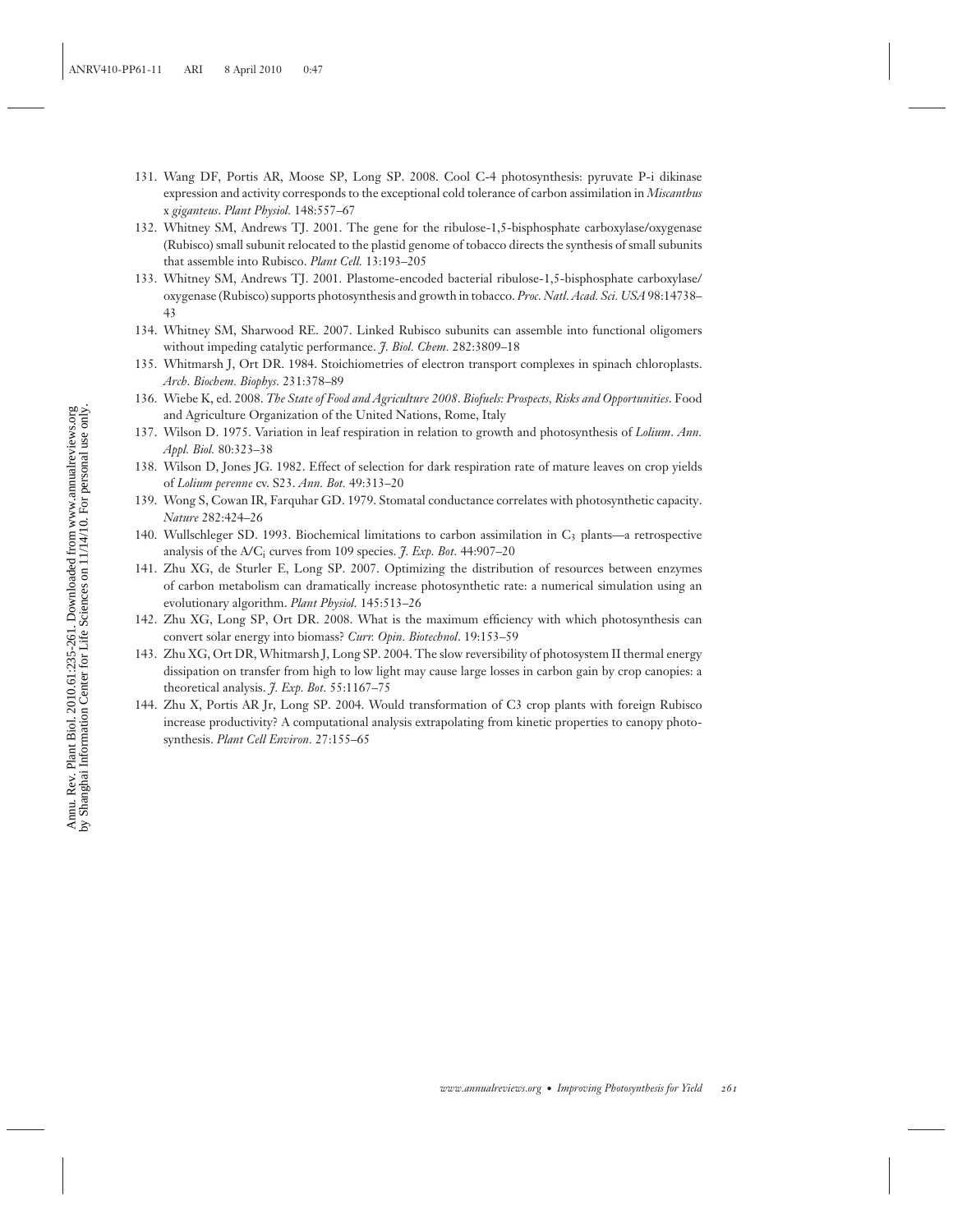# $\overline{R}$

*v*

**Annual Review of Plant Biology**

## Contents Volume 61, 2010

| A Wandering Pathway in Plant Biology: From Wildflowers to<br>Phototropins to Bacterial Virulence                                                                   |  |
|--------------------------------------------------------------------------------------------------------------------------------------------------------------------|--|
| Structure and Function of Plant Photoreceptors<br>Andreas Möglich, Xiaojing Yang, Rebecca A. Ayers, and Keith Moffat 21                                            |  |
| Auxin Biosynthesis and Its Role in Plant Development                                                                                                               |  |
| Computational Morphodynamics: A Modeling Framework to<br><b>Understand Plant Growth</b><br>Vijay Chickarmane, Adrienne H.K. Roeder, Paul T. Tarr, Alexandre Cunha, |  |
| Female Gametophyte Development in Flowering Plants                                                                                                                 |  |
| Doomed Lovers: Mechanisms of Isolation and Incompatibility in Plants                                                                                               |  |
| Chloroplast RNA Metabolism<br>David B. Stern, Michel Goldschmidt-Clermont, and Maureen R. Hanson  125                                                              |  |
| Protein Transport into Chloroplasts                                                                                                                                |  |
| The Regulation of Gene Expression Required for C <sub>4</sub> Photosynthesis                                                                                       |  |
| Starch: Its Metabolism, Evolution, and Biotechnological Modification<br>in Plants                                                                                  |  |
| Improving Photosynthetic Efficiency for Greater Yield                                                                                                              |  |
| Hemicelluloses                                                                                                                                                     |  |
| Diversification of P450 Genes During Land Plant Evolution                                                                                                          |  |
|                                                                                                                                                                    |  |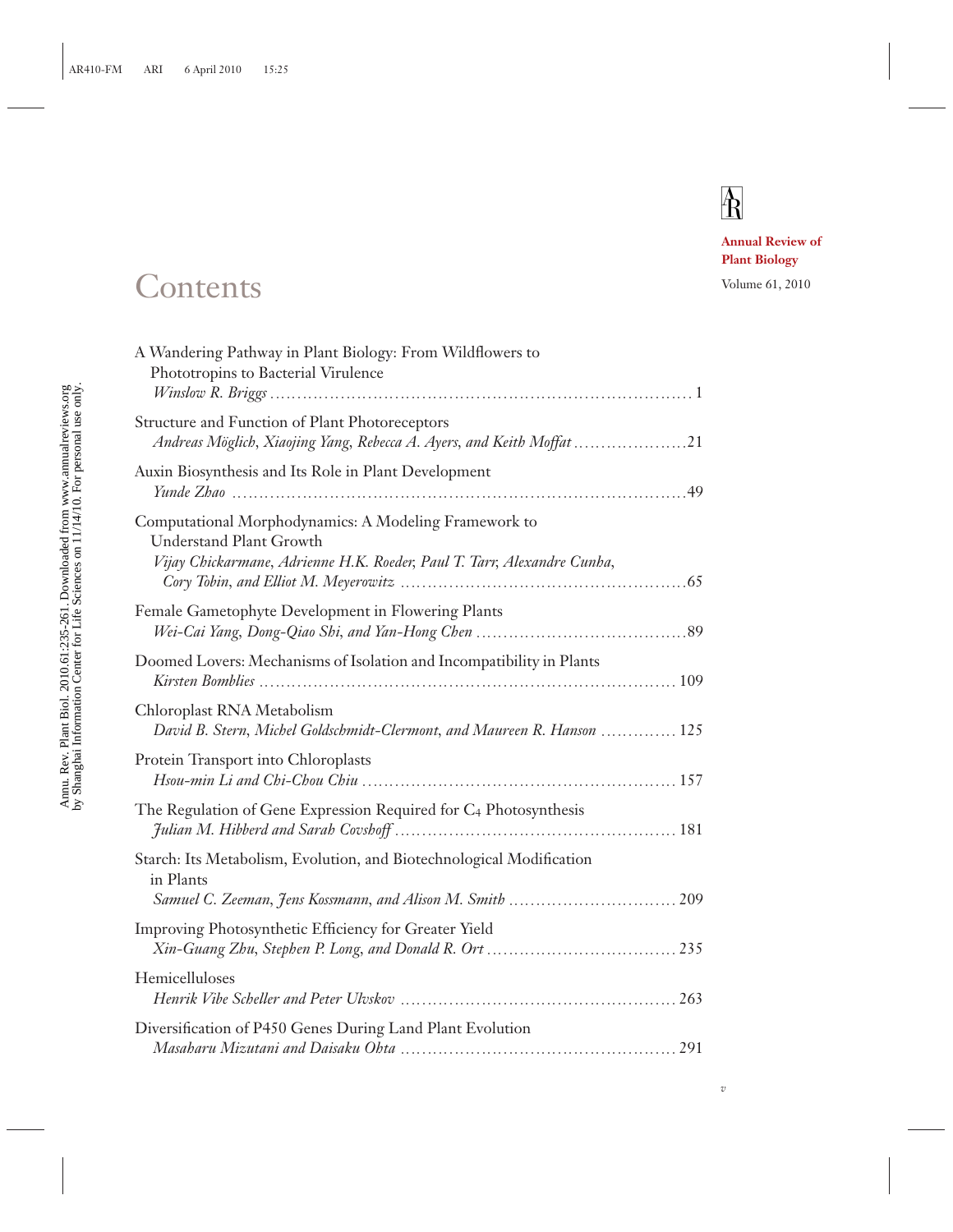| Evolution in Action: Plants Resistant to Herbicides                                                                                                                                 |
|-------------------------------------------------------------------------------------------------------------------------------------------------------------------------------------|
| Insights from the Comparison of Plant Genome Sequences<br>Andrew H. Paterson, Michael Freeling, Haibao Tang, and Xiyin Wang  349                                                    |
| High-Throughput Characterization of Plant Gene Functions by Using<br>Gain-of-Function Technology                                                                                    |
| Histone Methylation in Higher Plants                                                                                                                                                |
| Genetic and Molecular Basis of Rice Yield                                                                                                                                           |
| Genetic Engineering for Modern Agriculture: Challenges and<br>Perspectives                                                                                                          |
| Metabolomics for Functional Genomics, Systems Biology, and<br>Biotechnology                                                                                                         |
| Quantitation in Mass-Spectrometry-Based Proteomics                                                                                                                                  |
| Metal Hyperaccumulation in Plants                                                                                                                                                   |
| Arsenic as a Food Chain Contaminant: Mechanisms of Plant Uptake<br>and Metabolism and Mitigation Strategies                                                                         |
| Guard Cell Signal Transduction Network: Advances in Understanding<br>Abscisic Acid, $CO_2$ , and $Ca^{2+}$ Signaling<br>Tae-Houn Kim, Maik Böhmer, Honghong Hu, Noriyuki Nishimura, |
| The Language of Calcium Signaling<br>593                                                                                                                                            |
| Mitogen-Activated Protein Kinase Signaling in Plants<br>Maria Cristina Suarez Rodriguez, Morten Petersen, and John Mundy  621                                                       |
| Abscisic Acid: Emergence of a Core Signaling Network<br>Sean R. Cutler, Pedro L. Rodriguez, Ruth R. Finkelstein, and Suzanne R. Abrams  651                                         |
| Brassinosteroid Signal Transduction from Receptor Kinases to<br><b>Transcription Factors</b>                                                                                        |